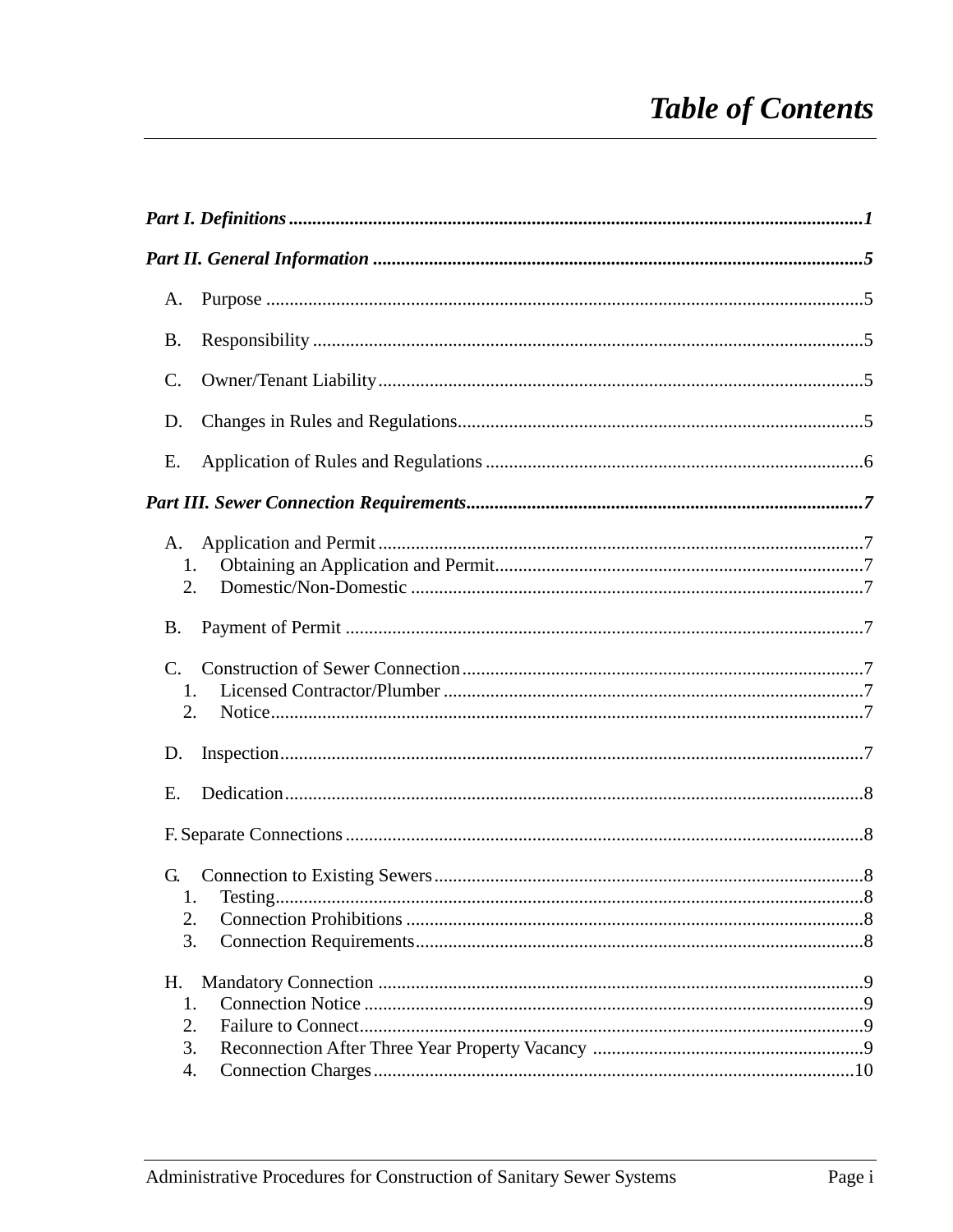| A.                   |  |
|----------------------|--|
| <b>B.</b>            |  |
| $\mathcal{C}$ .      |  |
| D.                   |  |
| Ε.                   |  |
|                      |  |
| G.<br>1.<br>2.<br>3. |  |
| H.                   |  |
|                      |  |
|                      |  |
|                      |  |
| A.                   |  |
| <b>B.</b>            |  |
| $\mathcal{C}$ .      |  |
| D.                   |  |
| Ε.                   |  |
|                      |  |
| G.                   |  |
| H.                   |  |
|                      |  |
| A.<br>1.<br>2.       |  |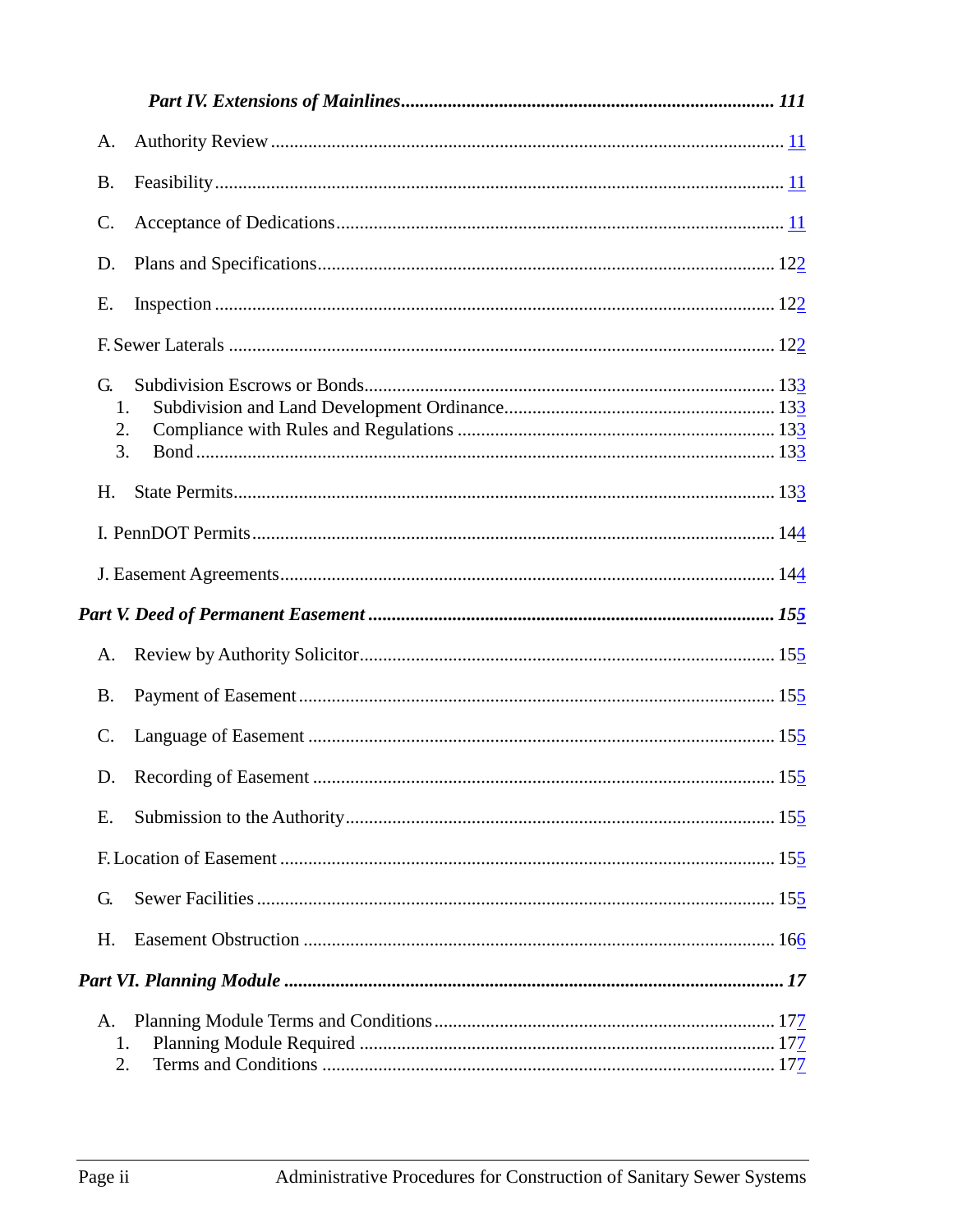| A.        |  |
|-----------|--|
| 1.        |  |
| 2.        |  |
| 3.        |  |
| 4.        |  |
| <b>B.</b> |  |
| C.        |  |
| 1.        |  |
| 2.        |  |
| 3.        |  |
| D.        |  |
| E.        |  |
|           |  |
| 1.        |  |
| 2.        |  |
| 3.        |  |
|           |  |
| A.        |  |
| <b>B.</b> |  |
| C.        |  |
| D.        |  |
| Е.        |  |
|           |  |
| G.        |  |
| Η.        |  |
|           |  |
|           |  |
| 1.        |  |
| 2.        |  |
| 3.        |  |
| 4.        |  |
| 5.        |  |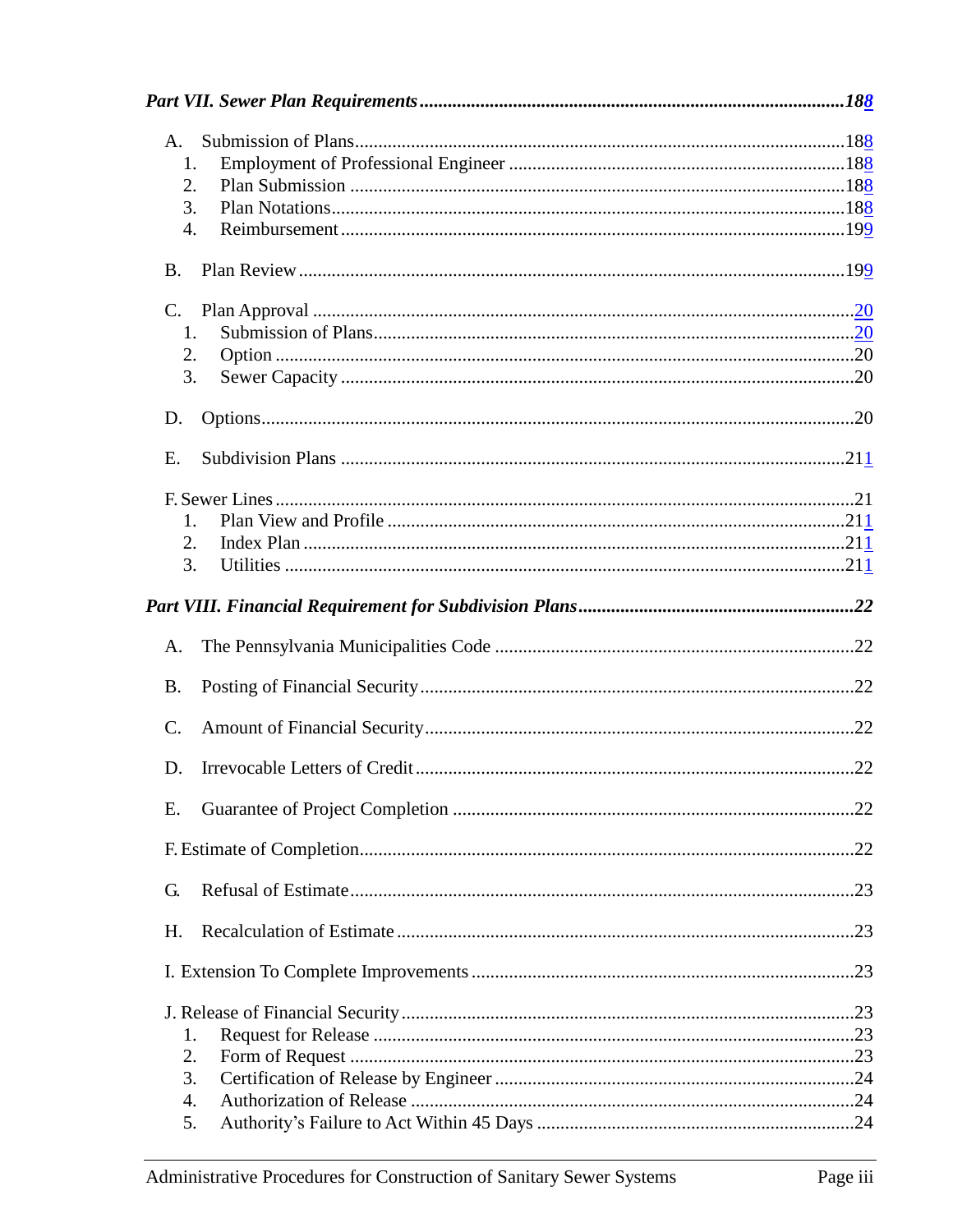|                 | 6.                |    |
|-----------------|-------------------|----|
| K.              |                   |    |
|                 | 1.                |    |
|                 | 2.                |    |
|                 |                   |    |
| Α.              |                   |    |
| <b>B.</b>       |                   |    |
| C.              |                   |    |
| D.              |                   |    |
| E.              |                   |    |
|                 |                   |    |
| Α.              |                   |    |
| Β.              |                   |    |
| $\mathcal{C}$ . |                   |    |
|                 | 1.                |    |
|                 | 2.                |    |
|                 | 3.                |    |
|                 | 4.                |    |
|                 | 5.                |    |
|                 |                   |    |
|                 | A. Billing Period | 27 |
| <b>B.</b>       |                   |    |
| C.              |                   |    |
|                 | 1.                |    |
|                 | 2.                |    |
|                 | 3.                |    |
| D.              |                   |    |
| Е.              |                   |    |
|                 |                   |    |
| G.              |                   |    |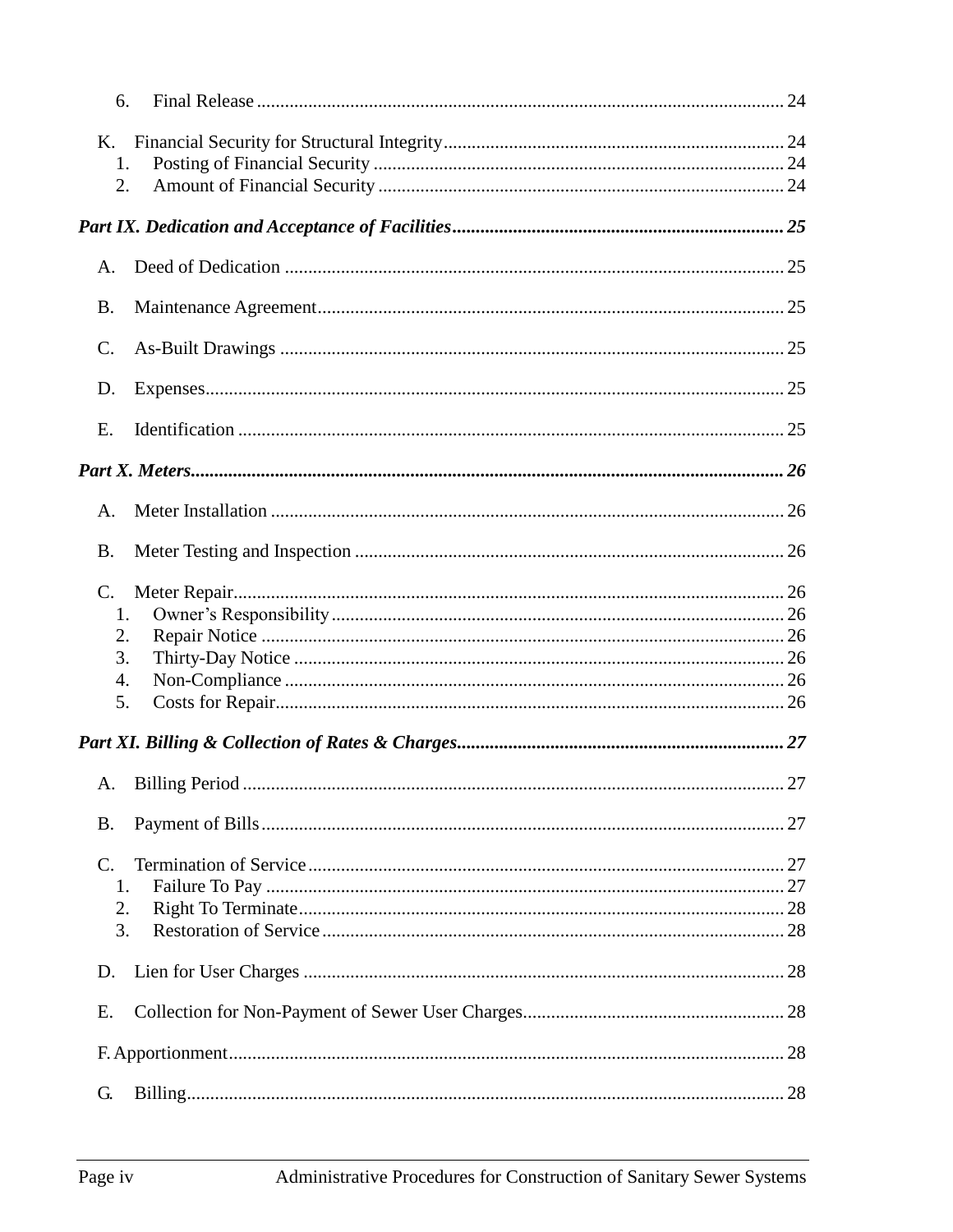| H.             |  |
|----------------|--|
|                |  |
| A.             |  |
| <b>B.</b>      |  |
|                |  |
|                |  |
|                |  |
|                |  |
|                |  |
| Α.             |  |
| <b>B.</b>      |  |
| 1.<br>2.       |  |
|                |  |
|                |  |
| A.             |  |
| B.             |  |
|                |  |
| $\mathbf{1}$   |  |
| 2.             |  |
|                |  |
| A.             |  |
| 1.<br>2.       |  |
|                |  |
| Β.             |  |
| $\mathbf{C}$ . |  |
| 1.<br>2.       |  |
|                |  |
| D.<br>1.       |  |
| 2.             |  |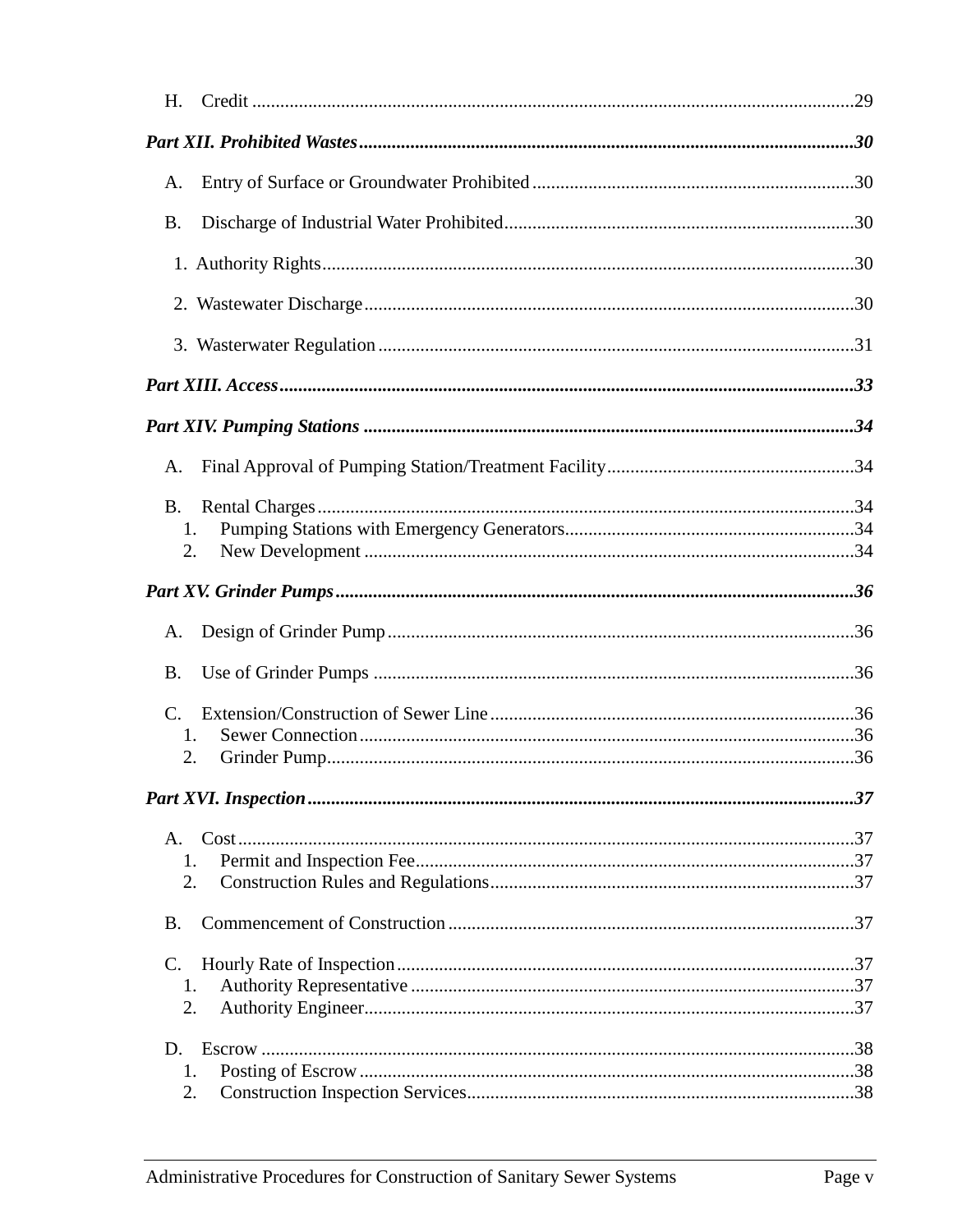| E.              |  |
|-----------------|--|
| 1.              |  |
| 2.              |  |
|                 |  |
| A.              |  |
| 1.              |  |
| 2.              |  |
| <b>B.</b>       |  |
| 1.              |  |
| 2.              |  |
|                 |  |
| 1.              |  |
| 2.              |  |
| 3.              |  |
| 4.              |  |
| D.              |  |
|                 |  |
| A.              |  |
| 1.              |  |
| 2.              |  |
| 3.              |  |
| 4.              |  |
| 5.              |  |
| 6.              |  |
| <b>B.</b>       |  |
| $\mathcal{C}$ . |  |
| D.              |  |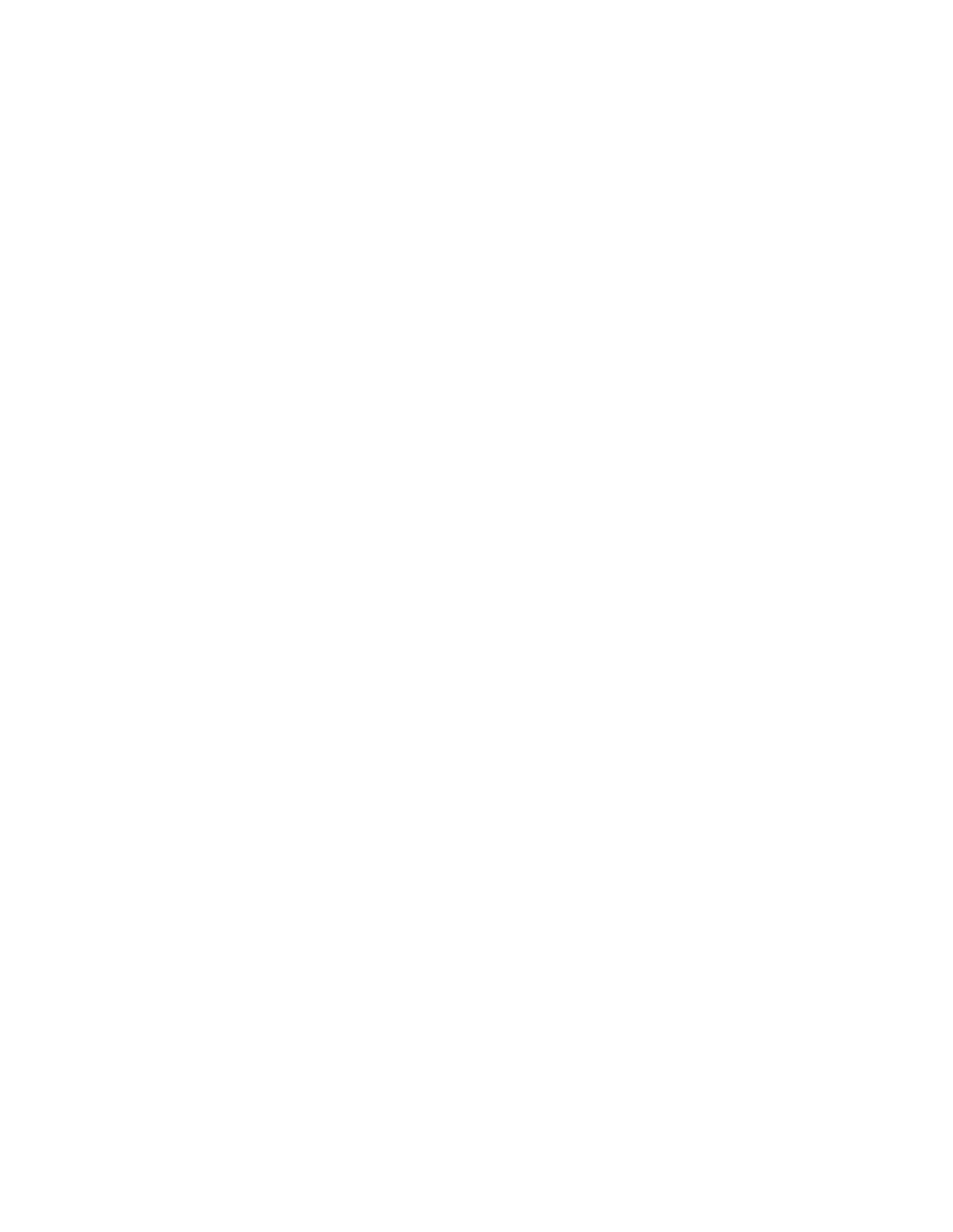## **Part I. DEFINITIONS**

<span id="page-8-0"></span>Unless the context specifically and clearly indicates otherwise the meaning of terms and phrases used in the documents contained herein shall be as follows:

**Applicant:** shall mean a landowner or Developer, as hereinafter defined, who has filed an application for development, including his heirs, successors and assigns.

**Authority:** shall mean Greene Township Municipal Authority, a Municipal Authority of the Commonwealth of Pennsylvania.

**Board of Supervisors:** Greene Township Board of Supervisors.

**Building Sewer:** shall mean the sewage drainage system of any structure to the lateral of the sewer owned by the Authority Sewer: also known as "customer facilities".

**Commonwealth:** shall mean the Commonwealth of Pennsylvania.

**Connection Fee:** shall mean the cost of the connection from the sewer main to the property line (See Act 57, Capital Charges Study).

**Customer Facilities Fee:** shall mean the cost of facilities from the property line to the proposed dwelling or building (See Act 57 Calculations, Capital Charges Study).

**Department:** shall mean the Department of Environmental Protection.

**Developer:** shall mean any landowner, agent of such landowner, contractor, or tenant with the permission of such landowner, who makes or causes to be made a subdivision of land or a land development.

**Easement**: A grant or dedication to the general public, a corporation or a certain person, by a property owner or developer of a right-of-way or parcel of land for a specific purpose or use.

**E.D.U.:** shall be construed to mean a sewage flow of two hundred and twenty one (221) gallons per day, with an average strength of two hundred (200) milligrams per liter of B.O.D. and suspended solids or equivalent.

**Improved Property:** shall mean any property within the Municipalities upon which there exists a structure intended for continuous or periodic habitation, occupancy or use by human beings or animals and from which structure Sanitary Sewage and/or Industrial wastes shall be or may be discharged.

**Industrial Establishment:** shall mean any Improved Property located within the Municipalities and used or intended for use, wholly or in part, for the manufacturing, processing, cleaning, laundering or assembling of any product, commodity or article, beauty shop/barber shop, or any other Improved Property/Business located within the Municipalities, from which wastes, in addition to or other than Sanitary sewage, shall be discharged.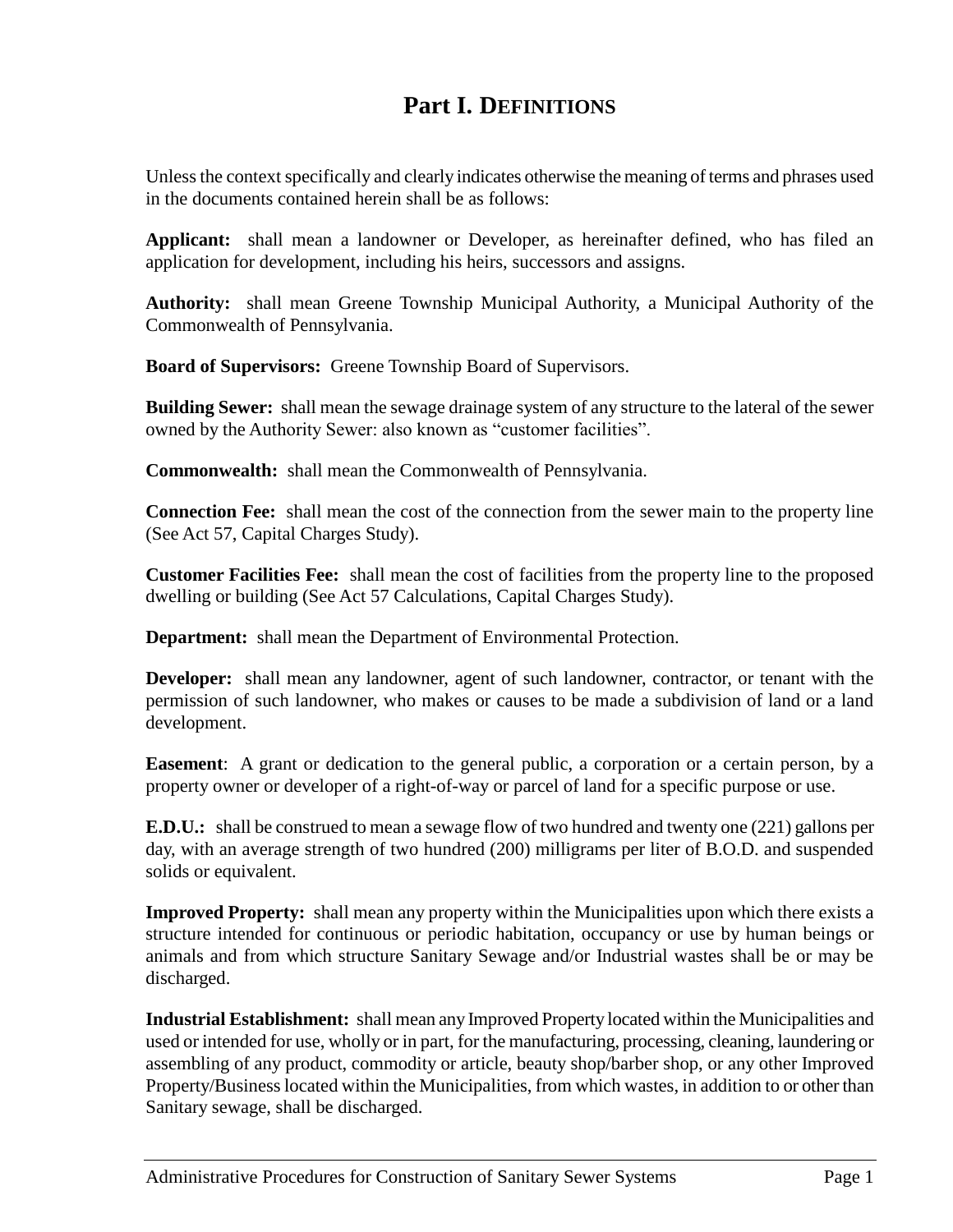**Industrial Wastes:** shall mean any and all wastes discharged from an Industrial Establishment, other than Sanitary Sewage.

## **Land Development:**

1. Shall consist of the improvement of one lot or two or more continuous lots, tracts or parcels of land for any purpose involving:

a. A group of two or more buildings, or

b. The division or allocation of land or space between or among two or more existing or prospective occupants by means of, or for the purpose of streets, common areas, leaseholds, condominiums, building groups or other features;

2. Or shall consist of a subdivision of land.

**Landowner:** shall mean the legal or beneficial owner or owners of land including the holder of an option or contract to purchase (whether or not such option or contract is subject to any condition), a lessee if he/she is authorized under the lease to exercise the rights of the landowner, or other person having a proprietary interest in land, shall be deemed to be a landowner for the purposes of this act.

**Lateral:** shall mean that part of the sewer system extending from the Authority Sewer to the edge of easement, right of way line or curb line, or, if there shall be no curb line, to the property line or, if no such lateral shall be provided, then "Lateral" shall mean that portion of, or place in, a sewer which is provided for connection of any Building Sewer.

**Municipality:** shall mean Greene Township, Franklin County, Pennsylvania; a Municipal Subdivision of the Commonwealth.

**Owner:** shall mean any person vested with ownership, legal or equitable, sole or partial, of any improved property.

**Person:** shall mean any individual, partnership, company, association, society, trust, corporation, school district, municipality, municipal authority or other group or entity.

**Sanitary Sewage:** shall mean normal water-carried household and toilet wastes from any improved property.

**Septage:** Septage includes liquid or solid material removed from a septic tank, cesspool or similar device that receives only waste or wastewater from humans or household operations. The term includes processed residential septage from a residential septage treatment facility. The term does not include liquid or solid material removed from portable toilets, or marine sanitation devices or similar devices that receive either commercial wastewater or industrial wastewater. The term also does not include grease or liquid of any kind removed from an oil & grease trap.

**Sewage System:** All facilities of the Township or any municipality party to a service agreement with the borough, as of any particular time, used or usable for collecting, transporting,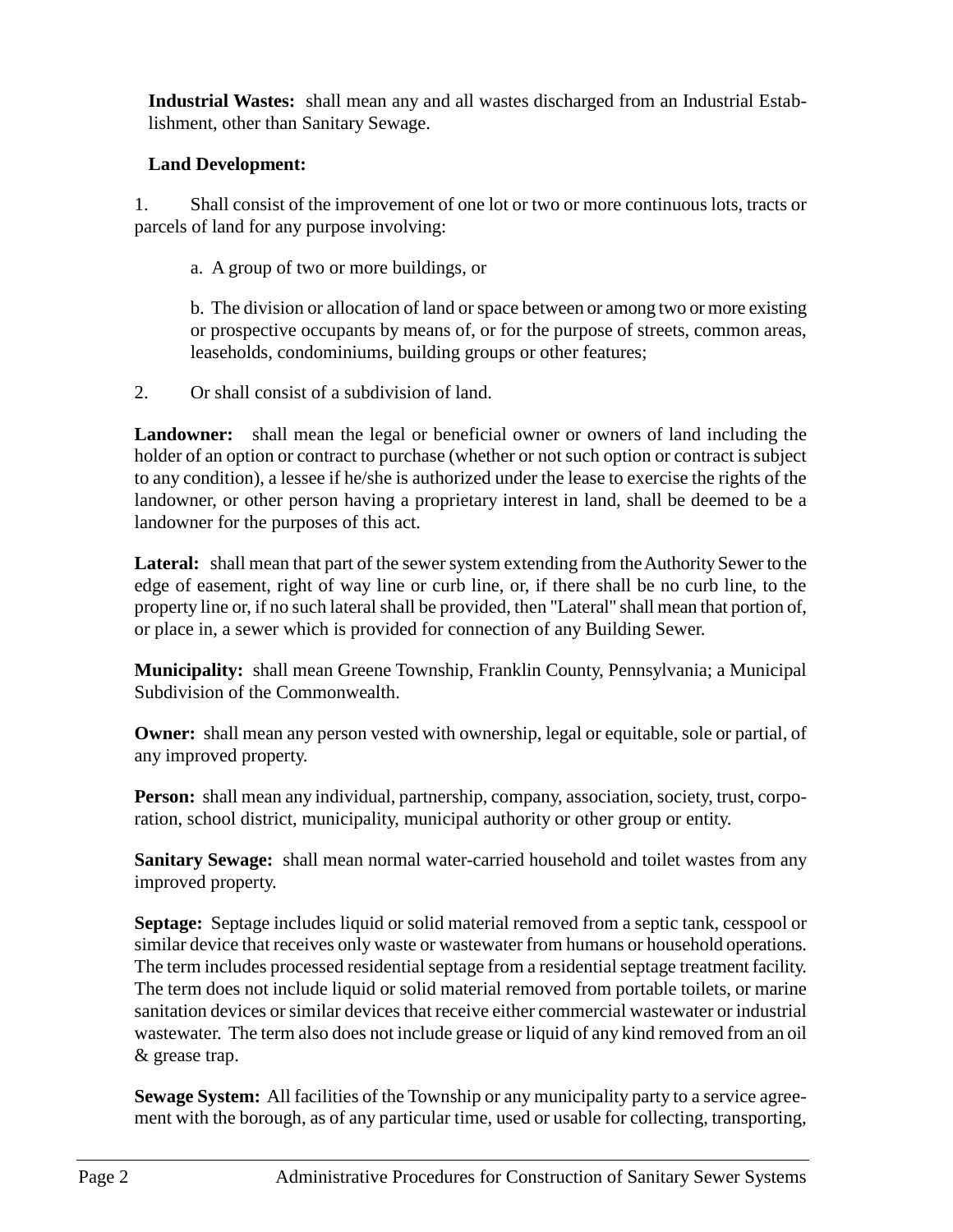pumping and disposing of wastewater, which facilities are connected to and served by the sewage treatment plant.

**Sewage Treatment Plant:** That portion of the sewer system owned and operated by the borough, which is designed to provide treatment of wastewater and discharge of treated effluent to the environment.

**Sewer:** shall mean any pipe or conduit constituting a part of the Sewer System used or usable for sewage collection or conveyance purposes.

**Sewer System:** shall mean all facilities, as of any particular time, for collecting, pumping, transporting, treating and disposing of Sanitary Sewage and/or Industrial Wastes, situate in or adjacent to the Municipality and owned by the Authority.

**Stormwater:** Any flow of water occurring during or following any form of natural precipitation and resulting therefrom.

**Street:** shall mean and shall include any street, road, land, court, cul-de-sac, alley, public way or public square.

**Subdivision:** shall mean the division or re-division of a lot, tract or parcel of land by any means into two or more lots, tracts, parcels of other divisions of land including changes in existing lot lines for the purpose, whether immediate or future, of lease, transfer of ownership or building or lot development:

Provided, however, that the subdivision by lease of land for agricultural purposes into parcels of more than ten acres, not involving any new street or easement of access or residential dwellings, shall be exempted.

**Tapping Fee:** shall mean the cost of four separate components which are separately calculated (See Capital Charges Study, Act 57 as amended):

1. Capacity Part: shall mean the cost of capacity-related facilities, which would typically include wastewater treatment plant and certain related facilities. These facilities may either be existing or future facilities which are planned to be constructed or acquired.

2. Collection Part: shall refer to those costs required to provide collection and conveyance of wastewater, such as pressure sewers, force mains, and pumping stations.

3. Special Purpose Parts: shall refer to fees for special purpose facilities applicable only to a particular group of customers, or serving a particular purpose or specific area, such as specific pump stations, sewers, industrial waste water treatment facilities, etc.

4. Reimbursement Component: shall mean where appropriate, a component to recapture the allocable portion of expenses of line extensions constructed at the expense of another party other than Authority, in accordance with HB51.

**Township:** shall mean the Greene Township of Franklin County, Pennsylvania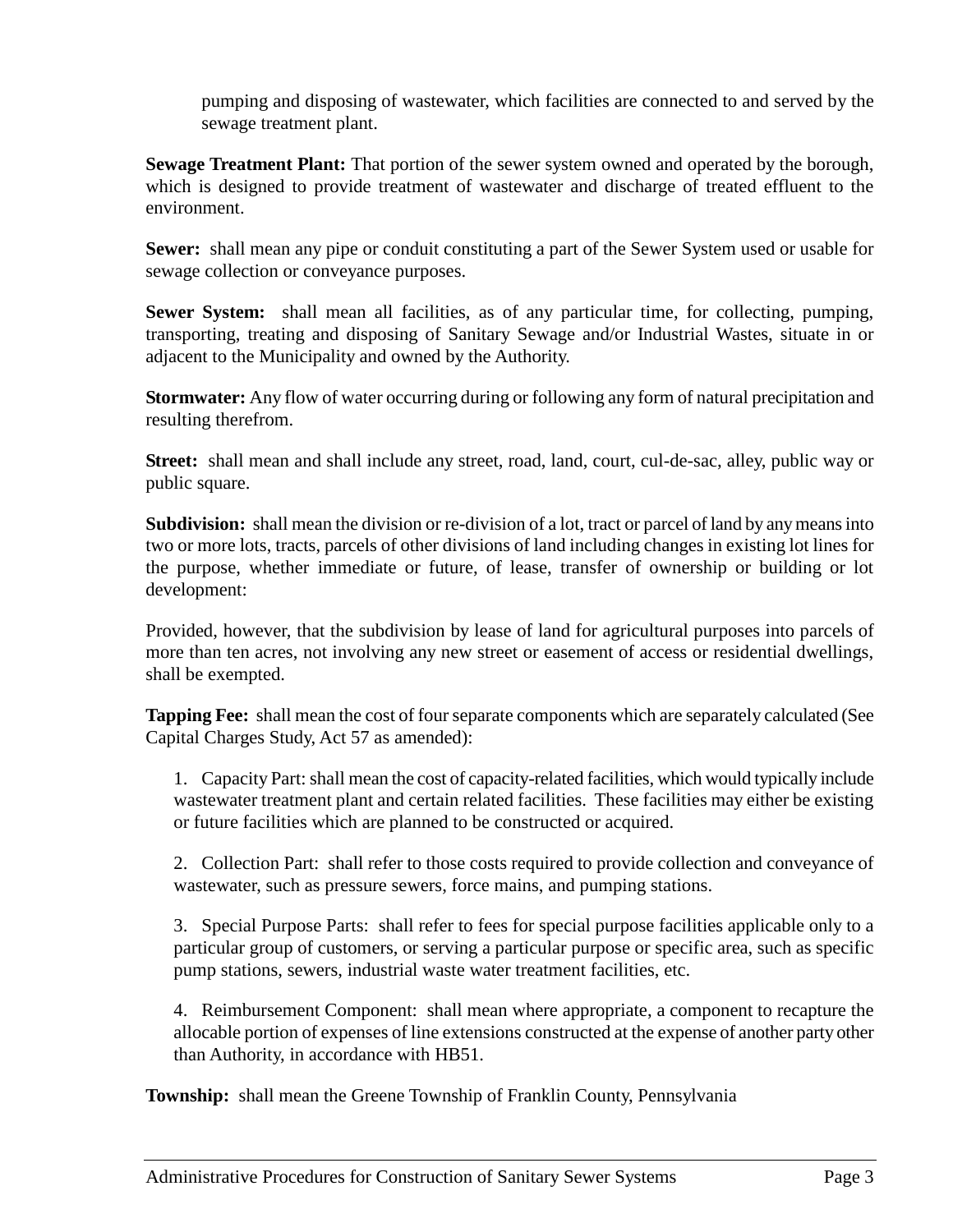## **Use Or Occupancy**

| <u>USE OR OCCUPANCY</u>                                                                                                                                                                                                                                    |        | <b>SEWER USER UNITS</b> |
|------------------------------------------------------------------------------------------------------------------------------------------------------------------------------------------------------------------------------------------------------------|--------|-------------------------|
| a. Single family domestic dwelling                                                                                                                                                                                                                         |        | 1                       |
| b. Each dwelling unit in a double<br>house or in a row of connected houses                                                                                                                                                                                 |        | 1                       |
| c. Each condominium                                                                                                                                                                                                                                        |        | 1                       |
| d. Each apartment or rental unit in an<br>apartment house                                                                                                                                                                                                  |        | 1                       |
| e. Each mobile home or trailer                                                                                                                                                                                                                             |        | 1                       |
| f. Each room, not containing kitchen<br>facilities, in a hotel, motel, or boarding house                                                                                                                                                                   |        | $\frac{1}{4}$           |
| g. Each room containing kitchen, in a hotel, motel<br>or boarding house.                                                                                                                                                                                   |        | 1                       |
| h. Each group of rooms or other enclosure or<br>accommodation occupied or intended for<br>occupancy as separate living quarters by a person<br>living alone or a group of persons living together<br>and not included in classifications (a) to (e) above. |        | 1                       |
| i. Each 20 seats or stools or combination<br>thereof in a restaurant, club or tavern or any fraction<br>thereof.                                                                                                                                           |        | $\mathbf{1}$            |
| j. Each Church.                                                                                                                                                                                                                                            |        | 1                       |
| k Each Fire House.                                                                                                                                                                                                                                         |        | 1                       |
| 1. Each garage or service station.                                                                                                                                                                                                                         |        | 1                       |
| m. Each washer in a Laundromat.                                                                                                                                                                                                                            |        | 1                       |
| n. Each chair in a barber shop.                                                                                                                                                                                                                            |        | $\frac{1}{4}$           |
| o. Each chair in a beauty shop.                                                                                                                                                                                                                            |        | $\frac{1}{2}$           |
| p. Each Professional Office<br>(1) Doctors Offices, Each Doctor<br>(2) Dental Office, Each Dentist                                                                                                                                                         | 1<br>1 | 1                       |
| q. Each student or instructor in a School;<br>(1) Boarding<br>(2) Day; without cafeterias, gym,                                                                                                                                                            | 1/2.5  | $\frac{1}{4}$           |
| or showers<br>(3) Day; with cafeterias, but no gym or showers<br>(4) Day; with cafeterias, gym, and showers                                                                                                                                                | 1/15   | 1/20                    |
| r. Each retail store, commercial or industrial $1/8$                                                                                                                                                                                                       |        |                         |

establishment not otherwise classified above. (per employee)

**Wastewater:** Industrial wastes or domestic wastes from dwellings, commercial buildings, industrial facilities, and institutions, together with any groundwater, surface water, and stormwater that may be present, whether treated or untreated, which enters the sewer system.

**Wastewater Treatment Plant:** See Sewage Treatment Plant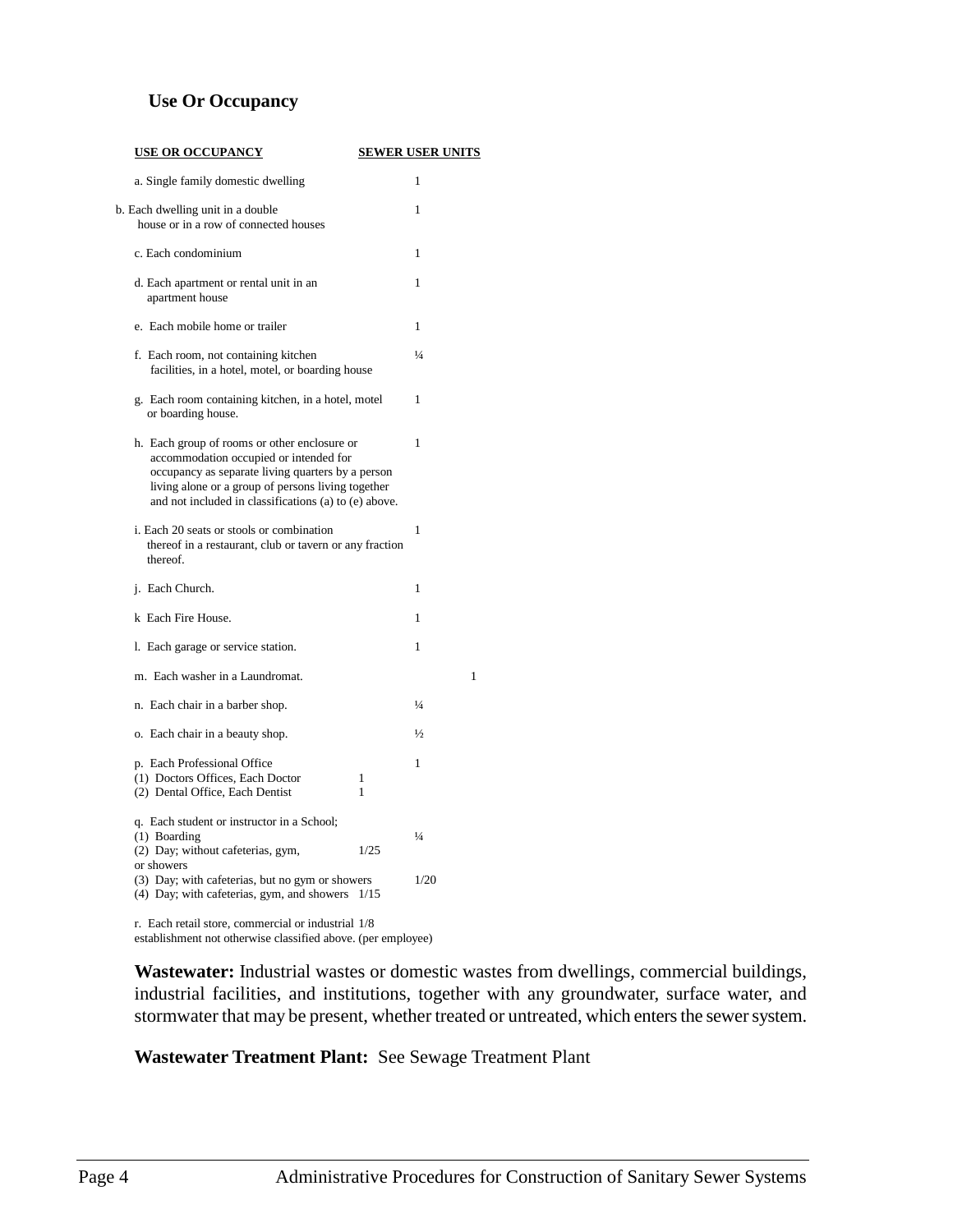## **Part II. GENERAL INFORMATION**

## <span id="page-12-0"></span>**A. PURPOSE**

<span id="page-12-1"></span>These Rules, Regulations and Specifications ("Rules and Regulations") serve to provide administrative and technical guidance to any and all Applicants desiring public sewerage services of the Greene Township Municipal Authority ("Authority").

## **B. RESPONSIBILITY**

<span id="page-12-2"></span>Owners, Contractors and/or Developer/Applicants shall be responsible to understand and abide by these Rules and Regulations.

It shall be the responsibility of the Owner, Contractor and/or Developer/Applicants to contact the Authority prior to construction to determine if any Rules, Regulations or Specifications have changed.

## **C. OWNER/TENANT LIABILITY**

<span id="page-12-3"></span>The Owner of any Improved Property connected to the Sewer System shall be responsible for all acts of tenants or other occupants of such Improved Property insofar as such acts shall be governed by provisions of these Rules and Regulations.

## **D. CHANGES IN RULES AND REGULATIONS**

<span id="page-12-4"></span>(See Sewer Code, Chapter 67, Article I, Section 67-3 and Article II, Section 67-29)

The Authority and/or Supervisors reserve the right to adopt and promulgate the following from time to time:

- Additional Sewer Classifications;
- ◆ Sewer:Rates or Charges;
- Modifications of the Sewer Rate Schedule.

Any additional classifications and Sewer rates, charges or modifications to the aforementioned shall be considered as part of the Rules and Regulations.

The Authority and/or Supervisors reserve the right to adopt, from time to time, such additional Rules and Regulations as it shall deem necessary and proper in connection with the following:

- Use and operation of the Sewer System;
- Discharge of Wastewaters and other substances thereto.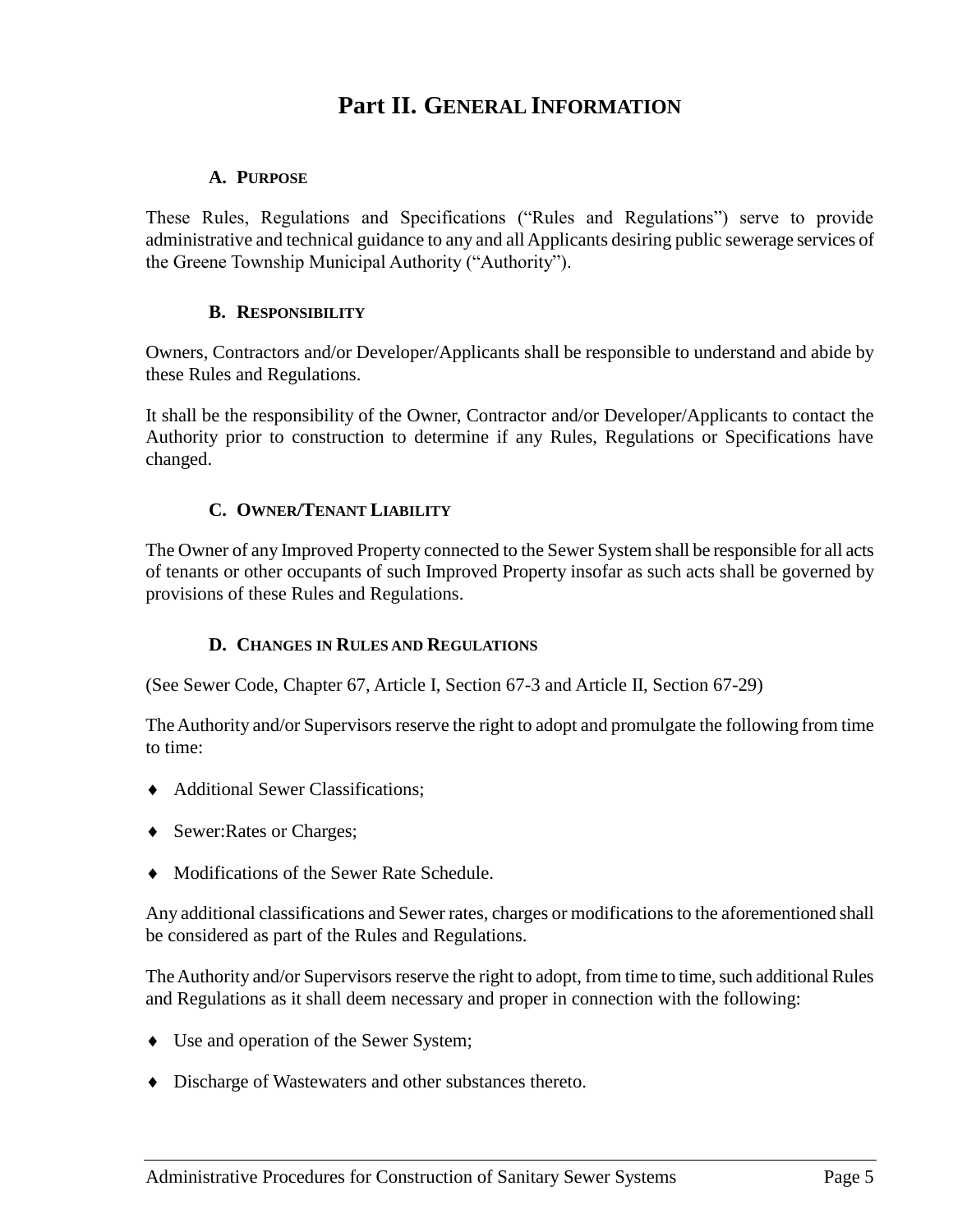Such additional Rules and Regulations shall be, shall become, and shall be construed as part of these Rules and Regulations.

## <span id="page-13-0"></span>**E. APPLICATION OF RULES AND REGULATIONS**

The Rules and Regulations shall apply to any of the following:

- 1. Person;
- 2. Corporation;
- 3. Any other entity who desires to:
	- a. Construct Sewer lines; or

b. Connect to the existing Sewer lines including, but not limited to, residences, more than one residence or facility in a residential development prior to their use or sale.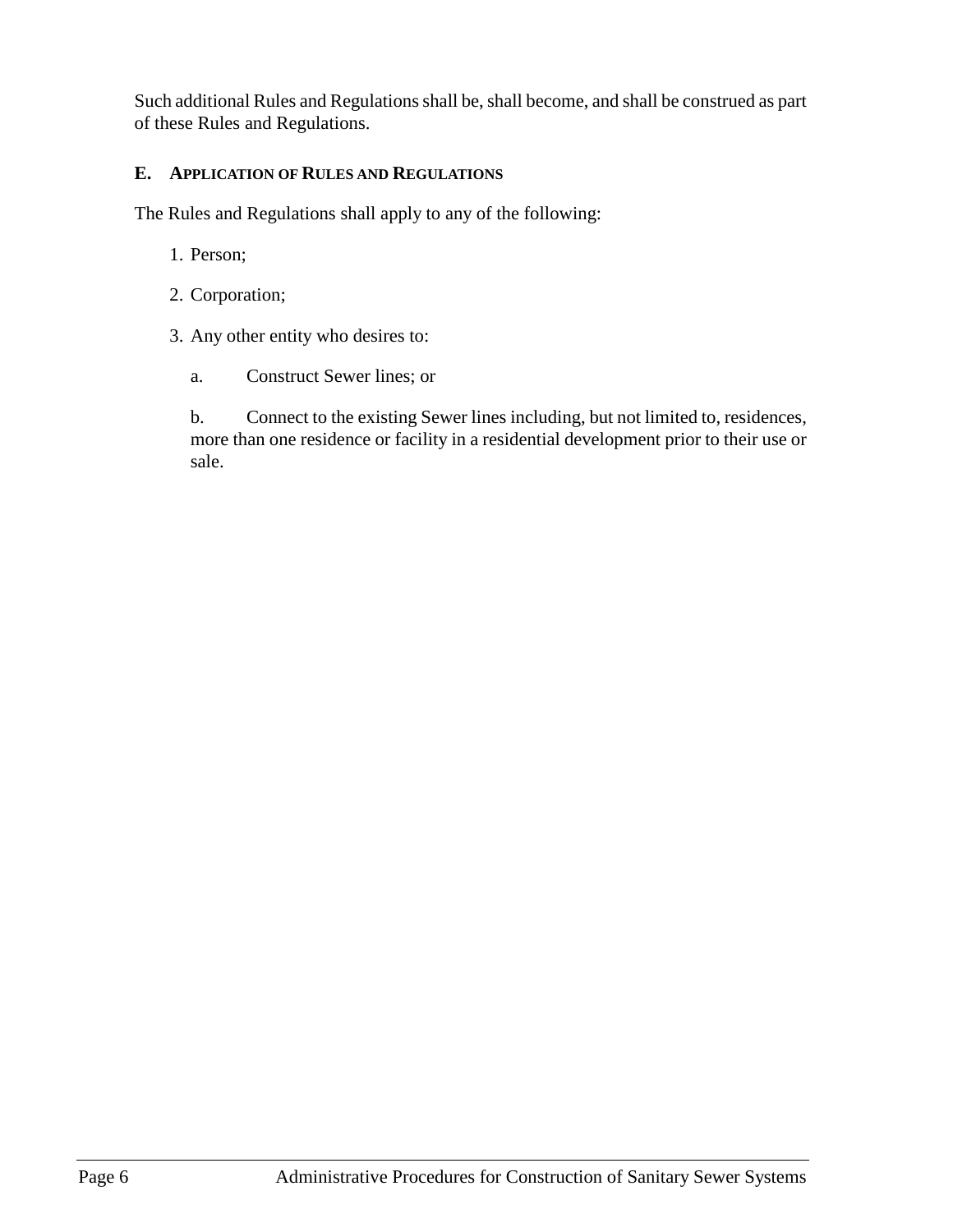## **Part III. SEWER CONNECTION REQUIREMENTS**

## <span id="page-14-0"></span>**A. APPLICATION AND PERMIT**

<span id="page-14-2"></span><span id="page-14-1"></span>(Sewer Code, Chapter 67, Article II, Section 67-17, 67-18)

1. Obtaining an Application and Permit

Any person requiring or desiring to connect to an existing Sanitary Sewer System operated by the Authority, or private system connecting to the Authority's system, shall secure an application and permit from the Authority.

2. Domestic/Non-Domestic

<span id="page-14-3"></span>Applications and permits shall be of three types: Single Family Homes, Multi-Family Dwellings, and Commercial Development.

## **B. PAYMENT OF PERMIT**

<span id="page-14-4"></span>Any person requiring or desiring to connect to an existing Sanitary Sewer System must purchase the permit and connect to the Sanitary Sewer System within Six (6) months of purchasing said permit.

At the time the tap fee payment is tendered, a copy of the existing Building and Land Use Permit must be shown.

## <span id="page-14-5"></span>**C. CONSTRUCTION OF SEWER CONNECTION**

1. Licensed Contractor/Plumber

<span id="page-14-6"></span>All connections to the Authority's Sewer System shall be constructed by a Contractor/Plumber licensed by the Authority. It is the responsibility of the Contractor/Plumber to routinely provide evidence of current plumbing licensure to the Authority.

2. Notice

<span id="page-14-7"></span>Contractor/Plumbers are required to provide the Authority with a minimum of Forty-eight (48) hours notice, prior to starting work.

## **D. INSPECTION**

<span id="page-14-8"></span>(See Sewer Code, Chapter 67, Article II, Section 67-25)

All paperwork must be completed and all applicable Capital Fees must be paid prior to inspection of the connection. The Authority shall supervise and inspect or cause to be supervised and inspected the connection to the existing Sanitary Sewer System.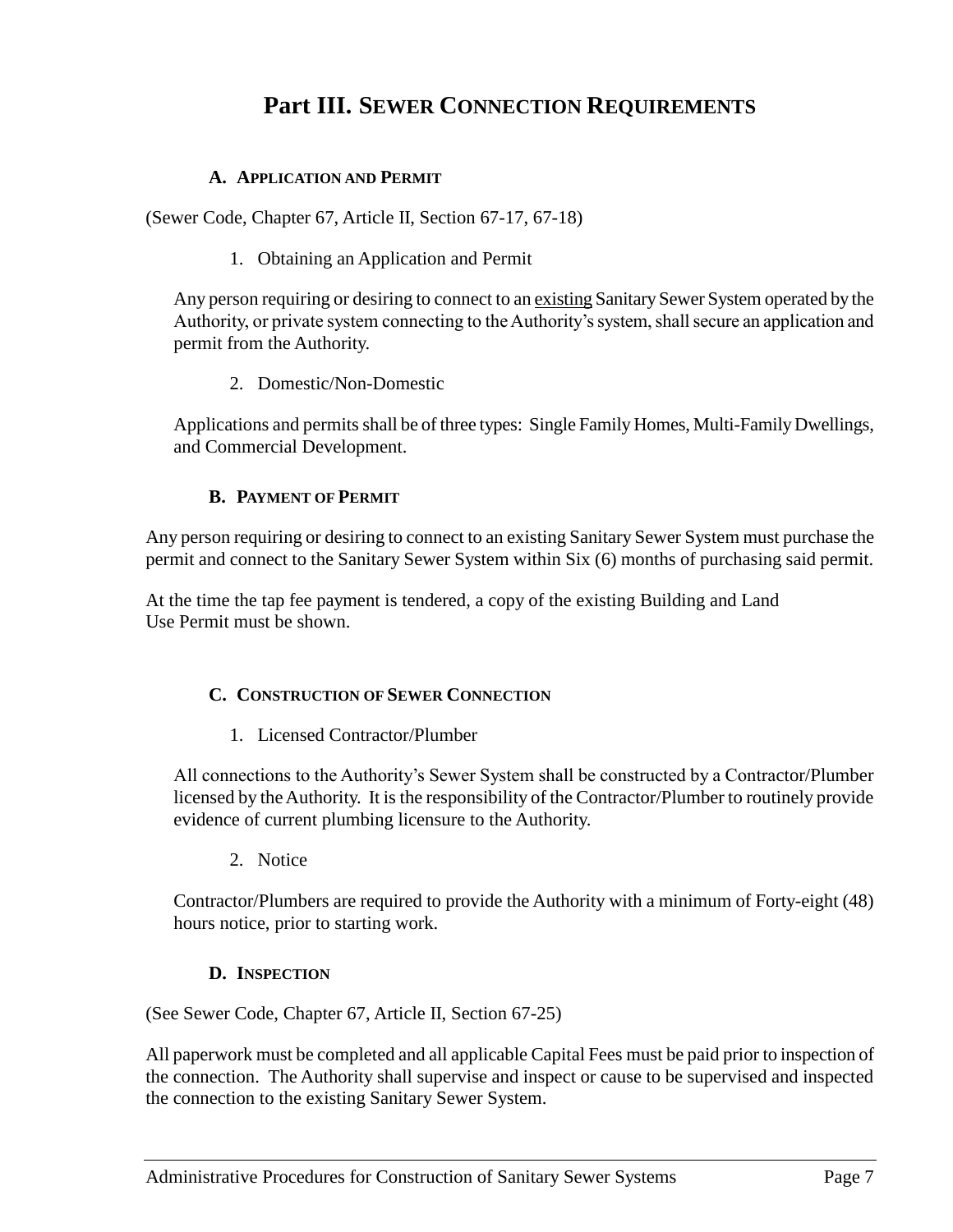## <span id="page-15-0"></span>**E. DEDICATION**

No Building Sewers may be connected to Authority Sewer until the Authority Sewer has been dedicated to the Authority by the Owner, Builder and/or Developer/Applicant.

#### <span id="page-15-1"></span>**F. SEPARATE CONNECTIONS**

(Sewer Code, Chapter 67, Article II, Section 67-20)

Each Improved Property shall be connected separately and independently with a Sewer through a Building Sewer.

Sharing of Building Sewers is not permitted, including, but not limited to the following:

- 1. Townhouses;
- 2. Neighboring dwellings;
- 3. Duplex dwellings.

#### <span id="page-15-2"></span>**G. CONNECTION TO EXISTING SEWERS**

<span id="page-15-3"></span>(See Sewer Code, Chapter 67, Article II)

1. Testing

The Authority's and/or Supervisors' plumbing inspector must approve the testing of the Building Sewer prior to connection to the existing Sewer System.

<span id="page-15-4"></span>2. Connection Prohibitions

(See Sewer Code, Chapter 67, Article II, Section 67-14 & 15)

In no instance shall the Owner be allowed to connect a septic tank, holding tank, or sump pump, nor shall Owner connect to any piping, which discharges out of the existing septic tank.

<span id="page-15-5"></span>3. Connection Requirements

The connection to the existing Sewer System shall conform to one of the following methods:

 A reducer fitting shall be installed matching the Two (2) sizes of pipe. The fitting and joints shall conform to the requirements of these Rules and Regulations. The fittings shall be pitched at 45° downward.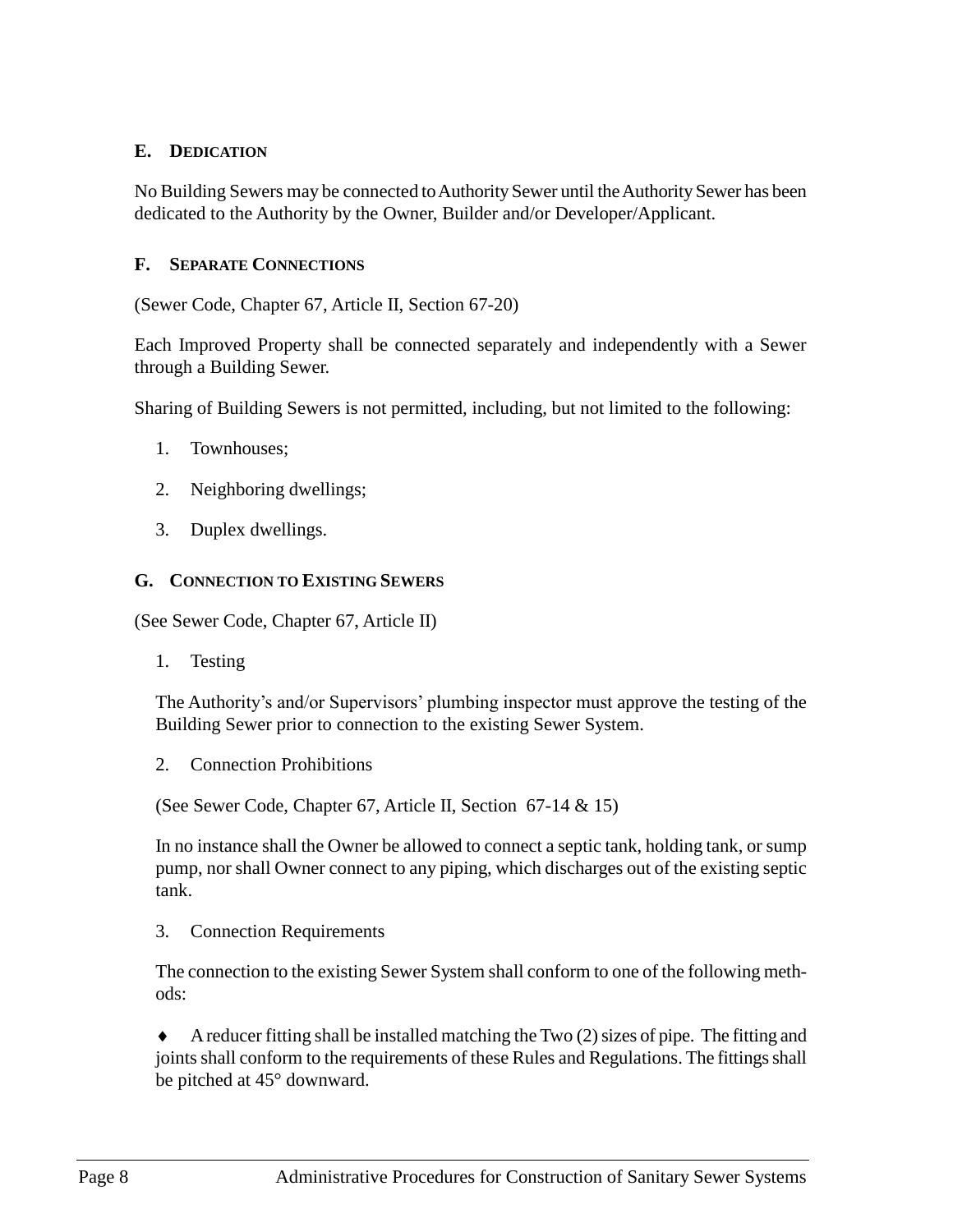Adaptors shall be installed in strict accordance with the manufacturer's requirements. All types or proposed adaptors shall be approved by the Authority's plumbing inspector prior to purchase or installation.

In all cases, the joints of the connection shall be made permanently gas and water tight.

A standard wye with a vertical cleanout to the surface shall be constructed immediately adjacent to the end of the Lateral provided by the Authority, or as close thereto as practical.

## **H. MANDATORY CONNECTION**

<span id="page-16-1"></span><span id="page-16-0"></span>(See Sewer Code, Chapter 67, Article II)

1. Connection Notice

(See Sewer Code, Chapter 67, Article II, Section 67-16)

Notice to Connect shall be given to Owners of Improved Property accessible to and whose principal building is within One Hundred Fifty (150) feet from the Sewer System.

Owners of Improved Property compelled to connect to the Sewer System shall do so within Ninety (90) days of said notice.

Such notice shall consist of a copy of Chapter 67 of the Greene Township Code of Ordinances, Chapter 67, Article II and a written or printed document requiring connection to the Sewer System within Ninety (90) days.

2. Failure to Connect

<span id="page-16-2"></span>(See Sewer Code, Chapter 67, Article II, Section 67-23)

If an Owner, compelled by notice to connect their Improved Property to the Sewer System, fails to connect within Ninety (90) days of notice, the Township may enter upon the Improved Property to construct such connection and may collect from the Owner the costs and expenses permitted by law.

3. Reconnection After Three Year Property Vacancy.

Any property previously served by the Sewer System which remains vacant for a period of 36 months or more consecutively without payment of a service charge shall when reconnected to the Sewer System pay a connection fee which shall be the difference between the current tapping fee minus the amount of tapping fee which was paid at the time of the original connection.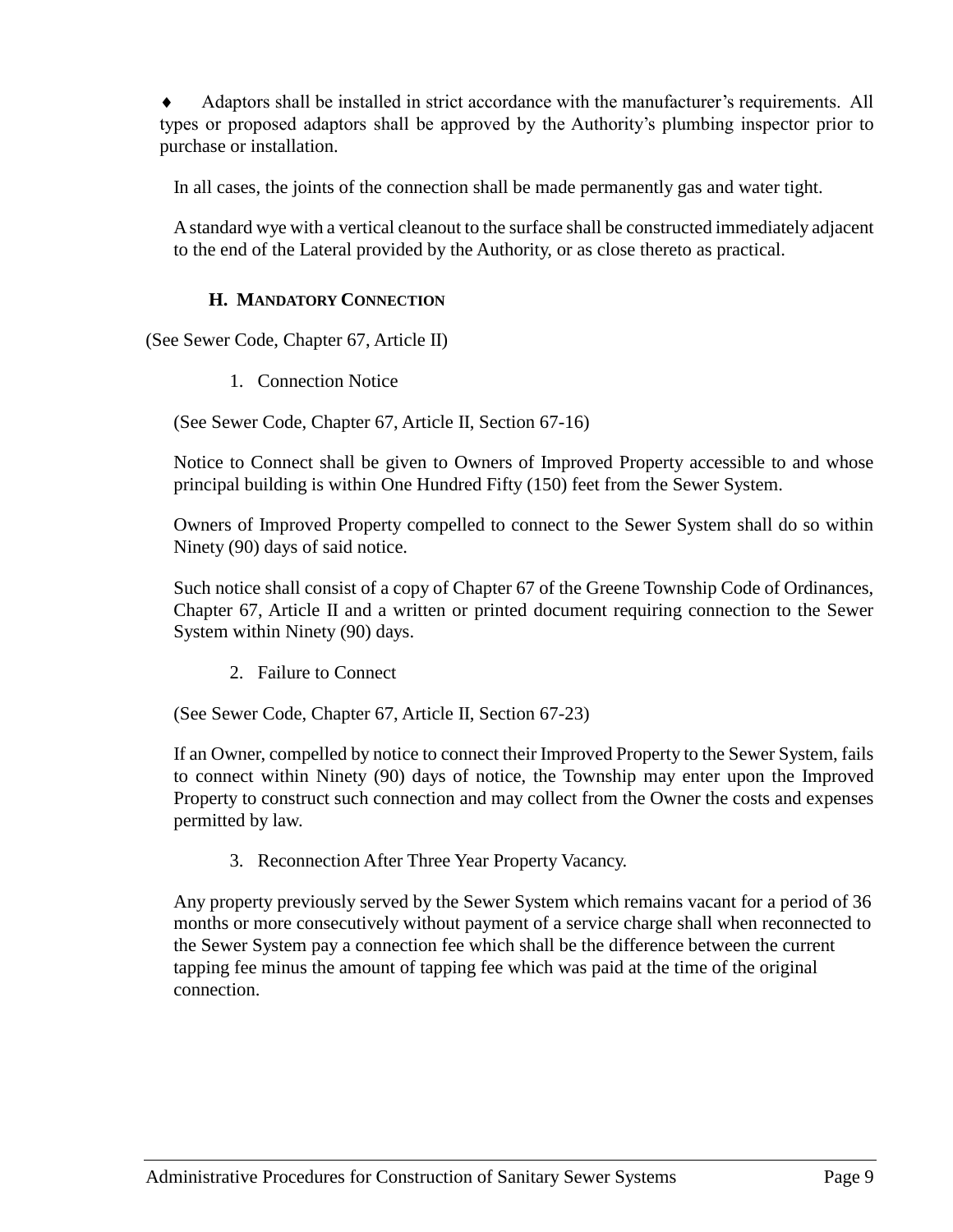## 4. Connection Charges

(See Sewer Code, Chapter 67, Article II, Section 67-21)

Each Owner of Improved Property who is compelled to connect to a lateral, constructed under the Contracts for the construction of the Sewer System, shall pay a connection charge to the Authority.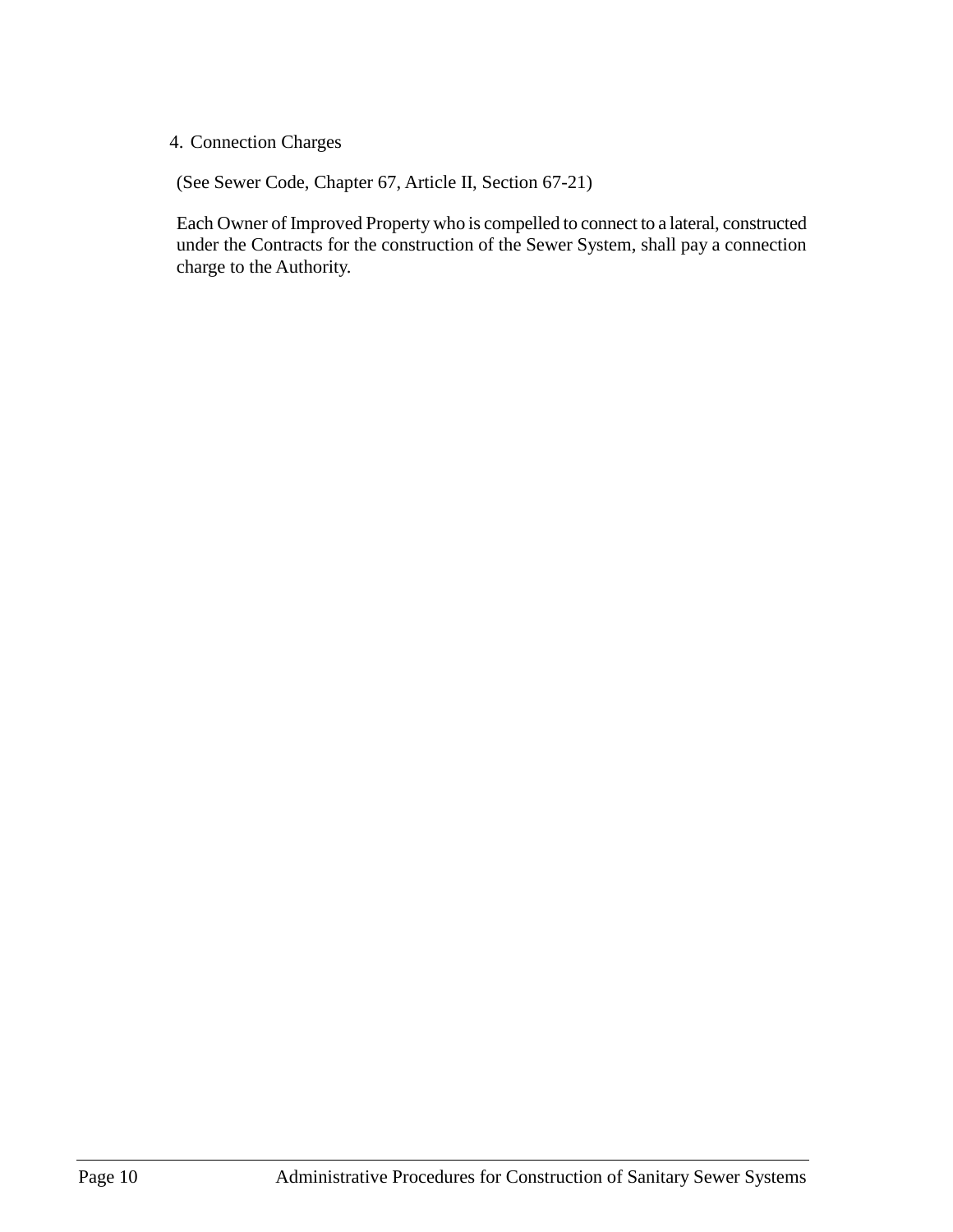## **Part IV. EXTENSIONS OF MAINLINES**

<span id="page-18-1"></span><span id="page-18-0"></span>(See Sewer Code, Chapter 67, Article II, Section 67-19, 67-22, Section 67-24)

#### **A. AUTHORITY REVIEW**

1. The Authority shall review all requests first for Sewer service to determine the possibility of service to future development either up-slope or between the specific location of the structure to be serviced.

2. The review is determined by the request for service and the present termination of the collection line.

3. Where such review reveals no justification or possible additional up-slope service, the request may be considered utilizing the Rules and Regulations and policies associated with a 6" service line.

4. Where the review reveals the possibility of service either up-slope or between the location of the structure to be serviced and the present termination of the collection line, two possible considerations shall be pursued:

a. Should the property in question for service be located immediately adjacent to the last property serviced, the Applicant shall extend the public collection line from its present termination as follows:

- (1) The extension shall be made under the direction of the Authority;
- (2) The extension shall generally be parallel to the road;

(3) The extension shall be to a point approximately Ten (10) feet off the Applicant's property line located closest to the proposed termination of the sanitary sewage line.

b. Should the extension be made on private property rather than within the road right-ofway/easement, the Developer/Applicant shall convey a sufficient additional easement to the Authority to enable further extension to the next up-slope property.

## **B. FEASIBILITY**

<span id="page-18-3"></span><span id="page-18-2"></span>The Authority shall determine if any extension of the collection line is feasible with regard to the subdivision and/or land development associated with the request for service.

## **C. ACCEPTANCE OF DEDICATIONS**

1. Acceptance of dedications shall be only upon written request and formal resolutions of the Authority.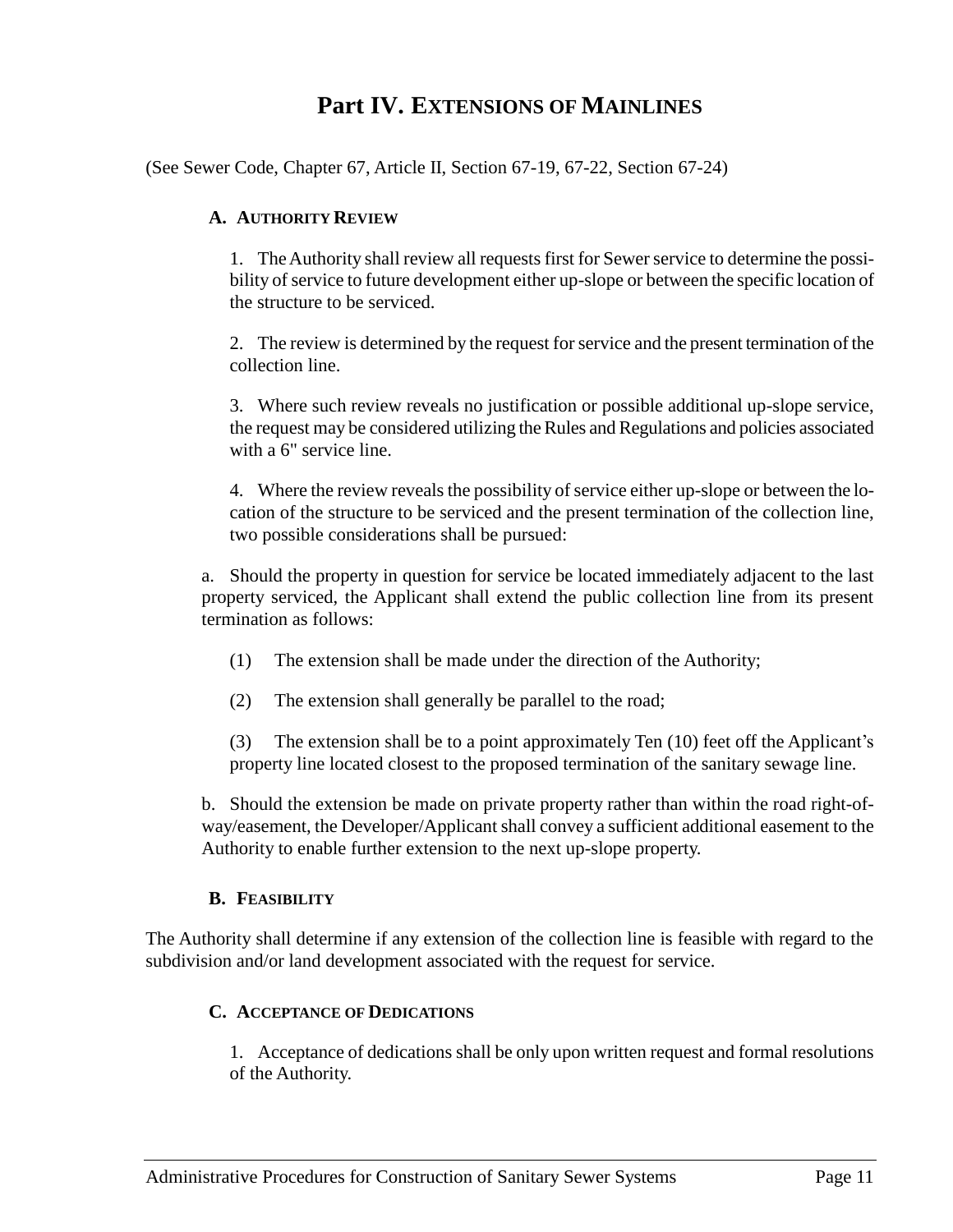2. The Authority shall accept dedications of Sewer lines extending the Sewer System provided that:

a. The Authority possesses sufficient capacity in the Regional Sewage Treatment Plant to accommodate the increased flow; and

b. All Requirements including, but not limited to Part IV, Paragraphs C through J are met.

## <span id="page-19-0"></span>**D. PLANS AND SPECIFICATIONS**

The construction and the design of the Sewers must meet the Authority's specifications and approval.

Sewer Plans shall be prepared by a Registered Engineer or Registered Land Surveyor, on plan and profile paper, 24" x 36" in size.

The drawing shall be to a scale of  $1" = 50'$  horizontal and  $1" = 5'$  vertical.

All Plan submissions shall be consistent with the latest edition of the Authority's Rules and Regulations.

Extensions should be designed to accommodate further extension.

Plans shall include manhole numbers, elevation datum, stationing, and all other pertinent information.

## <span id="page-19-1"></span>**E. INSPECTION**

(See Sewer Code, Chapter 67, Article II, Section 67-25)

Inspections of the construction and testing shall be performed by the Authority Personnel at the Developer/Applicant's expense.

A sum sufficient to cover the estimated cost of such inspection must be deposited in escrow prior to construction.

The Authority Engineer must be notified Two (2) working days in advance of any construction inspection or testing needs.

## <span id="page-19-2"></span>**F. SEWER LATERALS**

(See Sewer Code Chapter 67, Article II, Section 67-22)

An 8" x 6" wye and Lateral shall be provided to accommodate each Improved Property and each building lot accessible to the Sewer extension.

No Connection Fee shall subsequently be imposed for connection of the properties served by developer installed Sewer Laterals.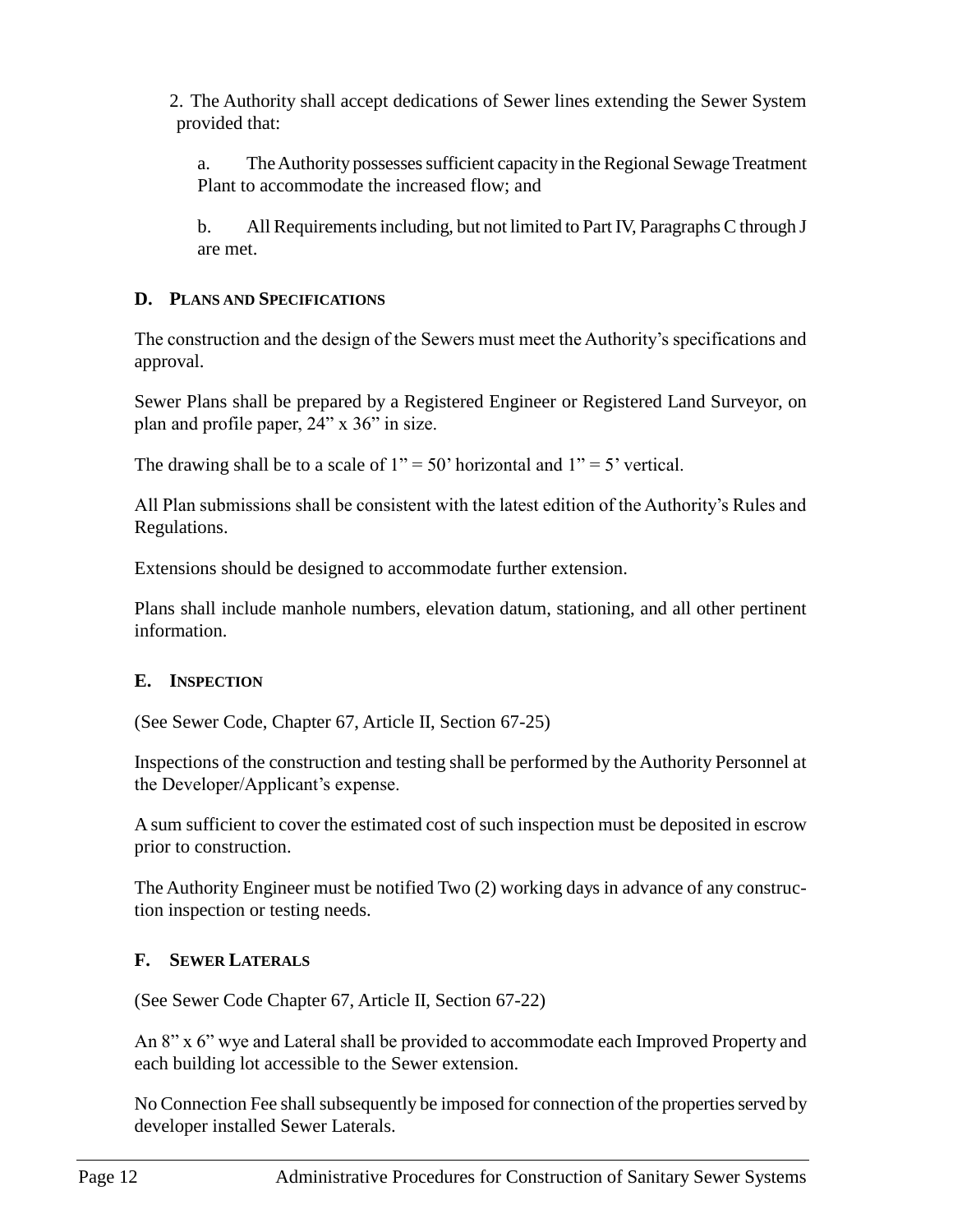The Lateral shall be securely plugged or capped.

A print of the drawing of the extension locating the wyes in plan or the Lateral in plan with the elevation of the Lateral at the property line shall be deposited with the Authority Engineer prior to acceptance.

## <span id="page-20-0"></span>**G. SUBDIVISION ESCROWS OR BONDS**

1. Subdivision and Land Development Ordinance

<span id="page-20-1"></span>The Greene Township Subdivision and Land Development Ordinance provides, in certain cases, that proposed subdivisions be provided with a Sewage System and be connected with the Sewer System.

The Supervisors shall not approve and stamp Plans until the Developer/ Applicant has made satisfactory arrangements for such sewering.

2. Compliance with Rules and Regulations

<span id="page-20-2"></span>Should the Developer/Applicant agree to construct the Sewers in accordance with these Rules and Regulations and any special conditions imposed by the Authority, the Authority shall agree in advance to accept a dedication and to connect to the Sewer System.

- 3. Bond
- <span id="page-20-3"></span>a. Bond Submission

To assure the construction of the Sewer, the Developer/Applicant must either submit a bond with a nationally recognized surety company as surety or escrow money or acceptance security.

b. Amount of Bond

The amount of the bond or escrow should be equal to the estimated cost to the Authority performing the construction.

c. Authority Engineer

The Developer/Applicant should secure the concurrence of the Authority Engineer in the cost estimate.

d. Authority Solicitor

The Developer/Applicant should also secure the approval of the Authority Solicitor of the bond or escrow agreement.

## **H. STATE PERMITS**

<span id="page-20-4"></span>(See Sewer Code, Chapter 67, Article II, Section 67-17 & 18)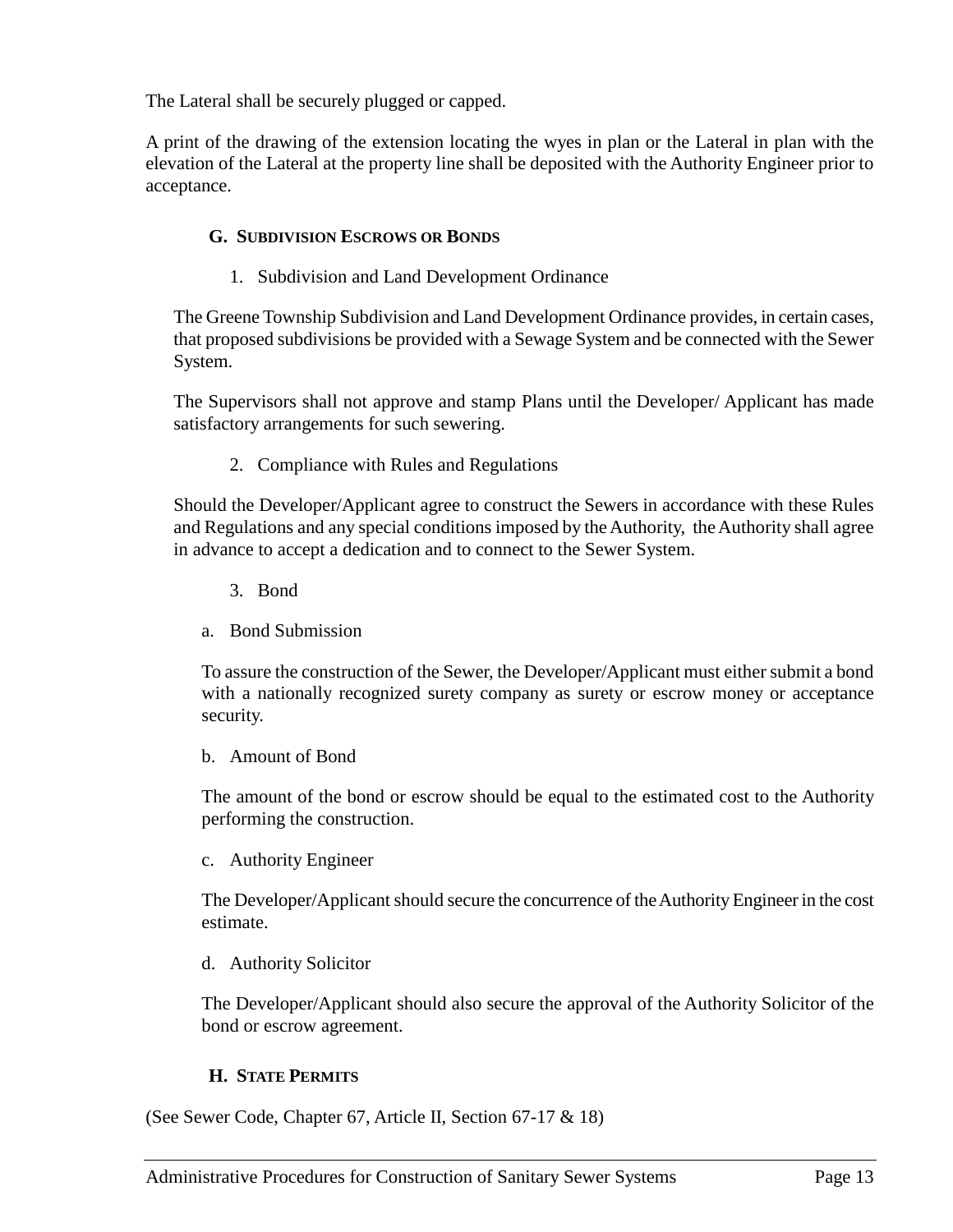According to State Law, Sewers may only be constructed upon the following conditions:

1. Upon the issuance of a permit by the Department to the Owner of the Sewer System requesting a Sewer extension.

2. The Authority shall execute a permit application on forms prepared by the Developer/Applicant only.

## <span id="page-21-0"></span>**I. PENNDOT PERMITS**

If the proposed extension is to be constructed in a State Highway, the Developer/Applicant must secure a permit from PennDOT.

## <span id="page-21-1"></span>**J. EASEMENT AGREEMENTS**

The Applicant shall obtain any and necessary easements and rights-of-way and convey the same to the Authority prior to commencing construction.

Unless special circumstances exist, the width of the easement shall be Thirty (30) feet.

The Developer/Applicant shall prepare and file an Easement Agreement with the Franklin County Recorder of Deeds Office and give a copy to the Authority if a proposed extension is to be constructed, in whole or in part on privately owned land.

The Easement Agreement shall be in recordable form, conveying an easement for maintenance purposes to the Authority.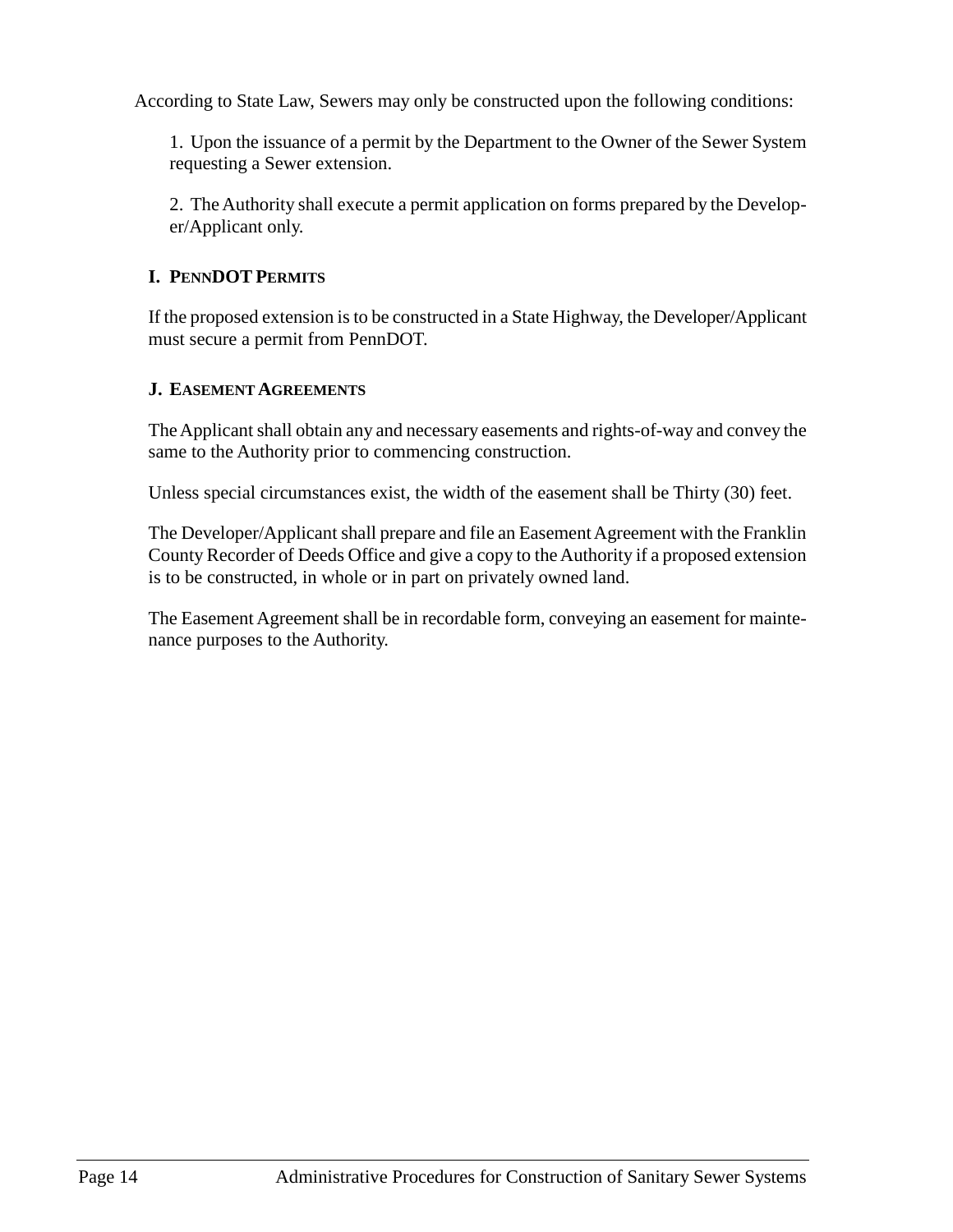## **Part V. DEED OF PERMANENT EASEMENT**

## <span id="page-22-0"></span>**A. REVIEW BY AUTHORITY SOLICITOR**

<span id="page-22-1"></span>All such easements shall be obtained in advance of commencement of construction and shall be reviewed by the Solicitor of the Authority.

#### **B. PAYMENT OF EASEMENT**

<span id="page-22-2"></span>The Owner, Builder, and/or Developer/Applicant shall arrange and pay for a Thirty (30') Foot permanent easement.

#### **C. LANGUAGE OF EASEMENT**

<span id="page-22-3"></span>All Deeds of Easement shall contain the following clause:

The Grantor does hereby covenant and agree that they shall not erect or permit the erection of any building or plant any trees or shrubs on the right-of-way or perform any excavation work including, but not limited to, anchoring, auguring, backfilling, blasting, digging, ditching, drilling, driving-in, grading, plowing-in, pulling-in, ripping, scraping, trenching and tunneling; after the execution and delivery of this Agreement which shall endanger or interfere with the operation of the said Sewer line or lines of the Authority.

## **D. RECORDING OF EASEMENT**

<span id="page-22-4"></span>The Owner, Builder and/or Developer/Applicant shall record the easement with the Franklin County Recorder of Deeds in the name of the Authority.

## **E. SUBMISSION TO THE AUTHORITY**

<span id="page-22-5"></span>Easement plans and deed description as recorded, shall be submitted to the Authority for their permanent record with a notation as to the recording date and Franklin County Deed Book Volume and Page in which recorded.

#### **F. LOCATION OF EASEMENT**

<span id="page-22-6"></span>Easements conveyed to the Authority shall provide for a Thirty (30') Foot permanent easement/rightof-way.

The centerline of the easement/right-of-way shall be the location of the collection line, with a full Fifteen (15') foot right-of-way available on both sides of the collection line.

#### **G. SEWER FACILITIES**

<span id="page-22-7"></span>All Sewer facilities must be centered in the easement for the facilities.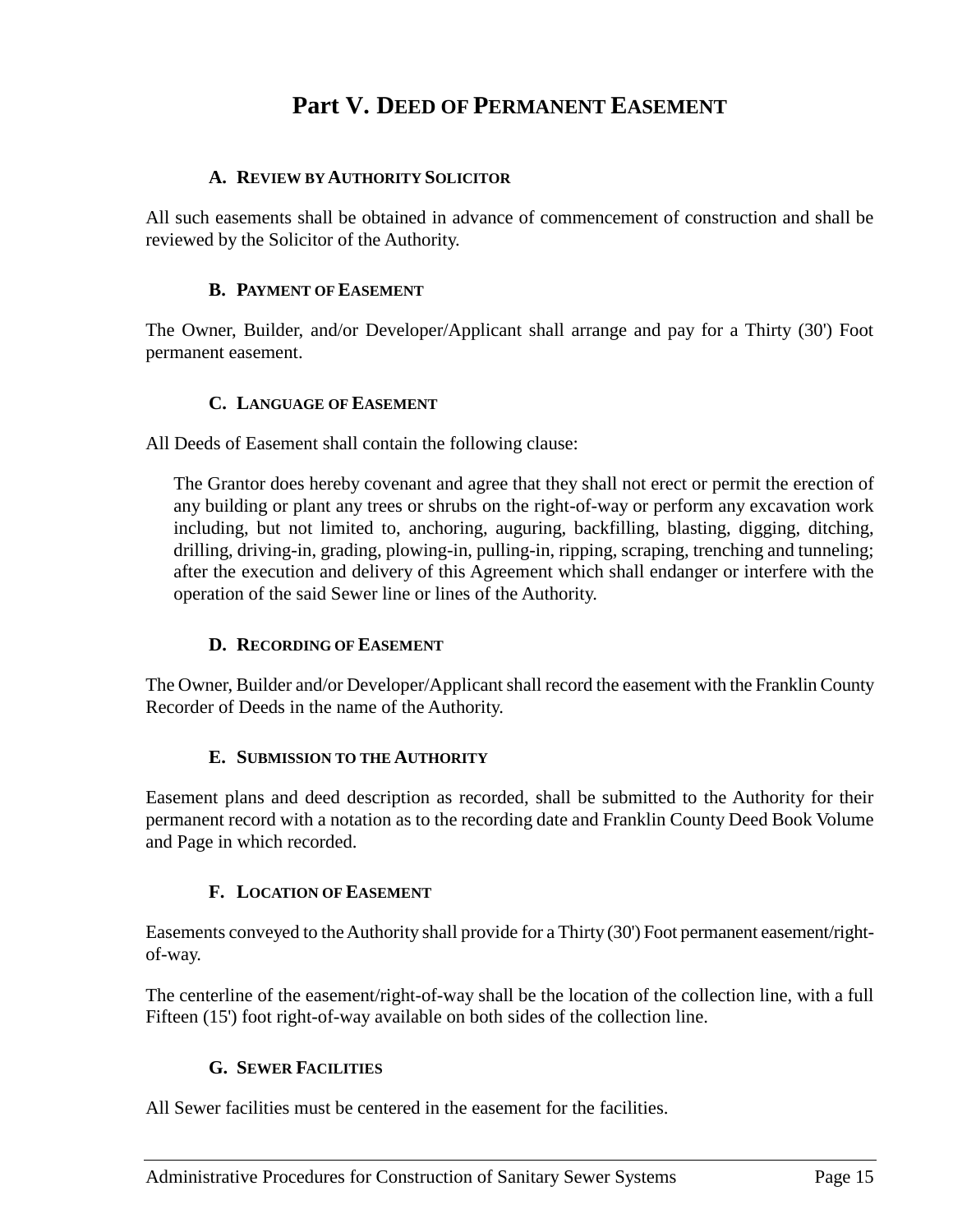Should the Authority need to work on or maintain the Sewer infrastructure, any damage to surface improvements (paving, curbing, etc.) shall be the responsibility of the Owner in areas where improvements exist in the Sewer easement.

## <span id="page-23-0"></span>**H. EASEMENT OBSTRUCTION**

The following obstructions are prohibited within Authority Easements:

- 1. Trees;
- 2. Perennial shrubs;
- 3. Temporary structures;
- 4. Buildings;
- 5. Sheds;
- 6. Recreational or playground equipment.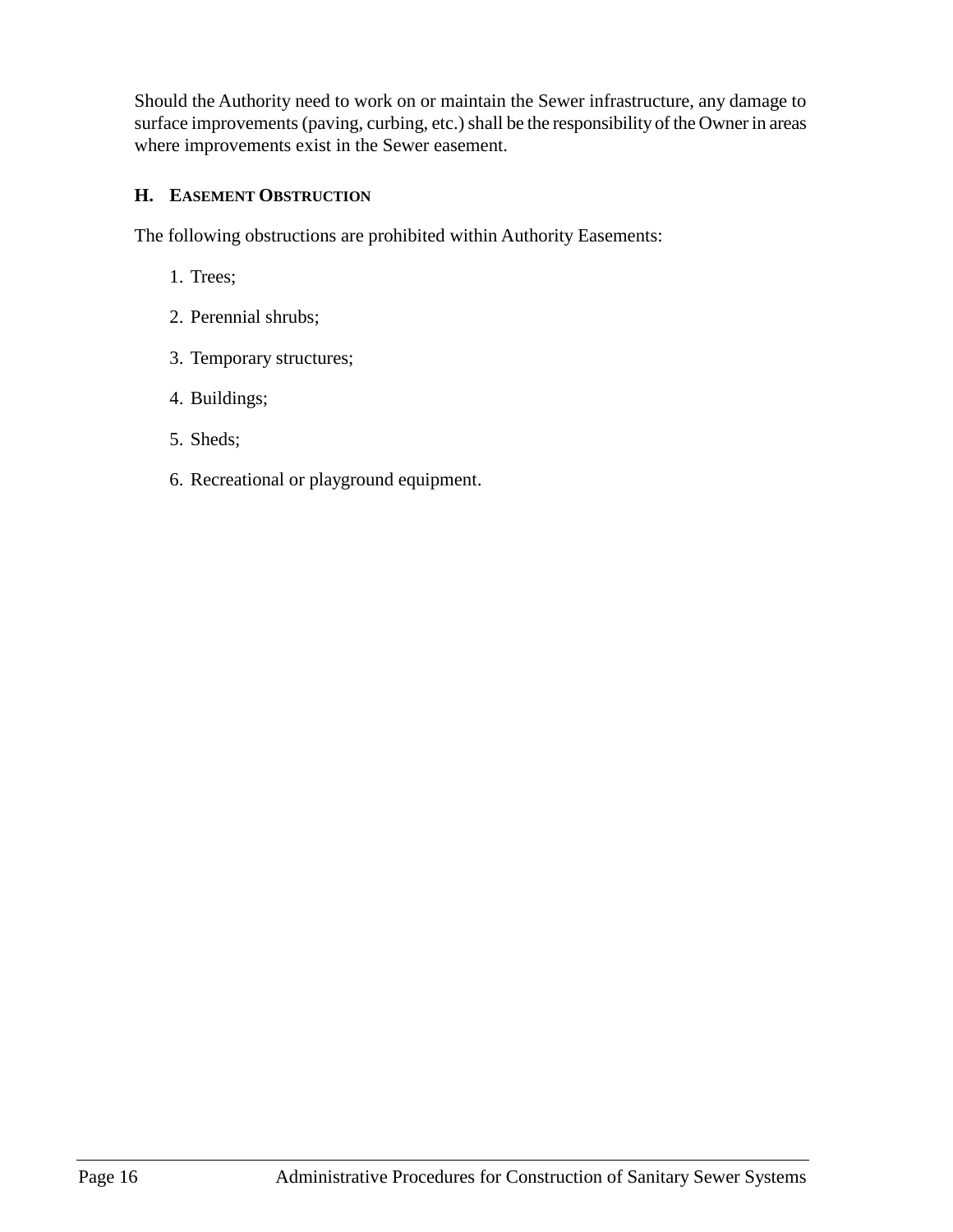## **Part VI. PLANNING MODULE**

#### <span id="page-24-0"></span>**A. PLANNING MODULE TERMS AND CONDITIONS**

#### 1. Planning Module Required

<span id="page-24-1"></span>When a Developer/Applicant desires to construct and/or connect a sewerage system within the Municipality, a Planning Module shall be required, which binds the Developer/Applicant and the Authority to certain terms and/or conditions relative to the proposed project.

2. Terms and Conditions

<span id="page-24-2"></span>The Authority and the Municipality (typically Greene Township) within which the project is located, shall determine the need, and/or terms and/or conditions of such a Planning Module.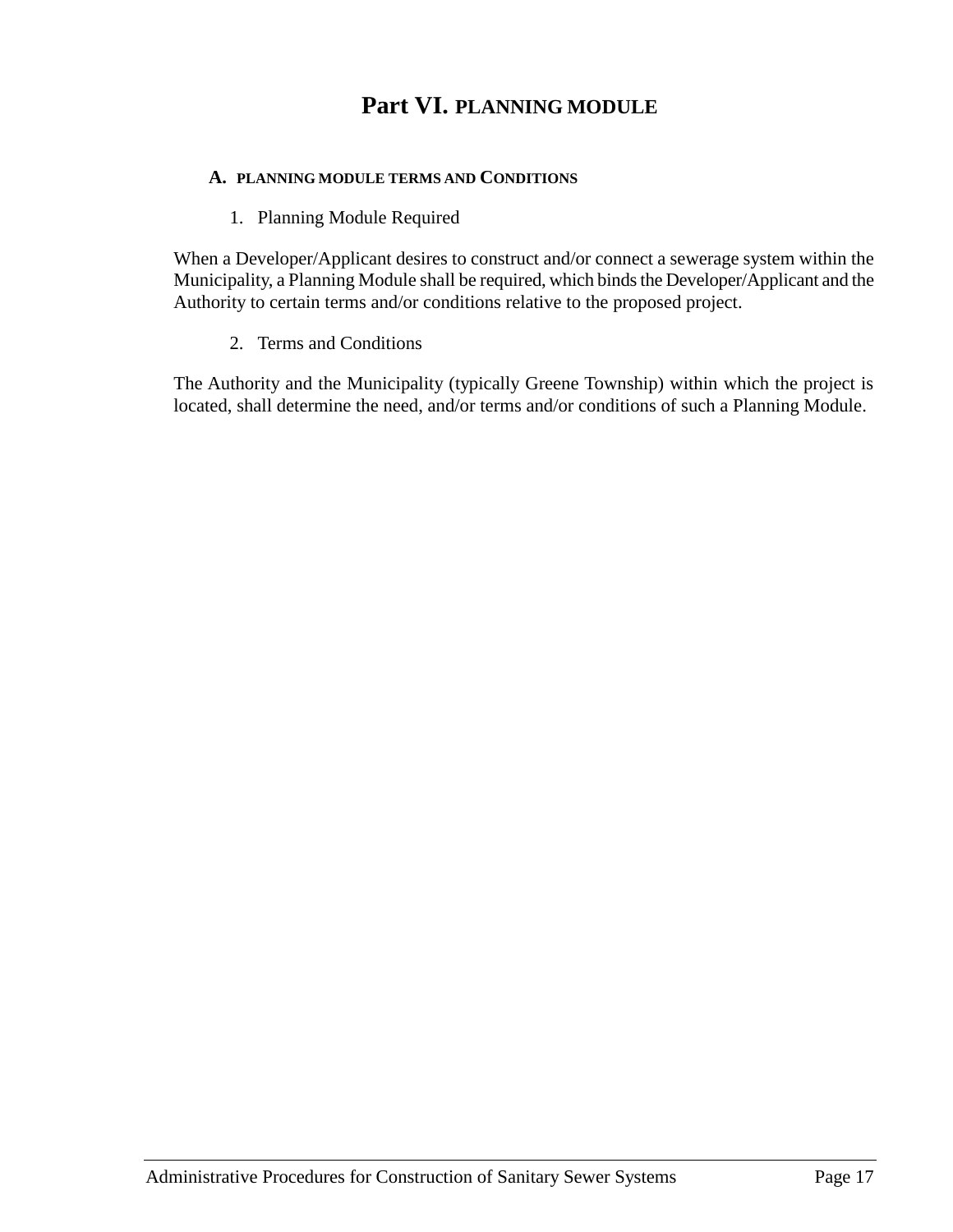## **Part VII. SEWER PLAN REQUIREMENTS**

#### <span id="page-25-2"></span><span id="page-25-1"></span><span id="page-25-0"></span>**A. SUBMISSION OF PLANS**

1. Employment of Professional Engineer

The Developer/Applicant may employ any Professional Engineer competent in the field of sanitary engineering to develop the necessary Plans and Specifications of the Sewer extension(s).

<span id="page-25-3"></span>2. Plan Submission

The Developer/Applicant must submit Twelve (12) sets of completed Plans to the Township, showing the proposed location of the residence or facility to be connected with first floor elevations, together with topography, and grade of lines, prepared in compliance with these specifications herein.

The completed Plans and Specifications shall be submitted to the Authority for its consideration and action.

#### <span id="page-25-4"></span>3. Plan Notations

All Plans must note the following:

- a. Capacity
	- (1) Public Sewer service is available from the Authority.

(2) Prospective Grantees of any lot is hereby notified that they should make inquiry of the Authority to determine if Sewer capacity for the lot to be acquired is available.

(3) Sewer capacity is on a first-come, first-served basis. It shall be the sole responsibility of the prospective Grantee(s) to verify the availability of Sewer service prior to building, design, and/or construction.

b. Compliance with Rules and Regulations

All sanitary Sewer construction shall be performed by the Contractor in accordance with the latest version of the Rules and Regulations.

c. Uses

Prior to building and/or construction, prospective Grantees of commercial lot(s) must submit Plans with explanatory narrative, describing potential uses.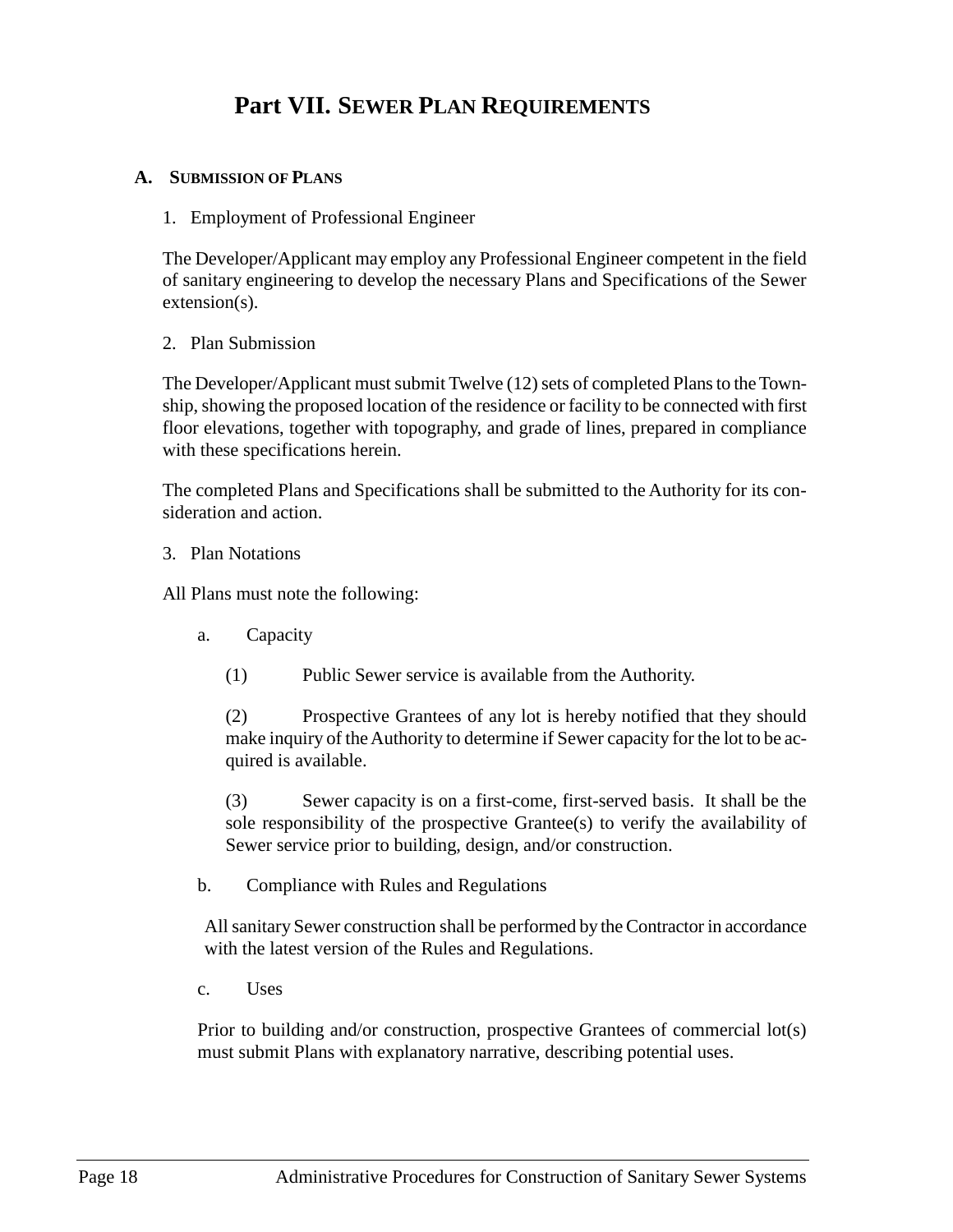## d. Grinder Pump

(1) When a subdivision utilizes a Pressurized System, the Plans must specify the grinder pump manufacturer for which the lot or subdivision was designed.

(2) Grinder Pump/Pressurized Sewer System submittals shall include a design report with appropriate calculations to assure that the proposed system can work properly.

(3) The Grinder Pump submittal shall be signed and sealed by an engineer licensed to practice in the Commonwealth.

- (4) In addition, the Plans must state the following:
	- (a) Maintenance and Replacement

In accordance with the Authority Rules and Regulations, the Owner shall be responsible for and provide perpetual maintenance and replacement of all sanitary sewage connection facilities including the Grinder Pumping Station, controls, pipes, valves, fittings, and appurtenances, etc.

(b) Construction

Construction shall be performed in accordance with the Authority Rules and Regulations.

e. Call Before You Dig

The standard "Call Before You Dig" note (Pennsylvania One Call) must be placed on all Plans.

f. Additional Comments

The Authority reserves the right to request additional comments or information on the Plans as warranted.

<span id="page-26-0"></span>4. Reimbursement

The Developer/Applicant shall reimburse the Authority for all review fees as billed by the Authority, Authority Engineer and/or Solicitor.

## **B. PLAN REVIEW**

<span id="page-26-1"></span>The Authority Engineer and Solicitor shall review the Plans for conformity to the planning module.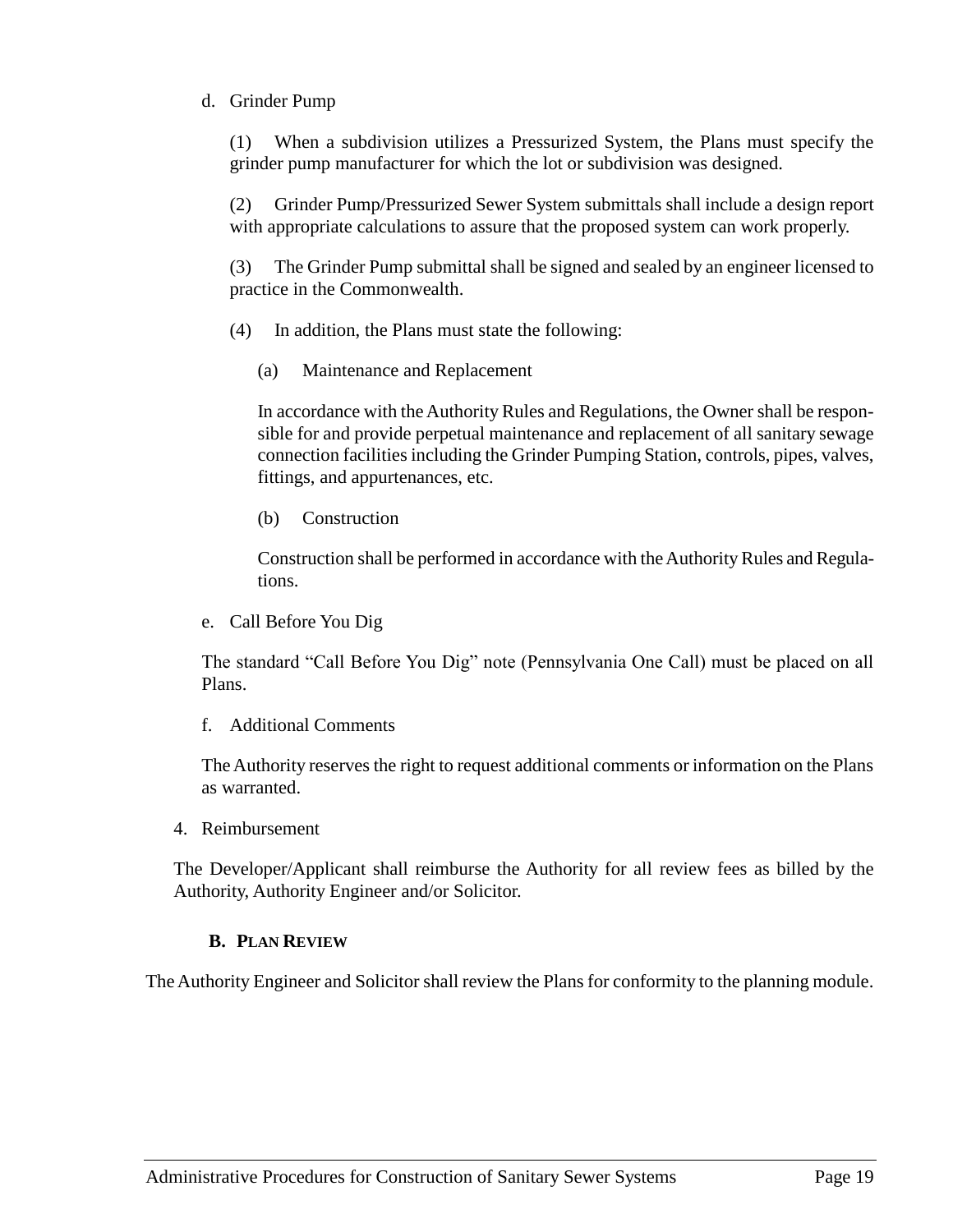## <span id="page-27-1"></span><span id="page-27-0"></span>**C. PLAN APPROVAL**

1. Submission of Plans

Upon the approval of the planning module and/or attached supporting information by the Authority and the Department, the Developer/Applicant shall submit detailed Plans that comply with the technical specifications provided in these Rules and Regulations and those of the Commonwealth and Federal laws, Rules and Regulations.

2. Option

<span id="page-27-2"></span>At this time, the Developer/Applicant shall advise the Authority of which option he would like to use (Refer to Paragraph D).

<span id="page-27-3"></span>3.Sewer Capacity

Authority Approval of the planning module does not guarantee the following:

a. Availability of Sewer Capacity;

b. Approval of the Plans for purposes of subdivision/land development requirements;

- c. Approval to record Plans;
- d. Approval to sell, transfer or otherwise convey rights to lots or property;
- e. Approval for the construction of Sewer lines or facilities.

## <span id="page-27-4"></span>**D. OPTIONS**

Prior to the Authority granting final approval of the Plans, the Developer/Applicant shall notify the Authority in writing which option they choose from the following:

1. The Developer/Applicant shall install all Sewer lines, manholes, laterals, and all other Sewer apparatus, and dedicate them to the Authority upon Authority acceptance. The Developer/Applicant shall also furnish the Authority the necessary items accordingly. The Developer/Applicant must furnish the Authority with a signed Deed of Easement and a signed Construction Agreement. After completion and dedication, the Authority shall stamp the Plans and forward them to the Board of Supervisors.

2. In accordance with requirements of the Authority Rules and Regulations, signed Deed of Easement, and signed Construction Agreement, the Developer/Applicant shall furnish the necessary financial security (as set forth in Part VIII of these Rules and Regulations).

With this option, and upon receipt of the above, the Authority shall approve and stamp the Plans and forward a letter of approval to the Board of Supervisors.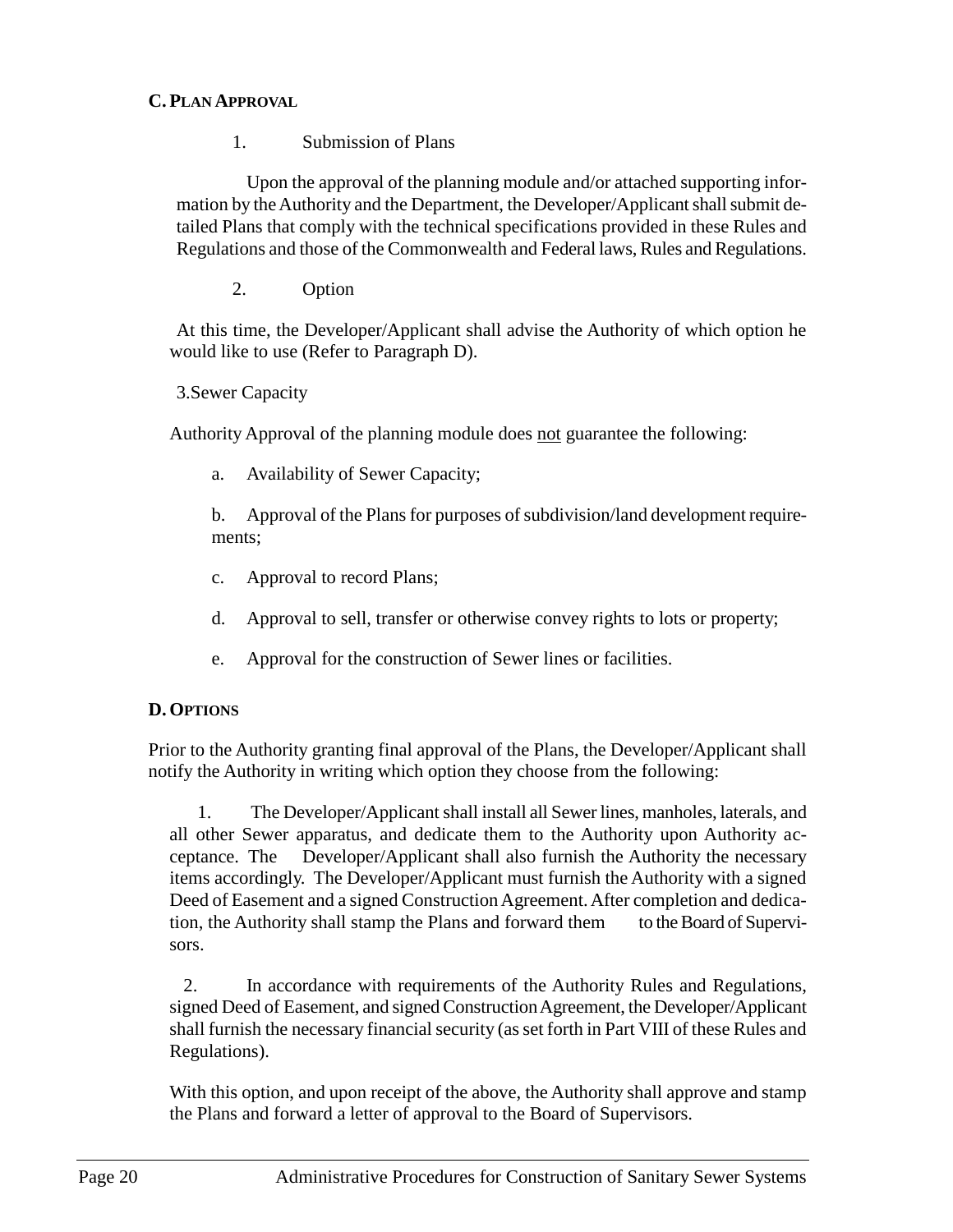## **E. SUBDIVISION PLANS**

<span id="page-28-0"></span>The following shall not take place prior to the Authority's approval of subdivision plans:

1. The creating of a subdivision or land development of any lot, tract or parcel of land;

2. The layout, construction, opening or dedication for public use, travel or for common use of occupants of buildings abutting thereon of any the following:

- a. Street;
- b. Sanitary Sewer;
- c. Storm Sewer;
- d. Water main;
- e. Any other improvements in connection therewith.

## <span id="page-28-1"></span>**F. SEWER LINES**

1. Plan View and Profile

<span id="page-28-2"></span>The Sanitary Sewer plans must be prepared with the plan view of the Sewer lines on the top of the sheet and the profile of the Sanitary Sewer lines on the bottom of the sheet.

2. Index Plan

<span id="page-28-3"></span>When the subdivision's Sewer lines exceed 1,500 feet, an index plan must be included showing the location of each sheet.

3. Utilities

<span id="page-28-4"></span>The Engineer shall show other adjacent utilities on the Plans and profiles to ascertain that all Sewer lines are built in accordance with the Rules and Regulations and that no utility conflict exists.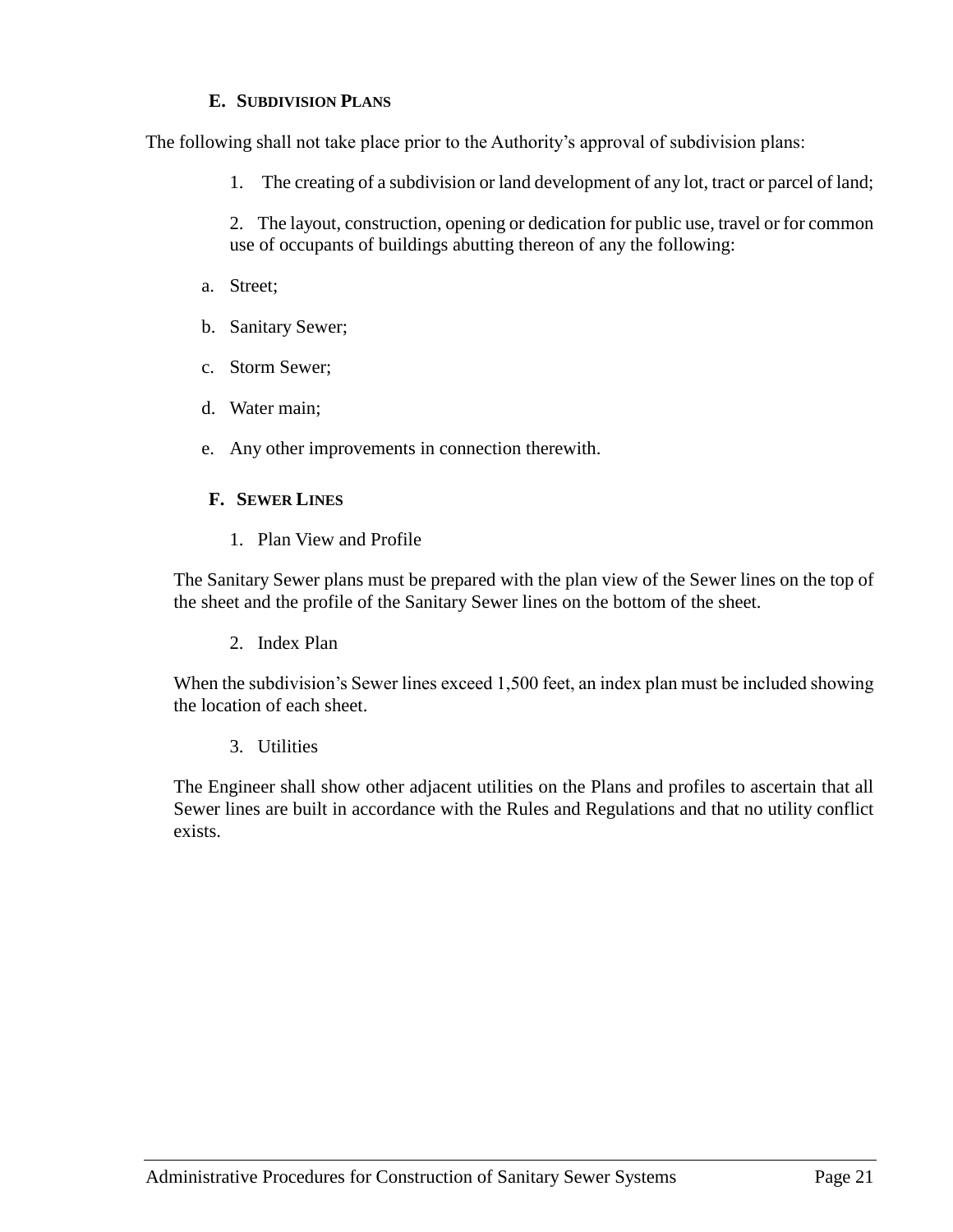## <span id="page-29-0"></span>**Part VIII. FINANCIAL REQUIREMENT FOR SUBDIVISION PLANS**

## <span id="page-29-1"></span>**A.THE PENNSYLVANIA MUNICIPALITIES CODE**

The Developer/Applicant shall furnish financial security in accordance with the procedures set forth in Act 247 (the Pennsylvania Municipalities Code P.L. 805, July 31, 1968) as reenacted and amended by Act 170 (P.L. 1329, December 21, 1988).

## <span id="page-29-2"></span>**B. POSTING OF FINANCIAL SECURITY**

In accordance with the approved Construction Plans and the Rules and Regulations, the Developer/Applicant shall post financial security to insure the completion of any Sanitary Sewer lines and related apparatus and facilities required to be installed by or on behalf of a Developer/Applicant pursuant to approved land development or Subdivision Plans.

#### <span id="page-29-3"></span>**C. AMOUNT OF FINANCIAL SECURITY**

The amount of financial security shall be equal to One Hundred Ten (110%) Percent of the cost of the required improvements for which financial security is to be posted.

## <span id="page-29-4"></span>**D.IRREVOCABLE LETTERS OF CREDIT**

1. Bonding Company/Lending Institution

If financial security is required by the Authority and without limitation as to other types of financial security which the Authority may approve, Irrevocable Letters of Credit from a Federal or Commonwealth chartered lending institution shall be posted with a bonding company or Federal or Commonwealth chartered lending institution chosen by the party posting the financial security.

a. The bonding company or lending institution shall be authorized to conduct such business within the Commonwealth.

b. The Authority shall not unreasonably withhold approval of such financial security.

## <span id="page-29-5"></span>**E. GUARANTEE OF PROJECT COMPLETION**

The financial security shall provide for, and secure to the Authority, the completion of any improvements which may be required within One (1) year from the date of the posting of security.

## <span id="page-29-6"></span>**F. ESTIMATE OF COMPLETION**

1. The amount of financial security required shall be based upon an estimate of the cost of completion of the required improvements.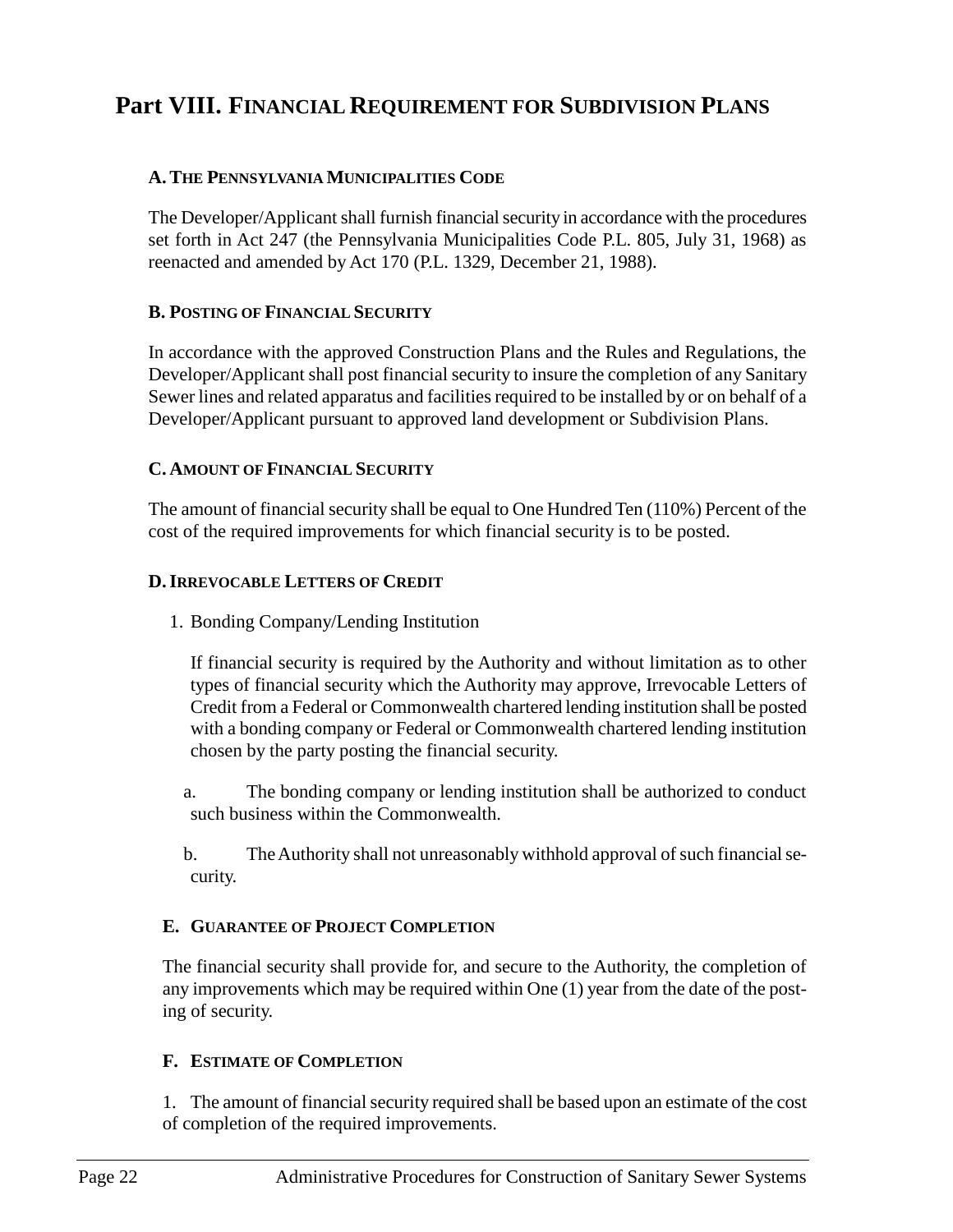2. The amount of financial security shall be submitted by a Developer/Applicant.

3. The amount of financial security shall be prepared by a professional engineer licensed in the Commonwealth of Pennsylvania. Said engineer shall certify that the amount of financial security is a fair and reasonable estimate of such cost.

## **G. REFUSAL OF ESTIMATE**

<span id="page-30-0"></span>Upon the recommendation of the Authority Engineer, the Authority may refuse to accept such estimate for good cause shown.

## **H. RECALCULATION OF ESTIMATE**

<span id="page-30-1"></span>If the Developer/Applicant and the Municipality are unable to agree upon an estimate, then the estimate shall be recalculated and recertified by another professional engineer licensed in the Commonwealth of Pennsylvania.

This engineer shall be chosen mutually by the Municipality and the Developer/Applicant.

The estimate certified by the third engineer shall be presumed fair and reasonable and shall be the final estimate.

In the event a third engineer is chosen, the fees for the services of the third engineer shall be paid equally by the Authority and the Developer/Applicant.

## **I. EXTENSION TO COMPLETE IMPROVEMENTS**

<span id="page-30-2"></span>If more than One (1) year is needed to complete the required improvements, the party posting the financial security may increase the financial security by one of the following options:

> 1. The amount of financial security may be increased by an anniversary date from the posting of financial security.

> 2. The amount of financial security may be increased to One Hundred Ten (110%) Percent of the cost of completing the required improvements re-established on or about the expiration of the preceding One (1) year period by using the above bonding procedure.

## <span id="page-30-3"></span>**J. RELEASE OF FINANCIAL SECURITY**

1. Request for Release

<span id="page-30-4"></span>As the work proceeds for installing the required improvements, the party posting the financial security may request the Authority to release or authorize the release, from time to time, such portions of the financial security necessary for payment to the Contractor(s) performing the work.

2. Form of Request

<span id="page-30-5"></span>Requests for the releasing of financial security shall be in writing addressed to the Authority.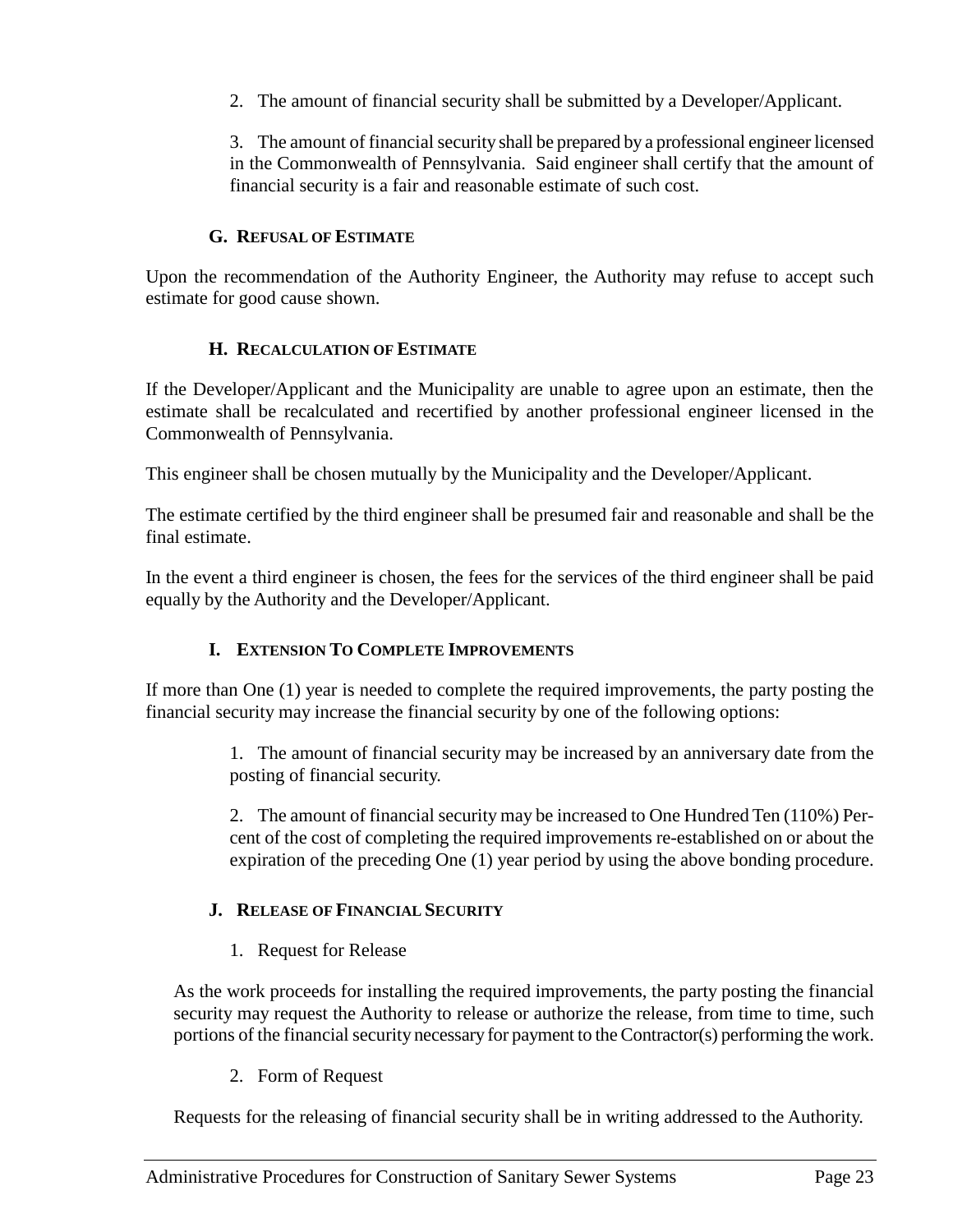## <span id="page-31-0"></span>3.Certification of Release by Engineer

The Authority shall have Forty-five (45) days from receipt of the request within which time to allow the Authority Engineer to certify in writing to the Authority that such portion of the work upon the improvements has been completed in accordance with the approved Sewer Plan.

#### <span id="page-31-1"></span>4.Authorization of Release

Upon such certification, the Authority shall authorize the release of financial security by the bonding company or lending institution of an amount as estimated by the Authority Engineer representing fair value of the improvements completed.

<span id="page-31-2"></span>5.Authority's Failure to Act Within 45 Days

If the Authority fails to act within the said Forty-five (45) day period, the Authority shall be deemed to have approved the release of funds as requested.

<span id="page-31-3"></span>6.Final Release

Prior to the final release of funds, the Authority may require retention of Ten percent (10%) of the estimated cost of the aforesaid improvement at the time of completion and certification by its Engineer.

## <span id="page-31-5"></span><span id="page-31-4"></span>**K. FINANCIAL SECURITY FOR STRUCTURAL INTEGRITY**

1. Posting of Financial Security

After all of the improvements have been installed, inspected, and the improvements have met the Authority's satisfaction, the Authority shall require the posting of financial security to secure structural integrity of the installed system for a term not to exceed Eighteen (18) months from the date of acceptance of dedication.

## <span id="page-31-6"></span>2. Amount of Financial Security

a. Said financial security shall be of the same type as set forth in this clause with regard to installation of improvements.

b. The amount of financial security shall not exceed Fifteen (15%) Percent of the actual cost of installation of said improvements.

c. The Authority may accept Fifteen (15%) Percent of the original estimate of cost if the Applicant requested this method.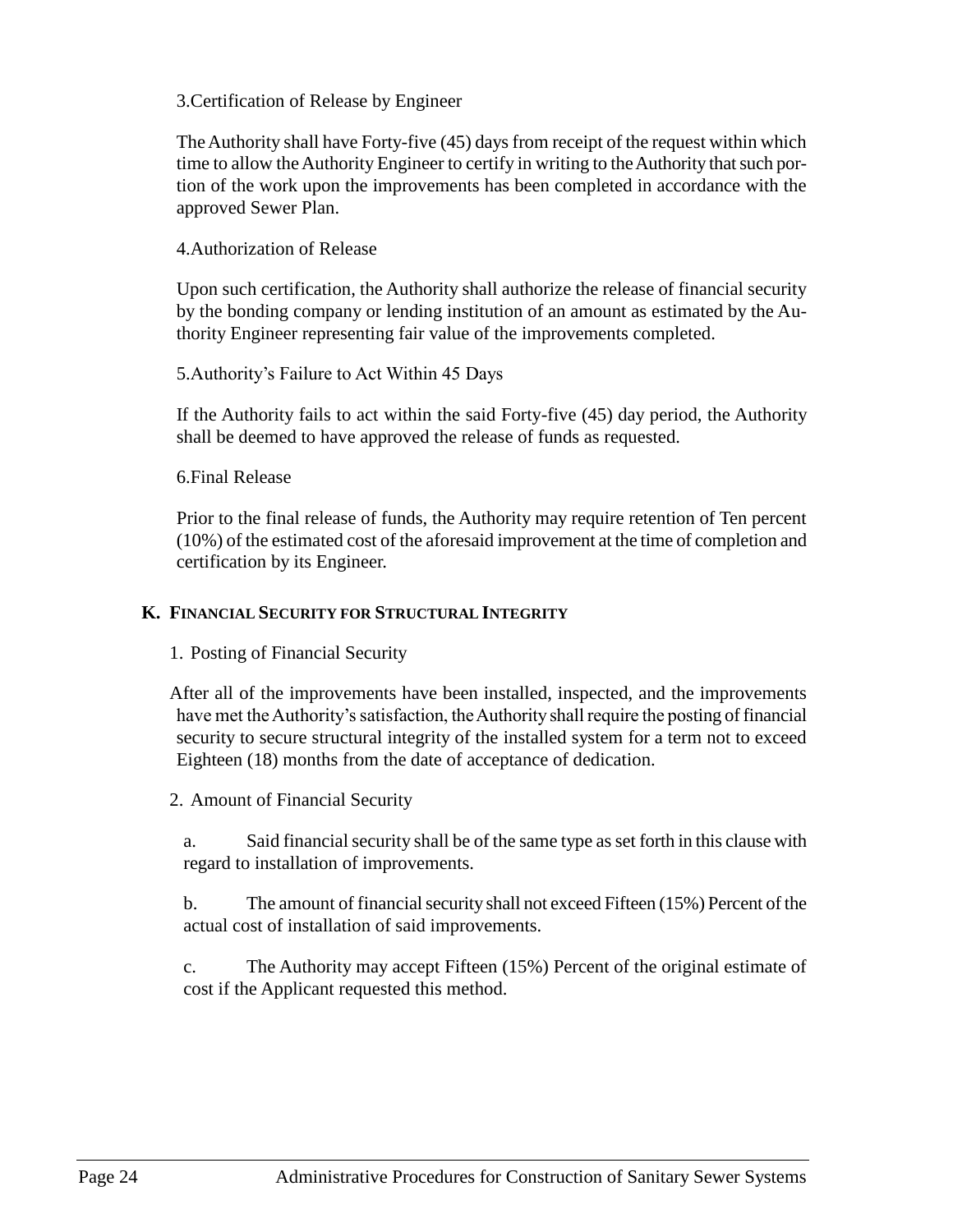## <span id="page-32-0"></span>**Part IX. DEDICATION AND ACCEPTANCE OF FACILITIES**

## <span id="page-32-1"></span>**A. DEED OF DEDICATION**

1. A public Sewer extension shall be offered to the Authority by a Deed of Dedication upon the completion of the following:

- a. Final Inspection;
- b. The public Sewer extension as specified by approved Plans;
- c. All liens and encumbrances to be free and clear.

2. The Deed of Dedication shall be offered to the Authority with any and all easements, rights-of-way, and land ownership deemed necessary and appropriate by the Authority.

## **B. MAINTENANCE AGREEMENT**

<span id="page-32-2"></span>The Sewer extension shall also be accompanied by a Maintenance Agreement and required financial security as provided under the financial requirements herein (Part VIII), for a period of eighteen (18) months from the time the Authority formally accepts dedication of such lines.

## **C. AS-BUILT DRAWINGS**

<span id="page-32-3"></span>The Authority must be furnished with "as-built" drawings consisting of One (1) set of reproducible mylar prints and Four (4) sets of prints. Any permits for the Sewer extensions shall be made in the name of the Authority.

## **D. EXPENSES**

<span id="page-32-4"></span>The Developer/Applicant shall be responsible for all expenses associated with the Sewer extension, including engineering, legal, construction inspection, costs of dedication and connection expenses of the Applicant, prior to the Applicant connecting to the Authority infrastructure.

## **E. IDENTIFICATION**

<span id="page-32-5"></span>All easements must be identified by metes and bounds on the final Subdivision and Land Development Plans and "as-built" drawings.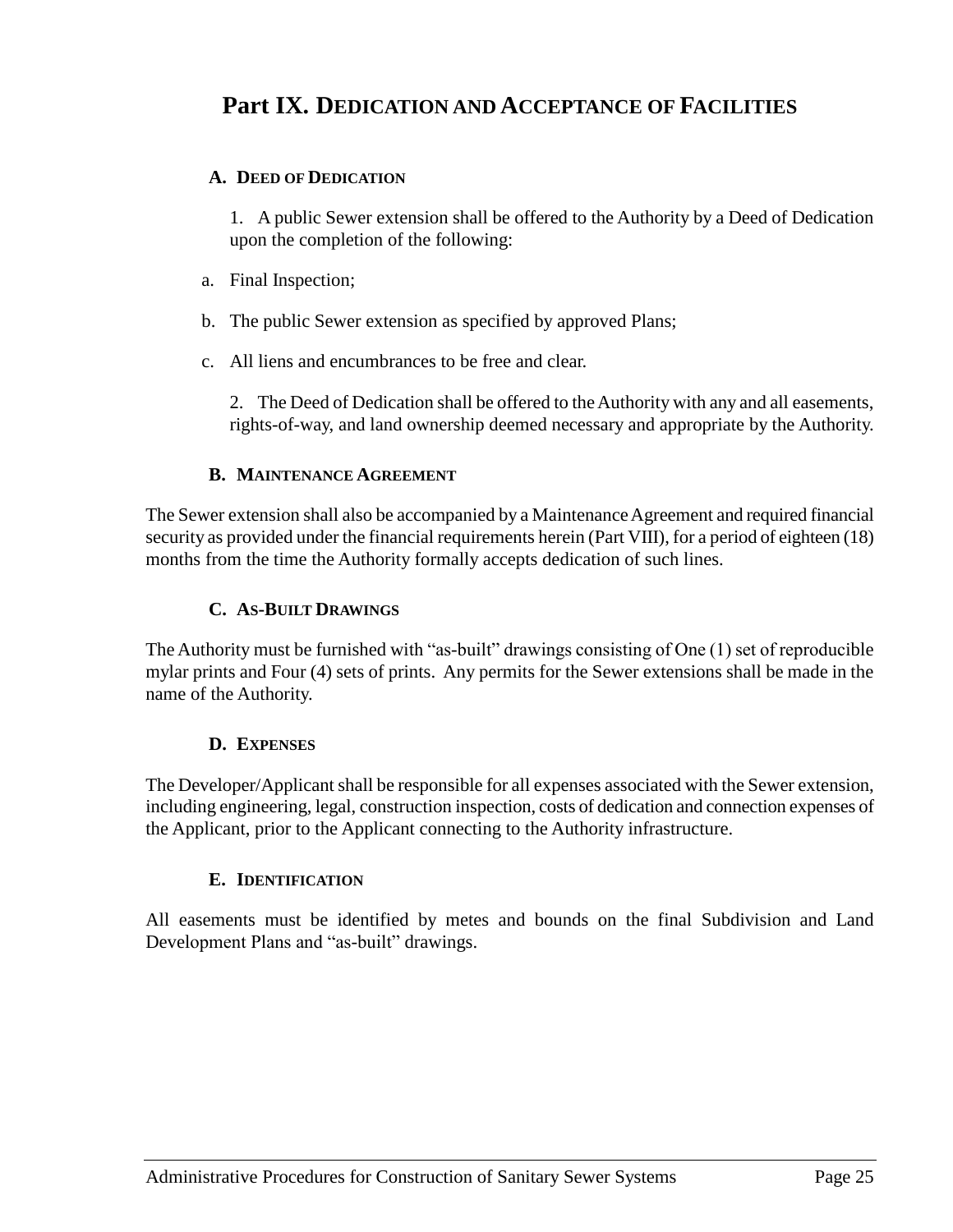## **Part X. METERS**

## <span id="page-33-1"></span><span id="page-33-0"></span>**A. METER INSTALLATION**

Meters or other measuring devices, which shall be required or permitted for use in the determination of the amount of water consumed, shall be:

1. Furnished and installed by the Owner of the Improved Property at his/her expense; and

2. Under the control of the Authority.

## <span id="page-33-2"></span>**B. METER TESTING AND INSPECTION**

Meters may be tested and inspected by the Authority whenever necessary.

## <span id="page-33-4"></span><span id="page-33-3"></span>**C. METER REPAIR**

1. Owner's Responsibility

The Owner of the Improved Property upon which such meter shall be installed shall be responsible for its maintenance and safekeeping. All meter repairs shall be made necessary by ordinary wear and tear or other causes.

<span id="page-33-5"></span>2. Repair Notice

The Authority shall give notice to the Owner of the Improved Property if the Sewer meter installed is not in working order or is in disrepair.

<span id="page-33-6"></span>3. Thirty-Day Notice

Owners are required to make needed repairs within Thirty (30) days of receipt of repair notice.

<span id="page-33-7"></span>4. Non-Compliance

Should the Owner not comply within Thirty (30) days of receipt of repair notice, the Authority shall be empowered to enter onto the Improved Property to make the necessary repairs.

<span id="page-33-8"></span>5. Costs for Repair

Bills for such repairs, if made by the Authority, shall be the responsibility of the Owner and shall be due and payable immediately upon completion of such repairs and shall be collected in the same manner as quarterly bills for Sewer rentals or charges.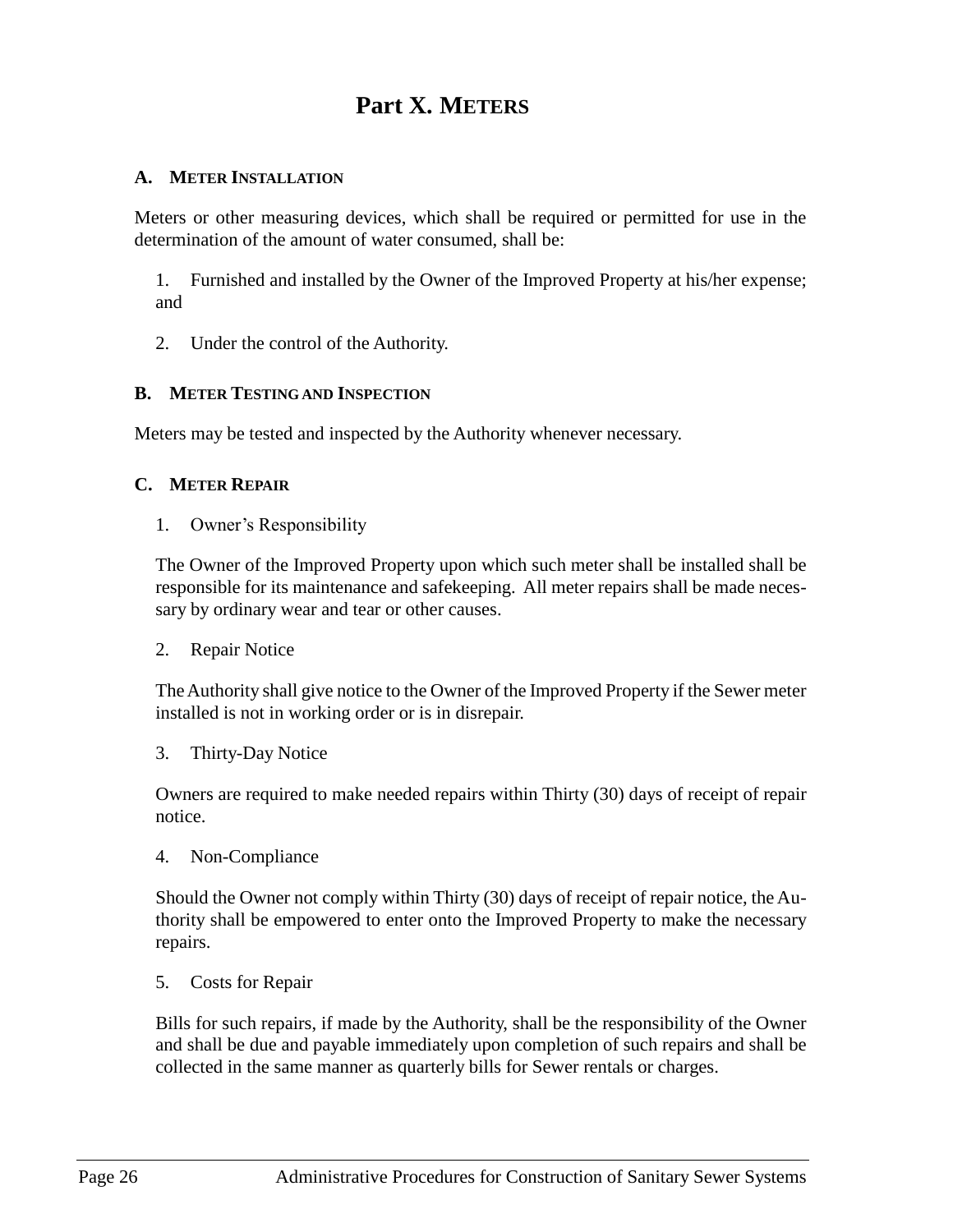## <span id="page-34-0"></span>**Part XI. BILLING & COLLECTION OF RATES & CHARGES**

#### **A. BILLING PERIOD**

<span id="page-34-1"></span>(See Sewer Code, Chapter 67, Article I, Section 67-5)

Billing for Sewer User charges shall be rendered quarterly in accordance with the following schedule:

| Month of Billing | Months of Service Covered by Billing |
|------------------|--------------------------------------|
| January          | October 15 to January 15             |
| April            | January 15 to April 15               |
| July             | April 15 to July 15                  |
| October          | July 15 to October 15                |

#### **B. PAYMENT OF BILLS**

<span id="page-34-2"></span>Sewer bills shall be due and payable within Thirty (30) days of receipt of bill.

Payment made or mailed and postmarked, on or before the last day of such Thirty (30) calendar day period, shall constitute payment within such period. If the end of such Thirty (30) calendar day period shall fall on a Sunday or legal holiday, payment made, or mailed and postmarked, on the next succeeding weekday, which is not a legal holiday, shall constitute payment within such period.

It is the Owner's responsibility to inform the Authority of their current address. Owner's failure to receive quarterly Sewer bills due to an incorrect address shall not result in an extension of the payment period.

Failure of any Owner to receive a correct sewer bill by reason of the failure of such Owner to notify the Authority of the use or occupancy of an Improved Property or any portion thereof, shall not excuse failure to pay the amount which would be properly applicable. An extension of the payment period shall not be granted.

<span id="page-34-3"></span>If sewer payment is not received after Thirty (30) days of receipt of bill, the payment shall be delinquent and a penalty of Ten (10%) Percent shall be added.

## **C. TERMINATION OF SERVICE**

1. Failure To Pay

<span id="page-34-4"></span>Upon the failure of a sewer user to pay in full any bill for Sewer use within Sixty (60) days, the same shall become delinquent and Sewer service may be terminated.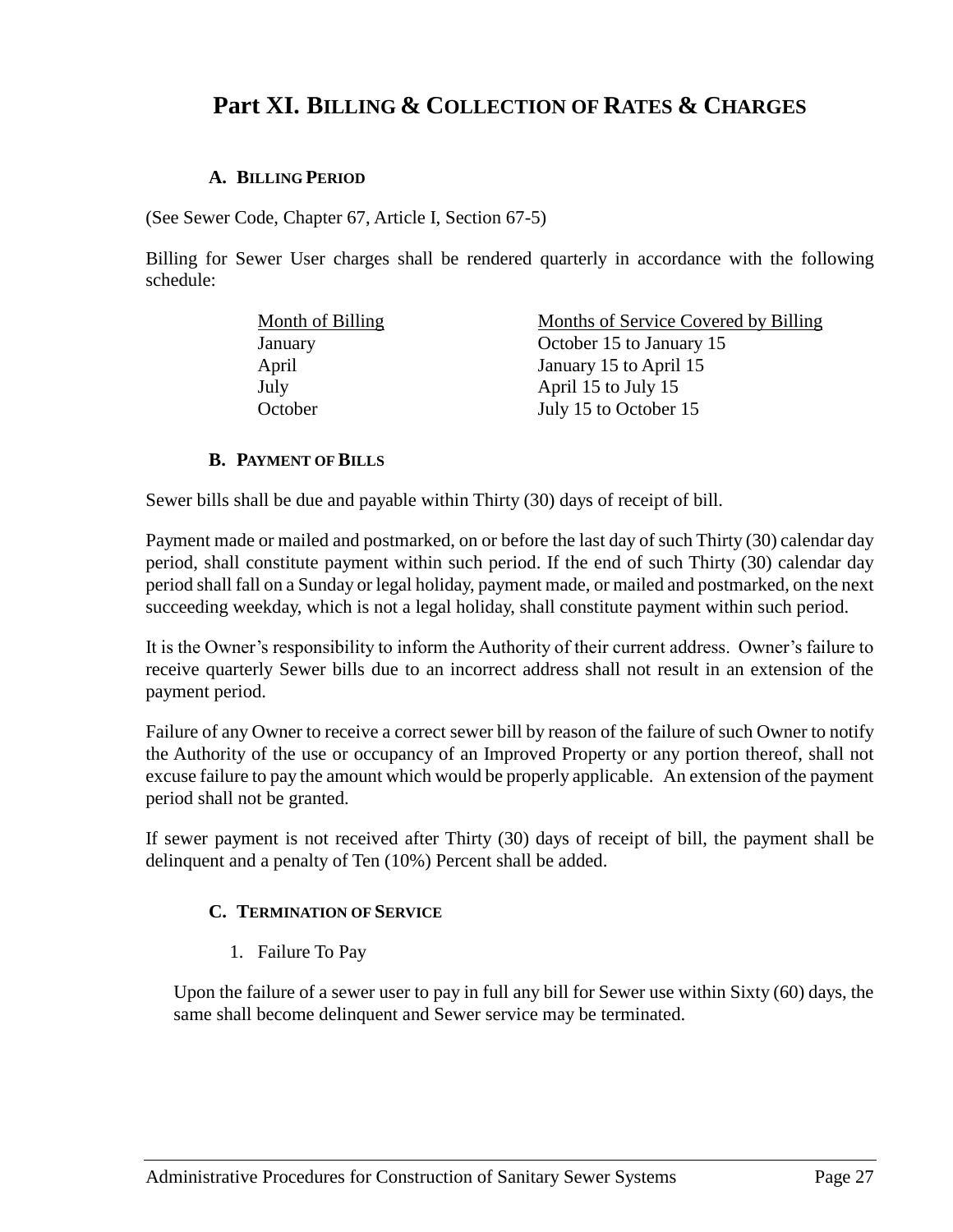## 2. Right To Terminate

<span id="page-35-0"></span>The Authority shall have the right to terminate Sewer service to the Improved Property for delinquent payment of sewer bill for such period or periods as the Authority may in its discretion determine.

3. Restoration of Service

<span id="page-35-1"></span>Sewer service shall be restored upon payment of all delinquent bills and expenses which have incurred in termination and restoration of service.

## <span id="page-35-2"></span>**D. LIEN FOR USER CHARGES**

Non-payment of Sewer User charges imposed by the Authority shall be a lien on any of the Improved Properties served from the date the charge first became due and payable.

## <span id="page-35-3"></span>**E. COLLECTION FOR NON-PAYMENT OF SEWER USER CHARGES**

The Authority may collect for non-payment of Sewer User charges by either of the following methods:

 The Authority may file a lien and collect the same in the manner provided by law for the filing and collection of Municipal liens and claims.

 The Authority may proceed to collect such Sewer User charges by action in assumpsit in the name of the Authority against the Owner of the Improved Property or the Sewer User.

## <span id="page-35-4"></span>**F. APPORTIONMENT**

Whenever Sewer service to an Improved Property begins after the first day or terminates before the last day of any quarter, the Sewer charge for such quarter shall be prorated for that portion of the quarter during which the Improved Property received service.

However, in making such apportionment, a fraction of a month amounting to one-half  $(1/2)$ or more of a month shall be counted as a full month and a fraction of a month amounting to less than one-half (1/2) of a month shall be disregarded.

## <span id="page-35-5"></span>**G. BILLING**

Upon the completion of the inspection of the Improved Property, billing shall start Ninety (90) days thereafter.

Billing starts on date of notice of occupancy if connection takes place within the Ninety (90) day window.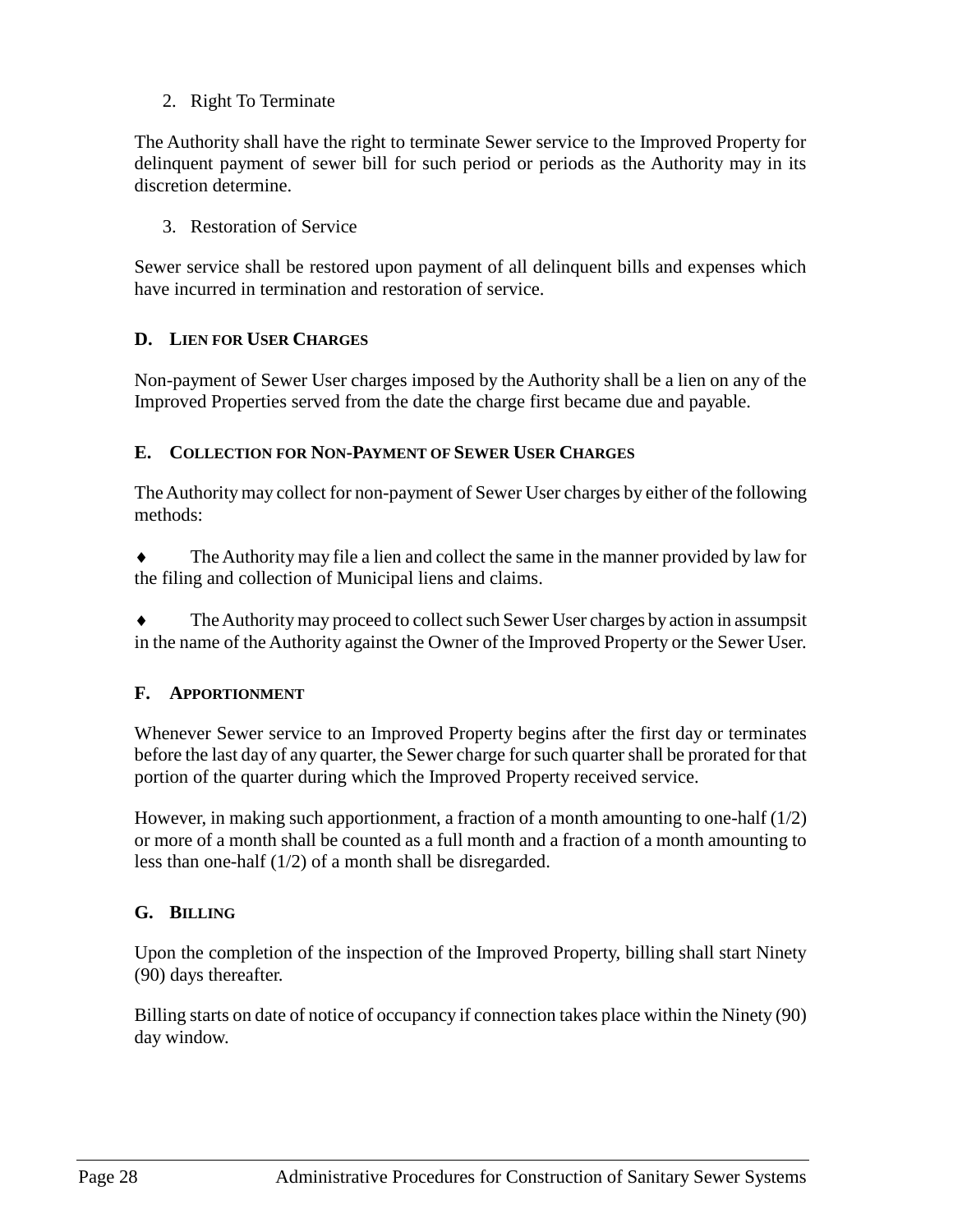## **H. CREDIT**

<span id="page-36-0"></span>Credit for no use of service shall be granted only if the water is physically shut off by Guilford Water Authority.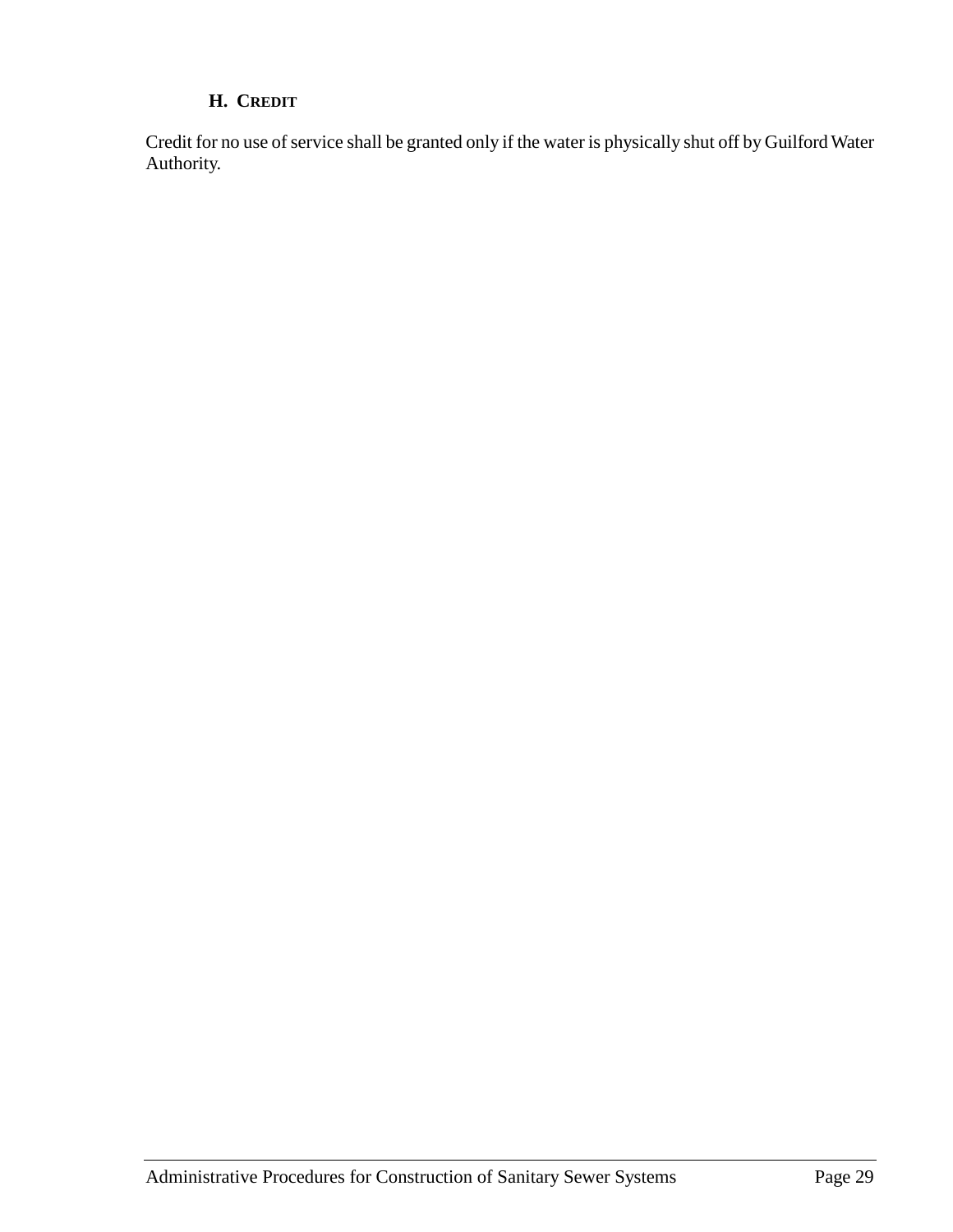## **Part XII. PROHIBITED WASTES**

<span id="page-37-0"></span>(See Sewer Code Chapter 67, Article II, 67-13)

#### <span id="page-37-1"></span>**A. ENTRY OF SURFACE OR GROUNDWATER PROHIBITED**

No person shall discharge or be permitted to discharge into the Sewer System, or any part thereof, any of the following:

- Storm water, either from street or gutter inlets or from roof or other rainwater connections;
- ◆ Surface water:
- Subsurface water, including, but not limited to sump pump discharge;
- Exhaust water;
- Exhaust steam;
- Unpolluted drainage.

No person shall construct or permit to be constructed any apparatus which is intended for or shall render possible the entry of such prohibited matter into the Sewer System or any part thereof.

#### <span id="page-37-2"></span>**B. DISCHARGE OF INDUSTRIAL WATER PROHIBITED**

(See Sewer Code, Chapter 67, Article IV)

- 1. The Authority reserves the right to the following:
	- a. To refuse permission to connect to the Sewer System;
	- b. To compel discontinuance of use of the Sewer System;

c. To compel pretreatment of Wastewaters by any Nonresidential Establishment in order to prevent discharges deemed harmful, or to have a deleterious effect upon any portion of the Sewer System.

2. Wastewater Discharge

The following types of Wastewaters shall not be permitted to be discharged to the Sewer System: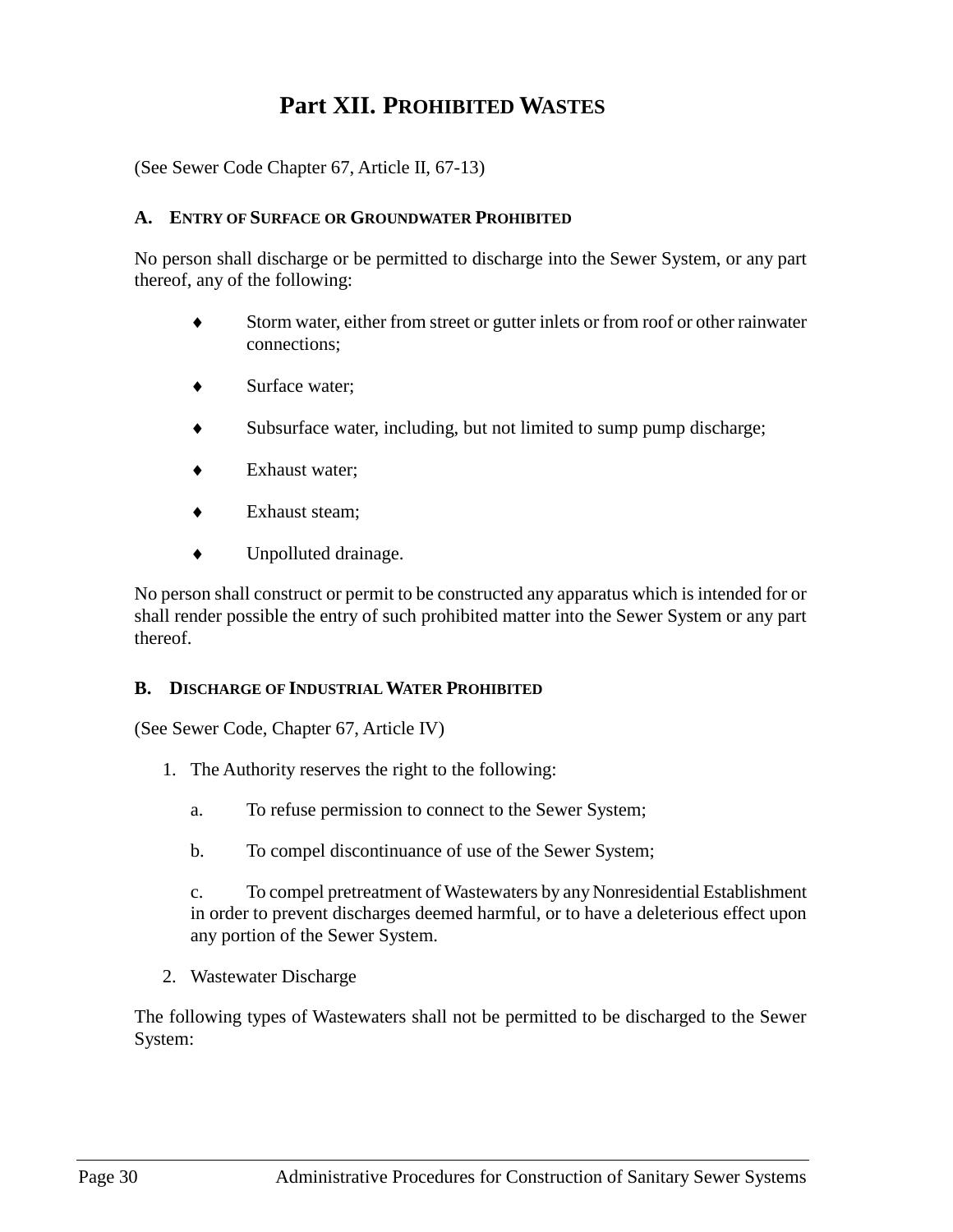a. Having a temperature higher than 150°F;

b. Containing more than 50 ppm by weight of fats, oils, and grease;

c. Containing any gasoline, benzene, naphtha, fuel oil, or other flammable or explosive liquids, solids, or gases;

d. Containing any garbage that has not been ground by household-type or other suitable garbage grinders;

e. Containing any ashes, cinders, sand, mud, straw, shavings, metal, glass, rags, feathers, tar, plastics, wood, paunch manure, or any other solids or viscous substances capable of causing obstructions or other interferences with proper operation of the Sewer System;

f. Having a pH lower than 6.5 or higher than 9.0, or having any other corrosive property capable of causing damage or hazards to structures, equipment, or personnel of the Sewer System;

g. Containing toxic or poisonous substances in sufficient quantity to injure or interfere with any Wastewater treatment process, or constitute hazards to humans or animals, or to create any hazard in waters which receive treated effluent from the Sewer Treatment Plan of the Borough of Chambersburg.

Toxic wastes shall include, but not by way of limitation, wastes containing arsenic, cyanide, chromium, cadmium, mercury, copper, and nickel ions;

h. Containing noxious or malodorous gases or substances capable of creating a public nuisance;

i. Containing solids of such character and quantity that special and unusual attention is required for their handling.

- 3. Wastewater Regulation
	- a. Pretreatment Facilities

Upon demand of the Authority, Wastewater Pretreatment Facilities shall be installed at the sole cost of the Owner to meet Authority requirements.

b. Regulatory Devices

Should a Nonresidential Establishment experience a variation in rates, the Authority reserves the right to require the Nonresidential Establishments to install suitable regulating devices for equalizing Wastewater flow to the Sewer System.

c. Manholes

When directed by the Authority, owners of Nonresidential Establishments, at their sole cost and expense, shall install and maintain a manhole and such other devices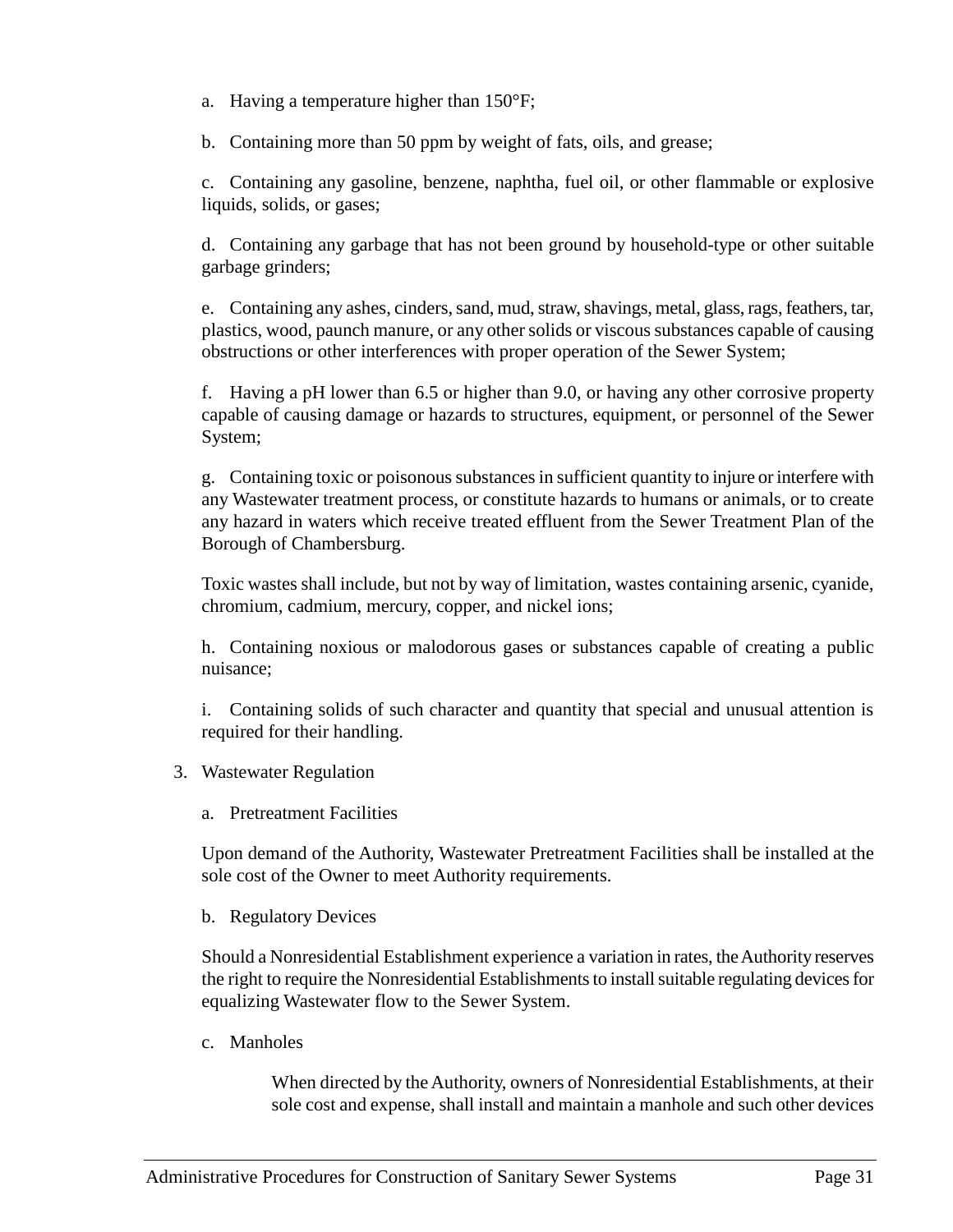approved by the Borough of Chambersburg to facilitate observation, measurement, and sampling of Wastewater discharged into the Sewer System.

d. Property Entry

The Authority or its duly authorized representatives shall, at all reasonable times, be permitted to enter upon any and all Improved Properties for the purpose of inspecting, observing, measuring, and sampling Wastewater discharged to the Sewer System.

## e. Alterations

Any Nonresidential Establishment connected to the Sewer System which is planning to change operations so as to materially alter the characteristics and volumes of Wastewater discharged to the Sewer System shall notify the Authority in writing at least Ten (10) days before making such connections or change to its operations.

f. Permit to Discharge

Any owner of a Nonresidential Establishment desiring to discharge Wastewater containing Industrial Wastes to the Sewer System shall obtain a permit from the Authority to do so.

Application for a permit to discharge Wastewater containing Industrial Wastes shall be accompanied by all information requested by the Authority for the determination of Wastewater and Industrial Waste volumes, characteristics, and constituents.

The cost for obtaining such information shall be borne by the Nonresidential Establishment.

## g. Compliance

The Authority may require a Sewer User to provide information needed to determine compliance with these Rules and Regulations or permits applicable to the Sewer System, including, but not limited to the following:

- (1) Wastewater rates of flow;
- (2) Chemical analyses;
- (3) Raw materials;

(4) Processes and products affecting Wastewater and quantities and disposition of specific liquids and materials important to Sewer System use control.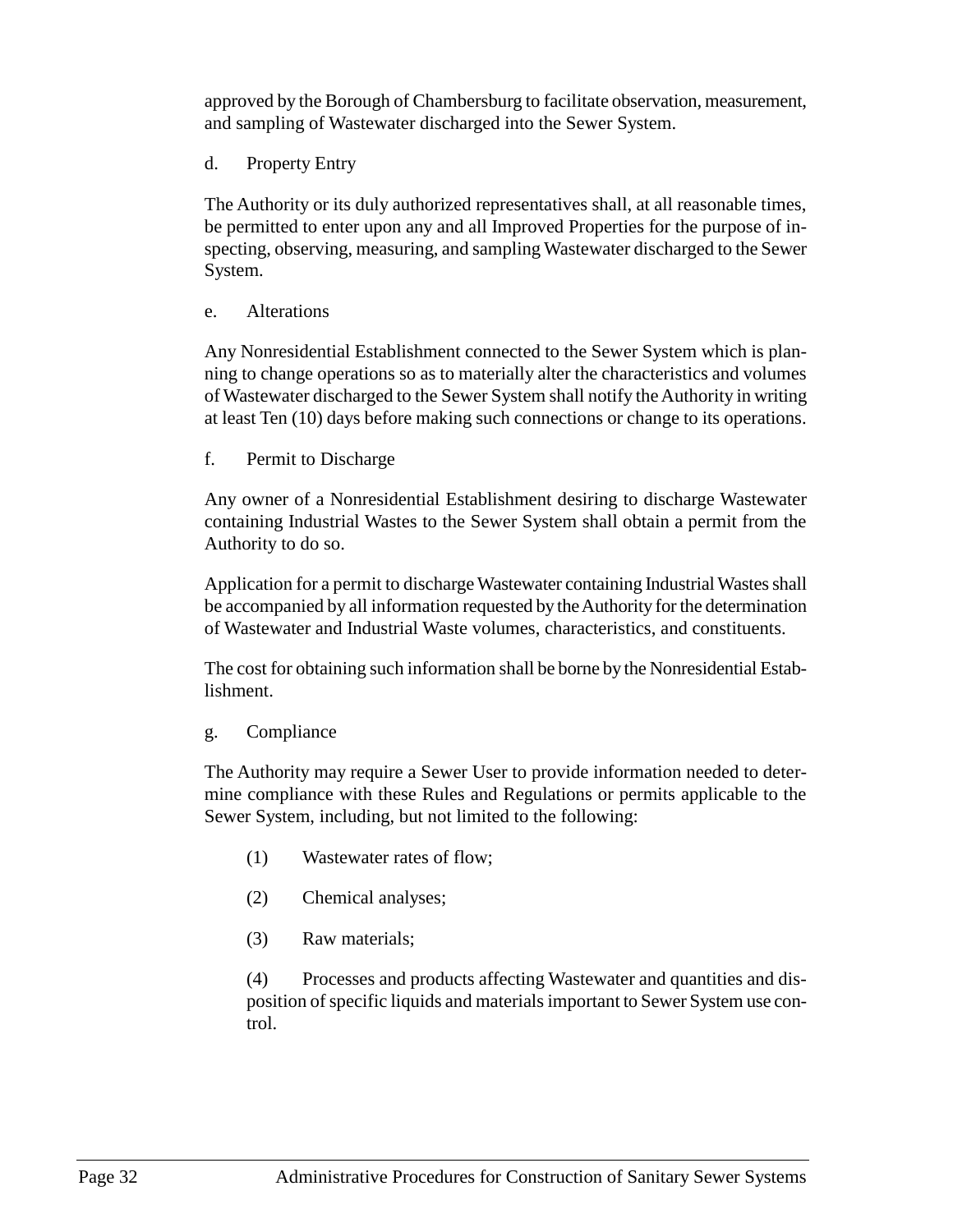## **Part XIII. ACCESS**

<span id="page-40-0"></span>(See Sewer Code, Chapter 67, Article IV, Section 67-46)

The Authority and/or Supervisors shall have the right of access, at all reasonable times, to any part of Improved Property served by the Sewer System.

The right of access to the Improved Property regarding the Sewer System is for the following purposes:

- $\bullet$  Inspection of the Sewer System;
- Observation of the Sewer System;
- Measurement;
- ◆ Sampling;
- ◆ Testing;
- Performance and responsibilities of functions of the Sewer System;
- Sump Pump Inspections.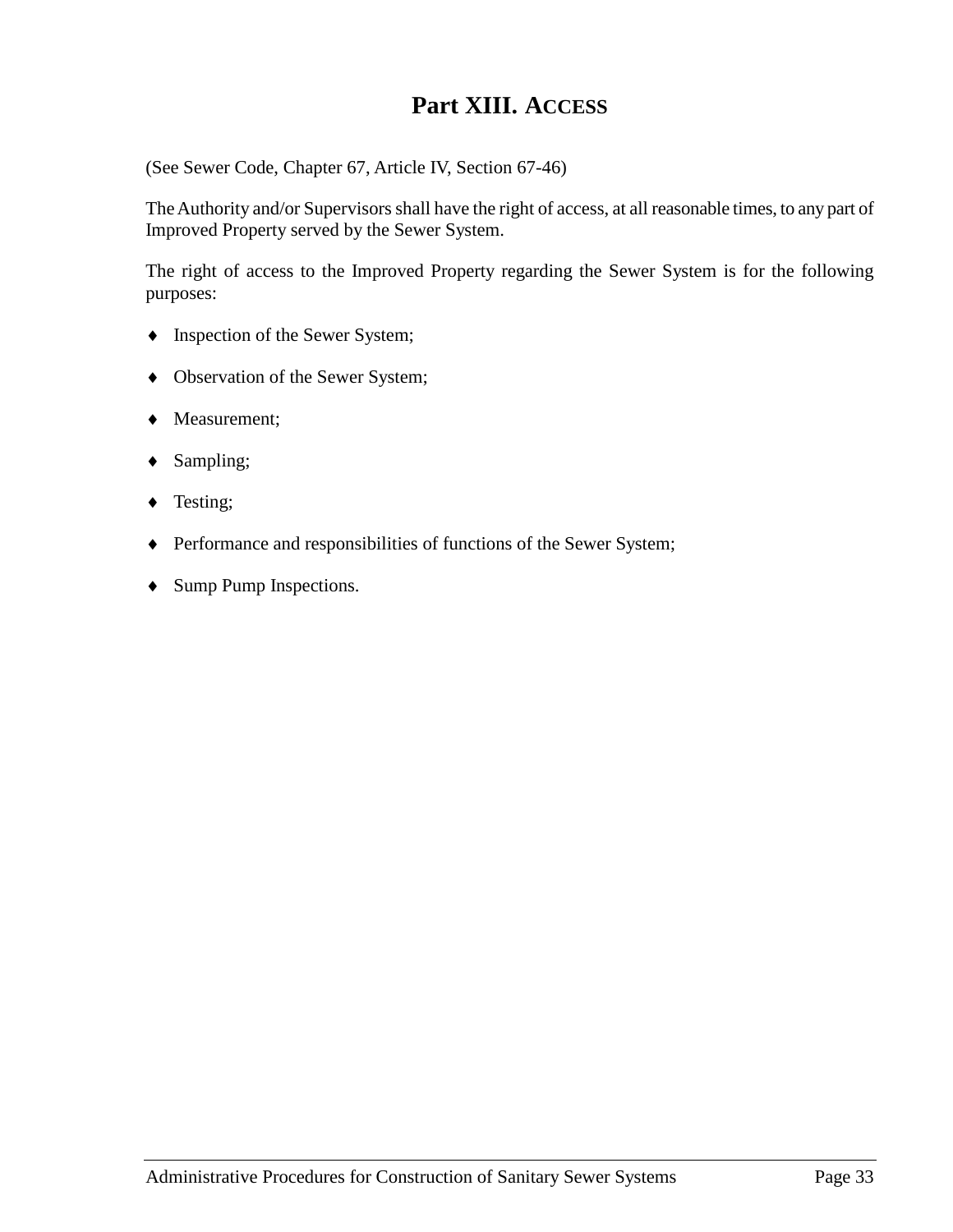## **Part XIV. PUMPING STATIONS**

#### <span id="page-41-1"></span><span id="page-41-0"></span>**A. FINAL APPROVAL OF PUMPING STATION/TREATMENT FACILITY**

Should the proposed Sewer project contain either a pumping station or a treatment facility, the Authority shall have final approval, subject to Department approval and Rules and Regulations.

Approval and compliance with regard to all aspects of the pumping station or treatment facility, includes but is not limited to the following:

- 1. Location;
- 2. Size;
- 3. Capacity;
- 4. Type;
- 5. Nature of Power Supply (3-phase mandated);
- 6. Specifications;
- 7. Method;
- 8. Cost of Operation.

#### <span id="page-41-3"></span><span id="page-41-2"></span>**B. RENTAL CHARGES**

1. Pumping Stations with Emergency Generators

a. Except as hereinafter noted, any newly proposed pumping stations with emergency generators to be dedicated to the Authority for acceptance, must have Fortyfive (45) Equivalent Domestic Units (EDUs) connected to the pumping station in order to be accepted by the Authority.

b. In the event Forty-five (45) EDUs or less are connected to any such pumping station, in order to be accepted by the Authority, the total monthly rental charges shall cover the costs associated with maintaining, repairing, operating, replacing, and insuring said pumping station.

<span id="page-41-4"></span>2. New Development

a. Upon approval of a new development the Owner, Builder and/or Developer/Applicant shall reimburse the Authority for any and all costs associated with the particular pumping station until there are a sufficient number of occupied dwelling units within said development.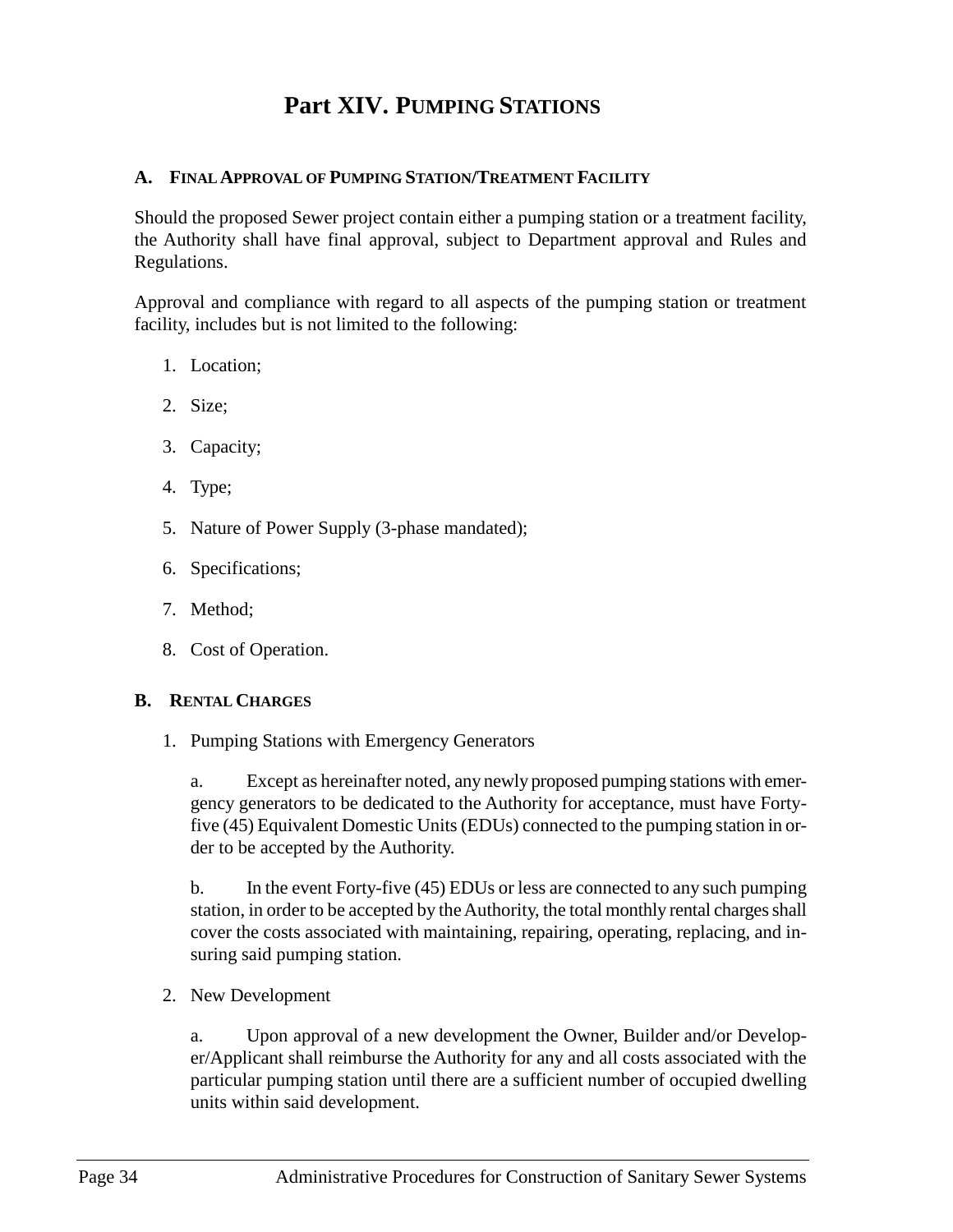b. A sufficient number of occupied dwelling units is determined when the total monthly rental charges payable by the Owners of said dwellings connected to any pumping stations are sufficient to cover the costs associated with the particular pumping station servicing said group of Owners.

c. Such costs are not covered by the monthly rental charges payable by the Owner connected to said pumping station.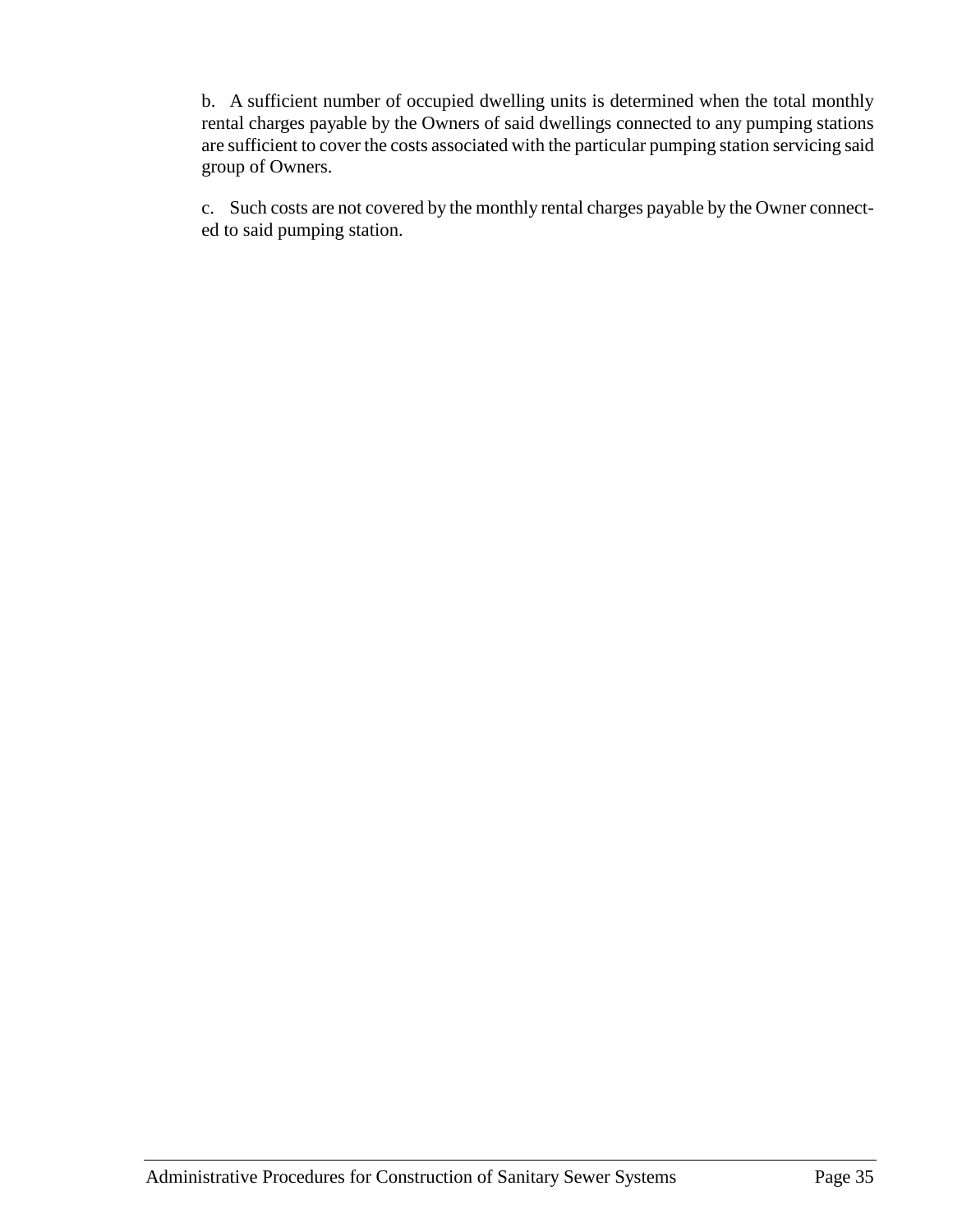## **Part XV. GRINDER PUMPS**

## <span id="page-43-1"></span><span id="page-43-0"></span>**A. DESIGN OF GRINDER PUMP**

Should the proposed project consist of a pressurized system, at the time of submitting the Plans, **(See Part VII)** the Developer/Applicant shall have the choice whether to design the system utilizing either all Environmental One Grinder Pumps or any other grinder pumps the Authority wishes to approve.

## <span id="page-43-2"></span>**B. USE OF GRINDER PUMPS**

Upon approval from the Authority, all lots in the subdivision must utilize the grinder pump unit that was approved when the Plans were submitted.

There shall be no intermixing of grinder pumps.

## <span id="page-43-4"></span><span id="page-43-3"></span>**C. EXTENSION/CONSTRUCTION OF SEWER LINE**

1. Sewer Connection

When a Developer/Applicant extends or constructs a new line to service private property or development, it shall be at the discretion of the Township Supervisors whether Owners of existing homes shall be compelled to connect to the Sewer System.

<span id="page-43-5"></span>2. Grinder Pump

The cost of the grinder pump shall solely be at the Owner's expense and responsibility.

The Authority shall not furnish grinder pumps or any other apparatus to any Owner regardless whether the Sewer connection is voluntary or mandated.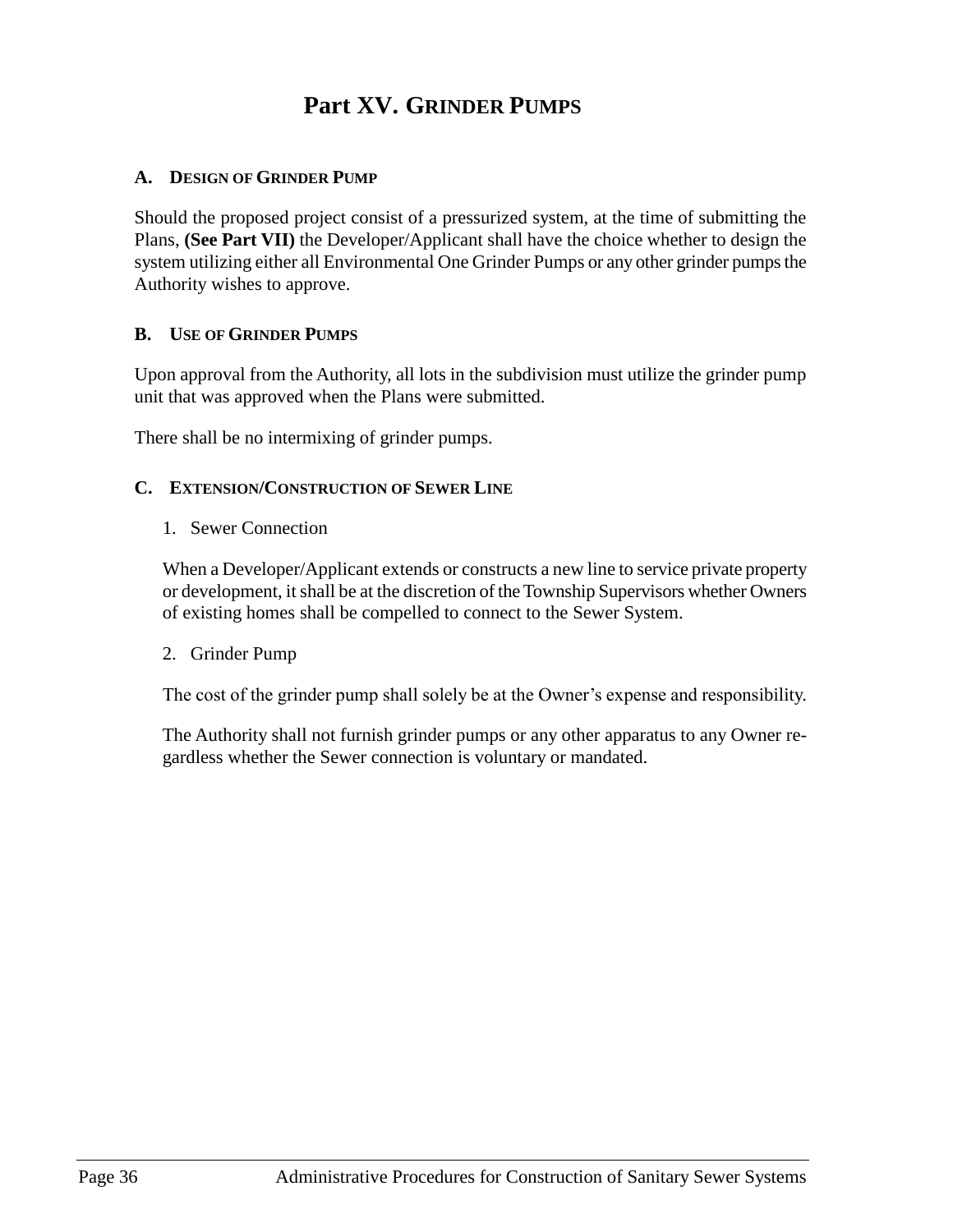## **Part XVI. INSPECTION**

<span id="page-44-1"></span><span id="page-44-0"></span>(See Sewer Code, Chapter 67, Article II, Section 67-25)

## **A. COST**

1. Permit and Inspection Fee

<span id="page-44-2"></span>The cost of any State, Municipal or other permits and inspection fees shall be borne by the Owner, Builder, and/or Develop/Applicant.

2. Construction Rules and Regulations

<span id="page-44-3"></span>Applicable Federal, State, and Municipal Rules and Regulations regarding construction within public streets and roads shall be strictly adhered to.

## **B. COMMENCEMENT OF CONSTRUCTION**

<span id="page-44-4"></span>Construction of the Sewer facility may begin at the expense of the Developer/Applicant upon the completion of the following:

- 1. Receipt of the necessary permits and approvals;
- 2. Recording of necessary easements, and/or rights-of-way, in favor of the Authority;
- 3. Filing of the appropriate lien releases;
- 4. Seventy-two (72) hours' notice.

#### <span id="page-44-5"></span>**C. HOURLY RATE OF INSPECTION**

1. Authority Representative

<span id="page-44-6"></span>If possible, an Authority representative shall be present to inspect the construction at an established hourly rate, which shall be evaluated on an annual basis.

<span id="page-44-7"></span>The Developer/Applicant shall be responsible to contact the Authority to obtain the hourly rate.

## 2. Authority Engineer

In the event an Authority Representative is unavailable, the Authority Engineer shall be present to inspect the construction.

The Developer/Applicant shall be billed at the Authority Engineer's hourly rate.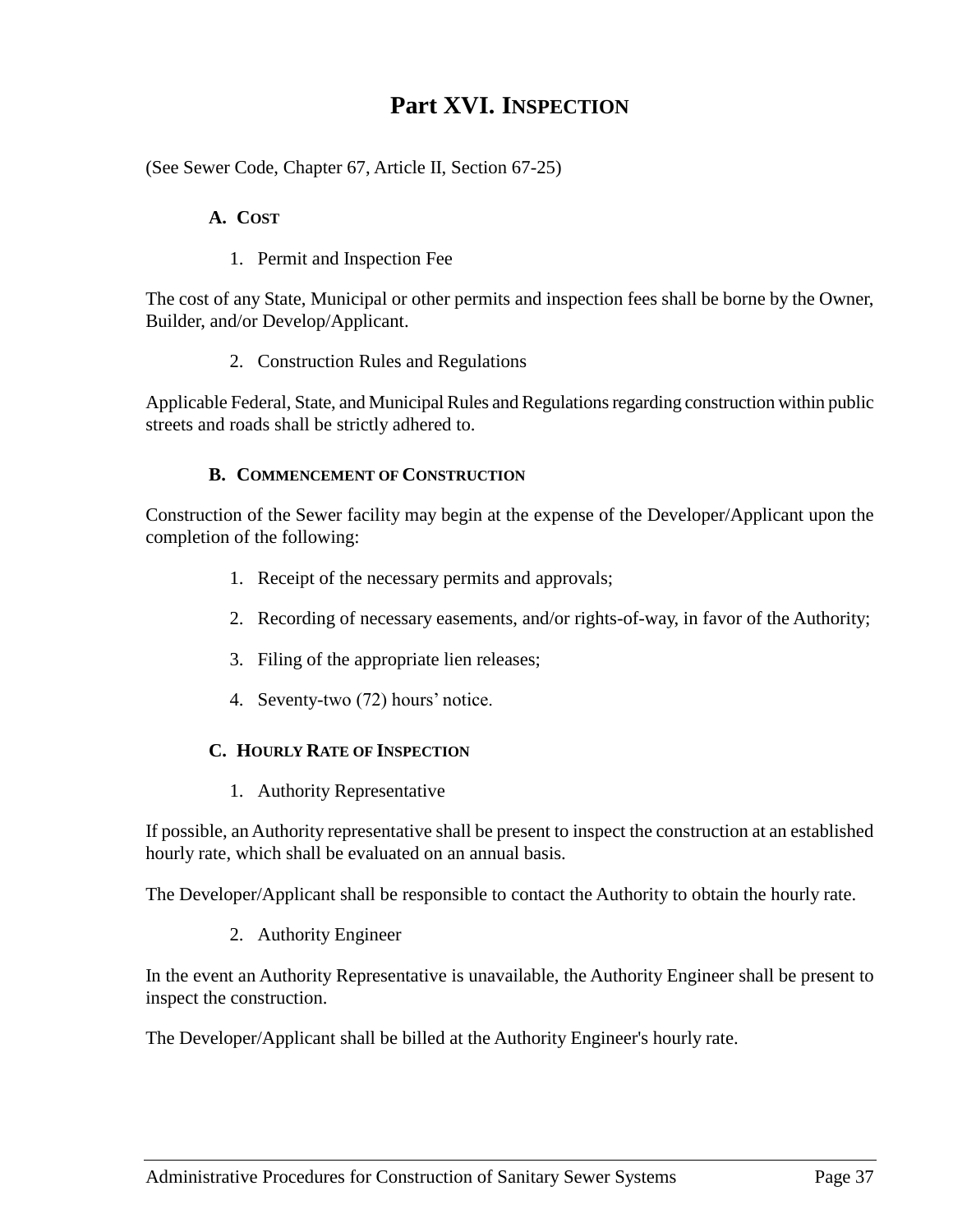## <span id="page-45-0"></span>**D. ESCROW**

1. Posting of Escrow

<span id="page-45-1"></span>Prior to recording the plan, the Owner and/or Developer/Applicant must post escrow with the Authority in the amount of Four (4%) Percent of the bonded amount of improvements.

2. Construction Inspection Services

<span id="page-45-3"></span><span id="page-45-2"></span>Said escrow is to cover construction inspection services as may be required for the project.

## **E. AUTHORITY APPROVAL**

1. Uniform Construction Code

<span id="page-45-5"></span><span id="page-45-4"></span>Building Sewers shall be inspected by the Township's Building Code Officer per building code requirements found in the Pennsylvania Uniform Construction Code.

2. Rules and Regulations

a. The Sewer Lateral shall be inspected by an Authority representative based on these Rules and Regulations.

b. No Sewer connections shall be made until Sewer lines have been tested and approved by Authority.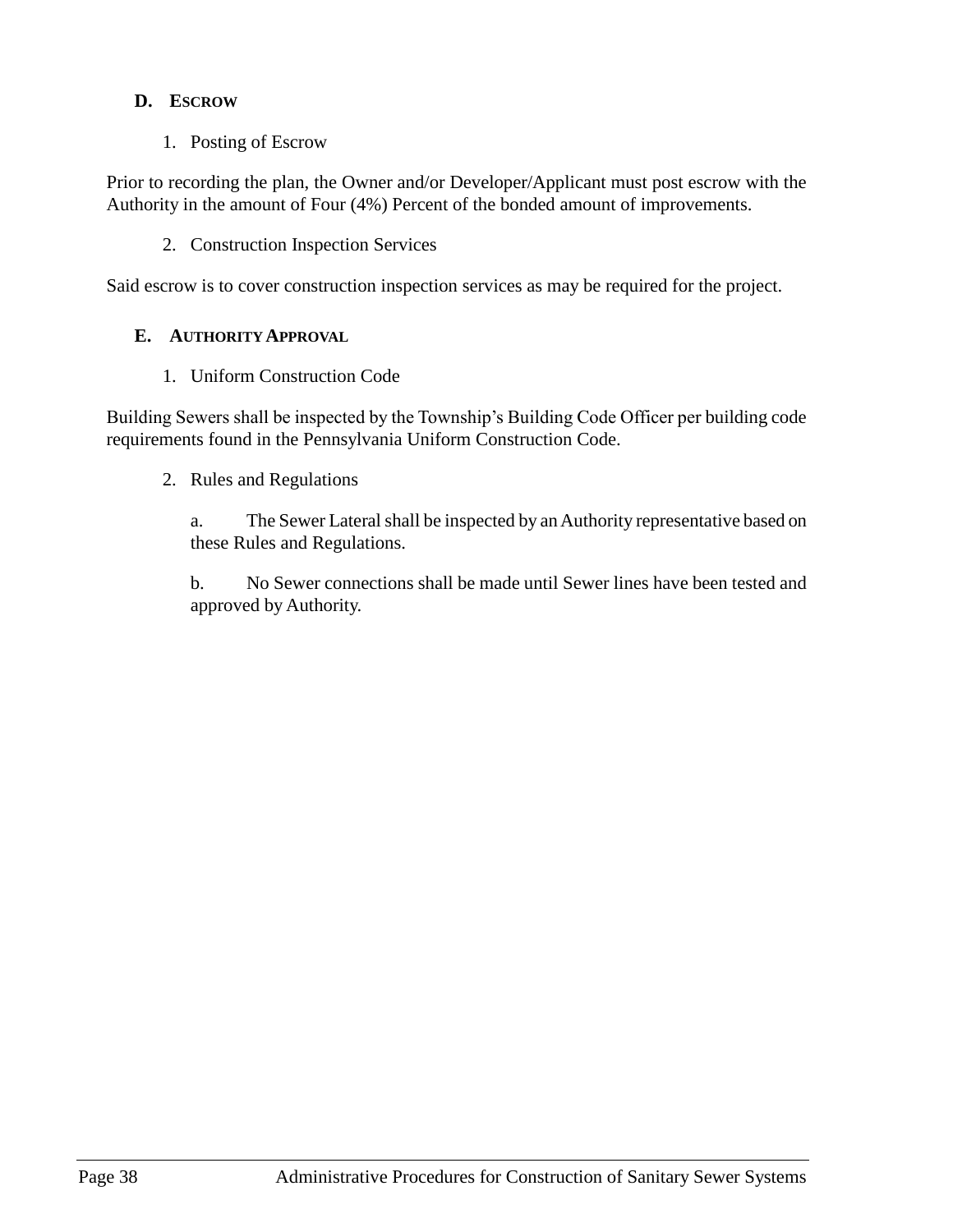## **Part XVII. CAPITAL FEES**

## <span id="page-46-2"></span><span id="page-46-1"></span><span id="page-46-0"></span>**A. TAPPING FEE/COLLECTION PART**

1. Tapping Fee (Collection Part) Required

A tapping fee (collection part) shall be required for the facility serviced pursuant to policy of the Authority as follows:

> a. If an Owner, Builder and/or Develop/Applicant, AT HIS ENTIRE EXPENSE, constructs a sewage collection line or system, including service laterals, to service buildings, lots or parcels of land to be developed;

- b. Whether or not such lines or systems are dedicated to the Authority
- 2. Tapping Fee Not Required

<span id="page-46-3"></span>A tapping fee shall not be required if the Sewer service is extended directly into another municipality's system.

## <span id="page-46-5"></span><span id="page-46-4"></span>**B. TAPPING FEE (CAPACITY PART)**

1. Tapping Fee Charge to Owners

It is the position and policy of the Authority to charge all Owners, Builders and/or Developers/Applicants a capacity component of the Tapping Fee, upon connection of a building, lot, or other facility to the Authority's system.

2. Cost Inclusions

<span id="page-46-6"></span>The Tapping Fee (Capacity Part) is for the cost of capacity related facilities, pursuant to most current Act 57 Calculations, including, but not limited to the following:

- a. Treatment;
- b. Pumping Stations;
- c. Interceptor Mains;
- d. Meter Chambers;
- e. Sludge Disposal.

## <span id="page-46-7"></span>**C. EQUIVALENT DOMESTIC UNIT (EDU)**

For purposes of administration, the Tapping Fee, Capacity Part, shall be made for each Equivalent Domestic Unit (EDU) or part thereof, proposed for connection to the Authority's system. For purposes of definition, an EDU shall be as follows: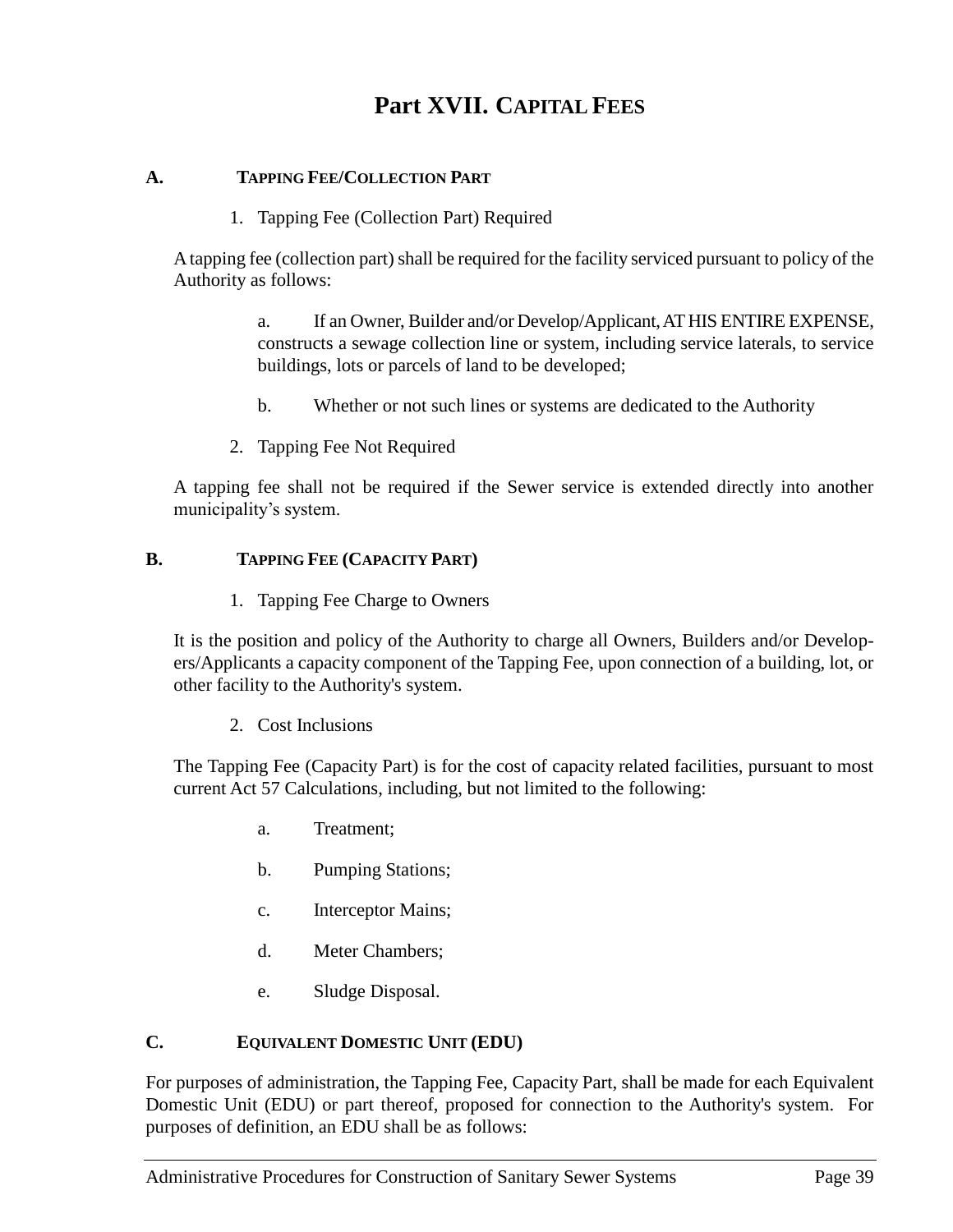## <span id="page-47-0"></span>1. Residential Connection

- a. Each single family residence (1 EDU);
- b. Each apartment (1 EDU);
- c. Each condominium (1 EDU);
- d. Each townhouse (1 EDU);

e. Each living unit contained within or under a common roof of an individual or separate building (1 EDU).

<span id="page-47-1"></span>(See User Occupancy Definition)

2. Commercial, Industrial, or Institutional Connection

a. The initial determination of the number of EDUs shall be based upon information provided by the Applicant.

b. The Applicant shall be reasonably accurate with the information given.

c. Should the information be in error by more than ten percent (10%), the Authority shall have the right to make suitable upward adjustments in all applicable fees.

d. No refunds shall be available for any decrease in estimated EDU consumption of sewerage capacity.

e. The Authority's present method of computing EDUs is based upon 221 gallons per day of flow with an average strength of 200 milligrams per liter of BOD and 200 milligrams per liter of suspended solids for each unit.

f. The daily EDU rate for non-residential uses shall be calculated as follows:

Daily Flow (gallons per day)  $=$  Number of EDUs per day 221 gallons/EDU

Example: Daily flow rate of 325 gallons per day

$$
\frac{325 \text{gpd}}{221 \text{ gal./EDU}} = 1.47 \text{ EDUs}
$$

3. Changes in Use

<span id="page-47-2"></span>If an Applicant shall change the intensity of use of the Authority's system by direct, or indirect action such as sale of, change in use, or expansion of use of the connected property to the Authority's system: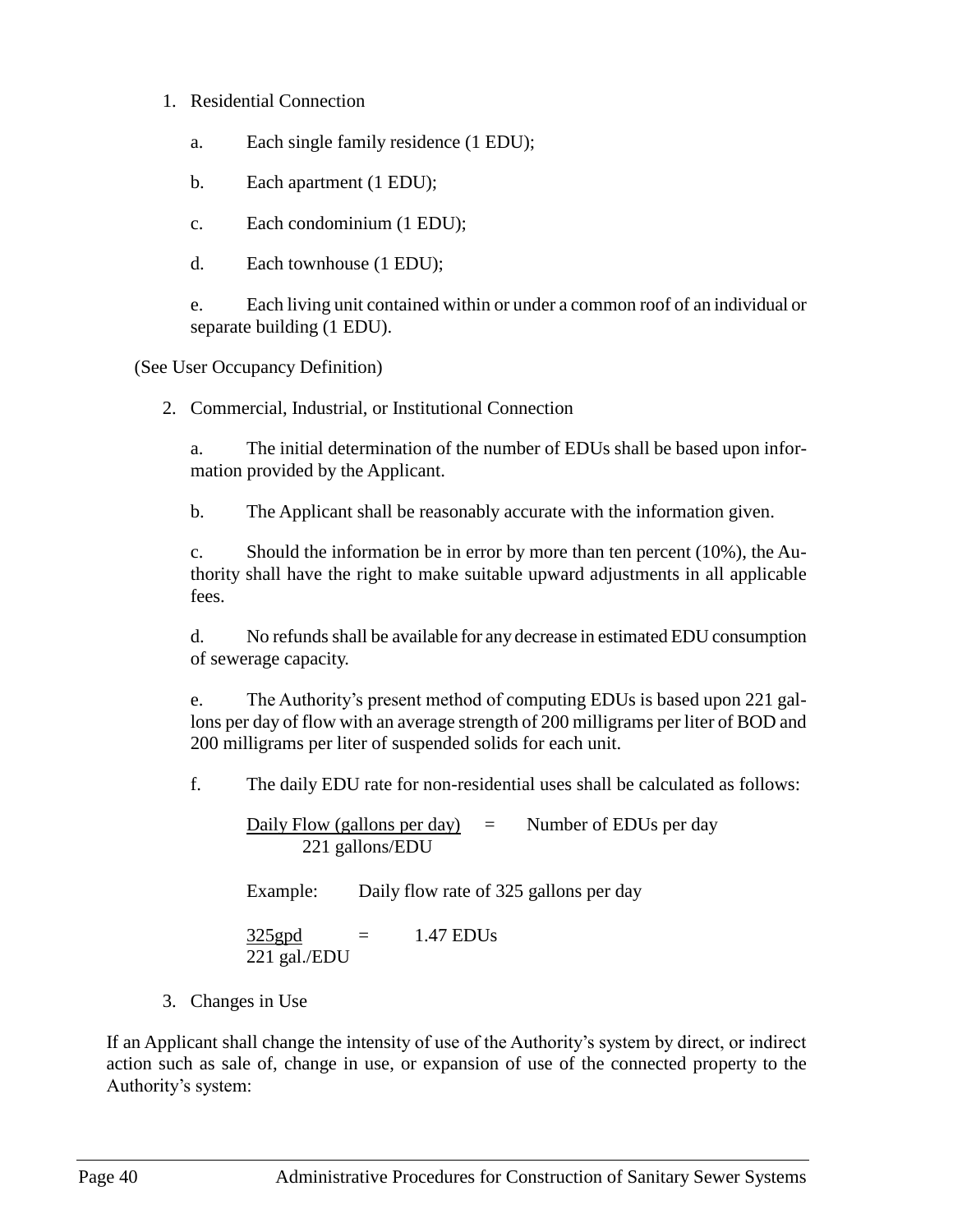a. The Authority shall have the right to adjust the computation of the number of EDUs connected to the system.

b. The Authority shall charge additional capital fees in accordance with the method of computation in effect at the time of the change in intensity of use.

- c. No rebates of previously paid fees shall be made to the Authority.
- <span id="page-48-0"></span>4. Existing Capital Fees Consolidated Amended Resolution

The Capital Fees Consolidated Amended Resolution (as amended) adopted by the Authority is hereby incorporated and made a part of these Rules and Regulations.

## **D. FEE FORFEITURE AND REAPPLICATION**

Upon payment of tapping fee(s), a potential customer must utilize said tap or finalize the connection to the sewer within a period of three (3) calendar years from the date of payment of the tapping fee. A customer failing to utilize said tap or finalize connection within Three (3) calendar years from the date of payment shall forfeit the customer's right to make a tap or connection without a repayment of the tapping fee at the rate then in effect for tapping fees.

Should a customer become delinquent in his monthly payments for a period in excess of 3 years, that customer or any subsequent customer for that property must make a new application for utilization for sewer services for that property, with cost to be determined by the Board of Directors for the Green Township Municipal Authority, but which shall not exceed the cost of the present tap fee.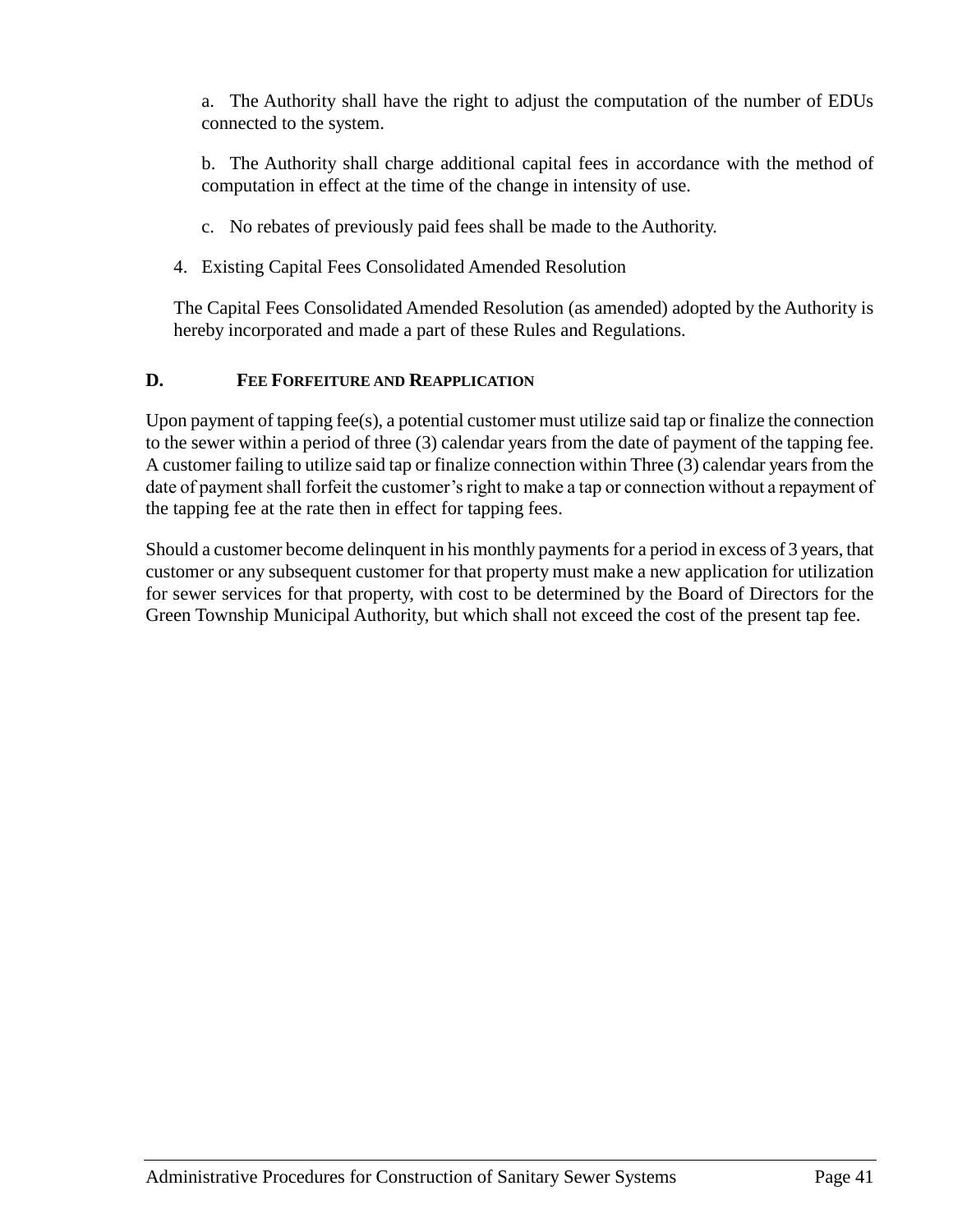## **Part XVIII. MAINTENANCE**

#### <span id="page-49-1"></span><span id="page-49-0"></span>**A. OWNER'S RESPONSIBILITY**

(Sewer Code, Chapter 67, Article II, Section 67-26)

1. Building Sewer

<span id="page-49-2"></span>The Owner of an Improved Property shall be responsible for the operation and maintenance of their Building Sewer.

2. Grinder Pump

<span id="page-49-3"></span>In the case of a low pressure system, the Owner of the Improved Property shall also be responsible for the operation, maintenance, and repair of the grinder pump and its appurtenances, within the limits of the Building Sewers.

<span id="page-49-4"></span>3. Non-functioning Sewer

a. The Owner shall perform either of the following should the Building Sewer or any portion of the service piping between the structure(s) being serviced and the lateral or system of the Authority become partially or completely non-functional:

- (1) Remedial measures necessary to restore the Building Sewer;
- (2) Restore the service piping and/or Building Sewer.

b. The Owner shall perform the above-referenced remedial and restoration actions in compliance with the Township's building code in the restoration of the Building Sewer.

c. A non-functioning Building Sewer would include any of the following:

- (1) Blockages;
- (2) Leakages;
- (3) Failure of Pipe Material;
- (4) Non-compliance with the Township building code.
- <span id="page-49-5"></span>4. Corrective Action

a. The Authority shall notify the Owner in writing of corrective action(s) needed for the operation and maintenance of the Building Sewer.

b. The Owner shall comply with the notice for corrective action of the Improved Property within Sixty (60) days.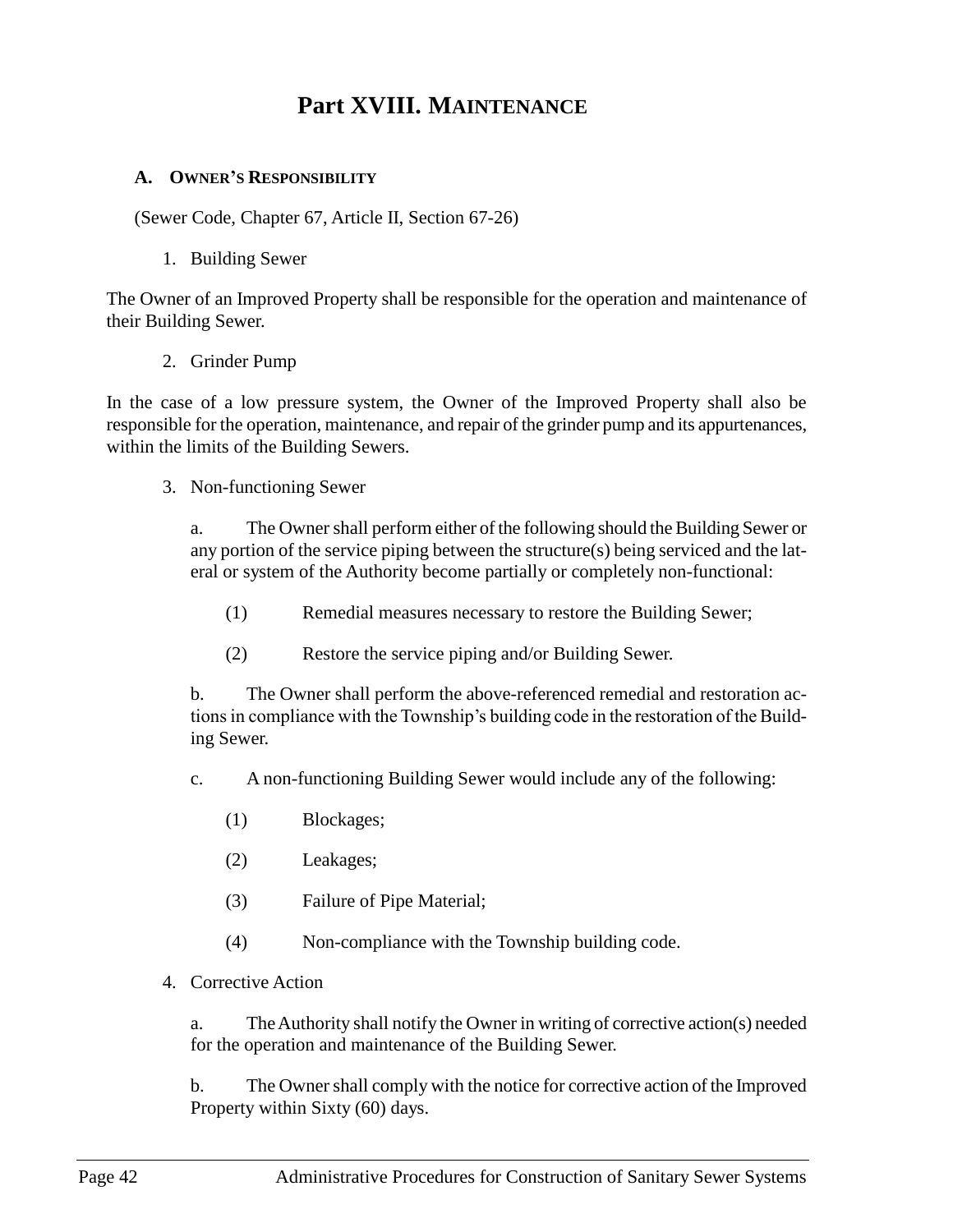#### <span id="page-50-0"></span>5. Non-compliance

Should the Owner of an Improved Property not comply with the notice for corrective action within Sixty (60) days, the Authority may do any of the following:

- a. Enter upon the Owner's Improved Property to perform the corrective measures;
- b. Hire private contractors to perform the corrective measures; or

c. Collect from the Owner all costs and expenses involved in the corrective action by means of a Municipal claim or an action at law or such other legal proceedings as may be permitted by law.

6. Cost of Corrective Action

<span id="page-50-1"></span>The costs and expenses for this corrective action shall include, but not be limited to the following:

- a. Inspection Fees;
- b. Engineering Fees;
- c. Attorney Fees;
- d. Overhead of the Authority;
- e. All other costs and expenses associated with the corrective work.

## <span id="page-50-2"></span>**B. AUTHORITY'S RESPONSIBILITIES**

The Authority shall be responsible for the operation, maintenance, and repair of the Authority Lateral and the Authority Sewer.

## <span id="page-50-3"></span>**C. CHANGES TO BUILDING SEWER AND LATERAL**

Should the Owner of an Improved Property desire to change the alignment grade and/or extent of service of an existing Building Sewer or Lateral, the following is required:

- 1. The Owner shall obtain a permit from the Township;
- 2. The Township must grant approval of the proposed changes;
- 3. The Owner shall pay the inspection fee for approval of the proposed changes;
- 4. The Owner shall pay the current inspection fee established by the Township;

5. The proposed changes shall be in compliance with the Rules and Regulations in effect at the time of the proposed change.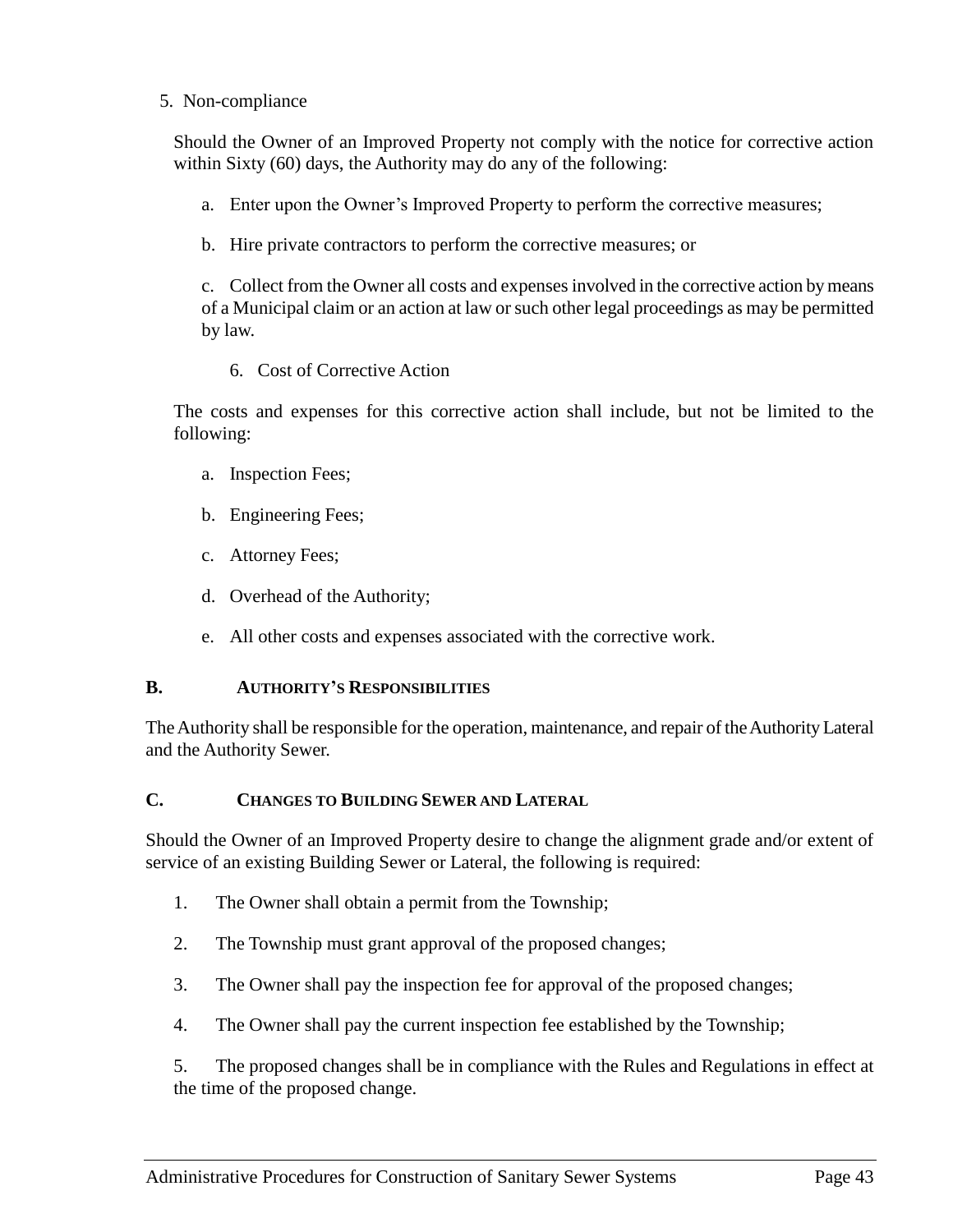## **D. COVERING/UNCOVERING BUILDING SEWER AND LATERAL**

<span id="page-51-0"></span>Should the Owner of an Improved Property desire or be required to cover/uncover a Building Sewer or Lateral the following is required:

1. The Owner shall obtain a permit from the Township;

2. As appropriate, the Authority or the Township must grant approval of the covering/uncovering of the Building Sewer;

3. The Owner shall pay the inspection fee for approval of the covering/uncovering of the Building Sewer or Lateral.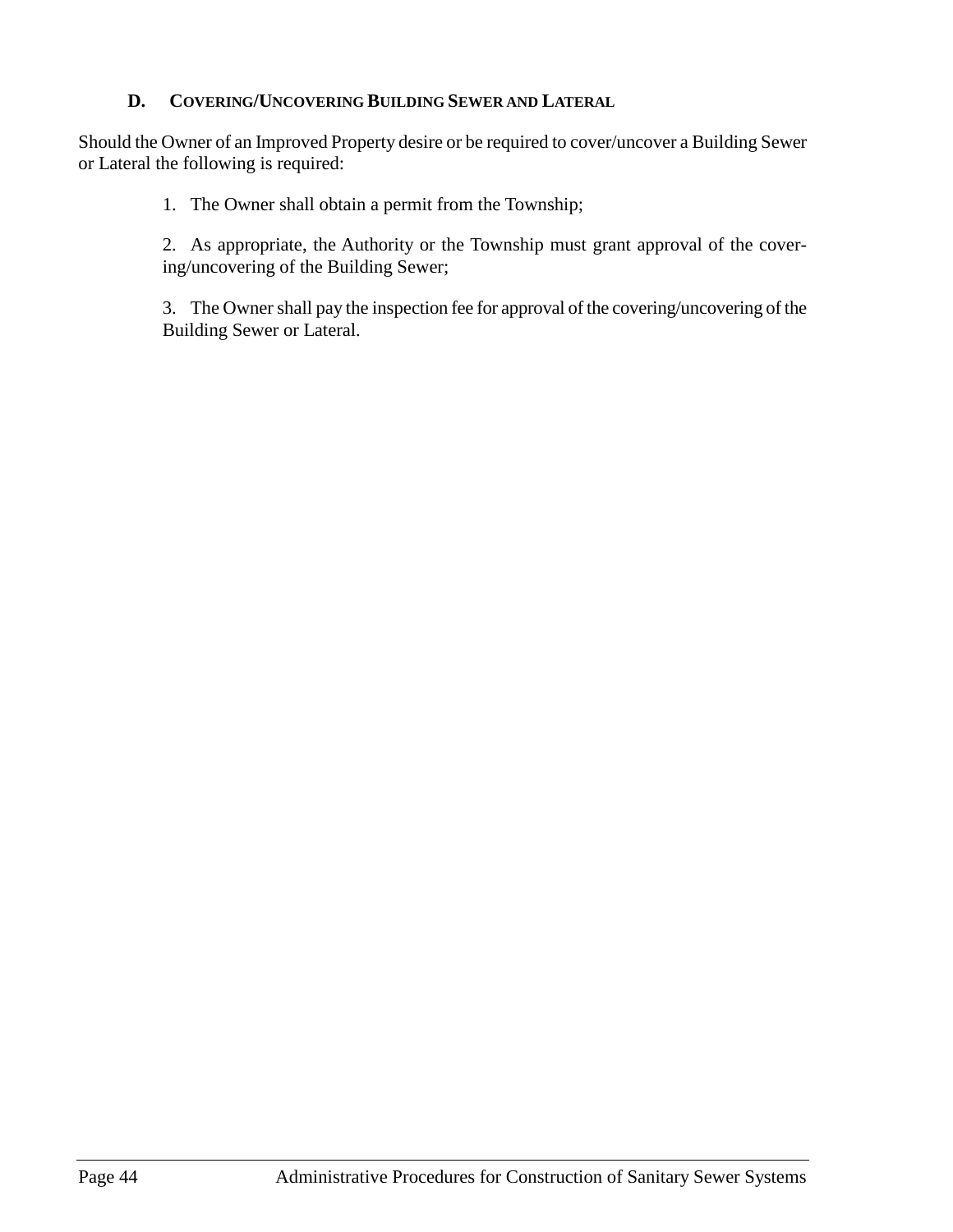## $-\mathbf{A}-$

| Access                                    |  |
|-------------------------------------------|--|
|                                           |  |
| Agreements                                |  |
|                                           |  |
|                                           |  |
|                                           |  |
|                                           |  |
|                                           |  |
|                                           |  |
|                                           |  |
| Authority Engineer 11, 12, 18, 22, 23, 36 |  |
|                                           |  |

## $-\mathbf{B}-$

#### $-C-$

| Connection   |  |
|--------------|--|
|              |  |
|              |  |
|              |  |
|              |  |
|              |  |
|              |  |
|              |  |
|              |  |
|              |  |
|              |  |
|              |  |
|              |  |
|              |  |
|              |  |
|              |  |
|              |  |
| Construction |  |
|              |  |
|              |  |

## $-\mathbf{D}-$

| Deeds    |  |
|----------|--|
|          |  |
|          |  |
| Drawings |  |
|          |  |

## $-\mathbf{E}-$

| Commercial, Industrial, or Institutional 39 |  |
|---------------------------------------------|--|
|                                             |  |
|                                             |  |
|                                             |  |
|                                             |  |
| Authority  See Authority Engineer           |  |
|                                             |  |
| <b>Extensions of Mainlines</b>              |  |
|                                             |  |
|                                             |  |
|                                             |  |
|                                             |  |
|                                             |  |
|                                             |  |
|                                             |  |
|                                             |  |
|                                             |  |
|                                             |  |
|                                             |  |
|                                             |  |
|                                             |  |
|                                             |  |